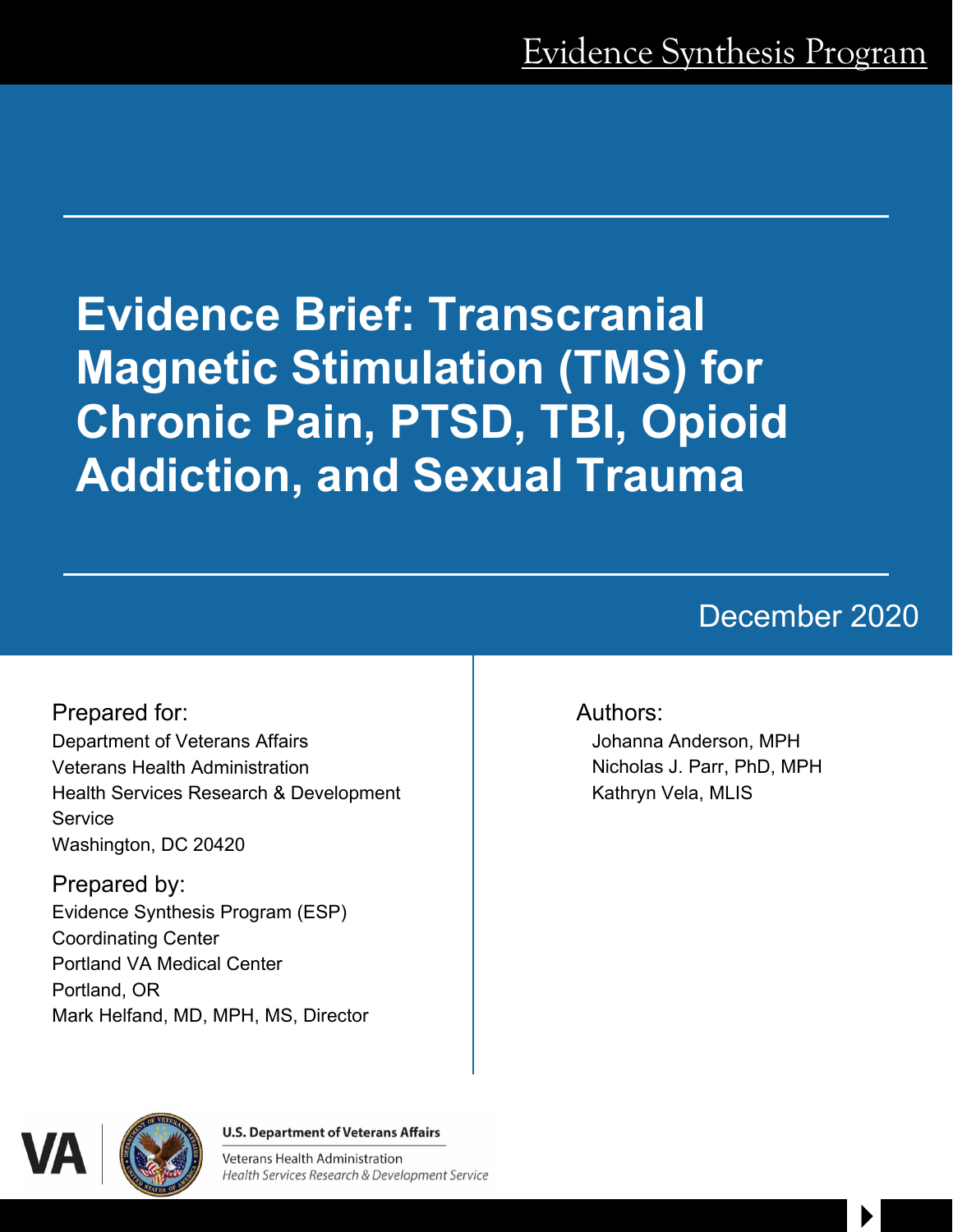# **PREFACE**

The VA Evidence Synthesis Program (ESP) was established in 2007 to provide timely and accurate syntheses of targeted healthcare topics of importance to clinicians, managers, and policymakers as they work to improve the health and healthcare of Veterans. These reports help:

- Develop clinical policies informed by evidence;
- Implement effective services to improve patient outcomes and to support VA clinical practice guidelines and performance measures; and
- Set the direction for future research to address gaps in clinical knowledge.

The program is composed of three ESP Centers across the US and a Coordinating Center located in Portland, Oregon. Center Directors are VA clinicians and recognized leaders in the field of evidence synthesis with close ties to the AHRQ Evidence-based Practice Center Program and Cochrane Collaboration. The Coordinating Center was created to manage program operations, ensure methodological consistency and quality of products, and interface with stakeholders. To ensure responsiveness to the needs of decision-makers, the program is governed by a Steering Committee composed of health system leadership and researchers. The program solicits nominations for review topics several times a year via the [program website.](https://www.hsrd.research.va.gov/publications/esp/TopicNomination.cfm)

Comments on this evidence report are welcome and can be sent to Nicole Floyd, Deputy Director, ESP Coordinating Center at [Nicole.Floyd@va.gov.](mailto:Nicole.Floyd@va.gov)

**Recommended citation:** Anderson J, Parr NJ, Vela K. Evidence Brief: Transcranial Magnetic Stimulation (TMS) for Chronic Pain, PTSD, TBI, Opioid Addiction, and Sexual Trauma. VA ESP Project #09-009; 2020. Posted final reports are located on the ESP [search page.](https://www.hsrd.research.va.gov/publications/esp/reports.cfm)

This report is based on research conducted by the Evidence Synthesis Program (ESP) Center located at the **ESP Coordinating Center, Portland, OR**, funded by the Department of Veterans Affairs, Veterans Health Administration, Health Services Research and Development. The findings and conclusions in this document are those of the author(s) who are responsible for its contents; the findings and conclusions do not necessarily represent the views of the Department of Veterans Affairs or the United States government. Therefore, no statement in this article should be construed as an official position of the Department of Veterans Affairs. No investigators have any affiliations or financial involvement (*eg*, employment, consultancies, honoraria, stock ownership or options, expert testimony, grants or patents received or pending, or royalties) that conflict with material presented in the report.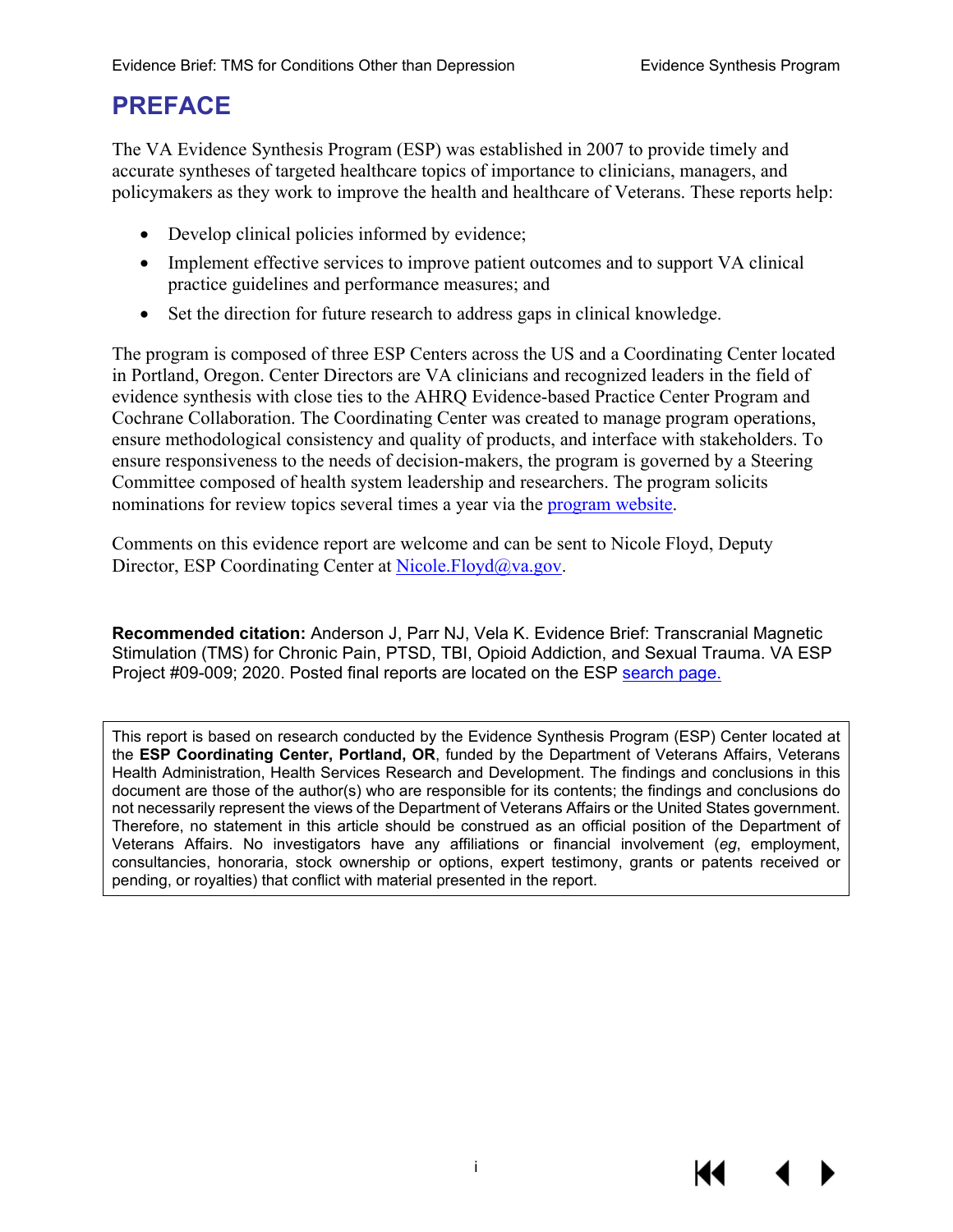$M \sim 1$ 

# **TABLE OF CONTENTS**

## **FIGURES AND TABLES**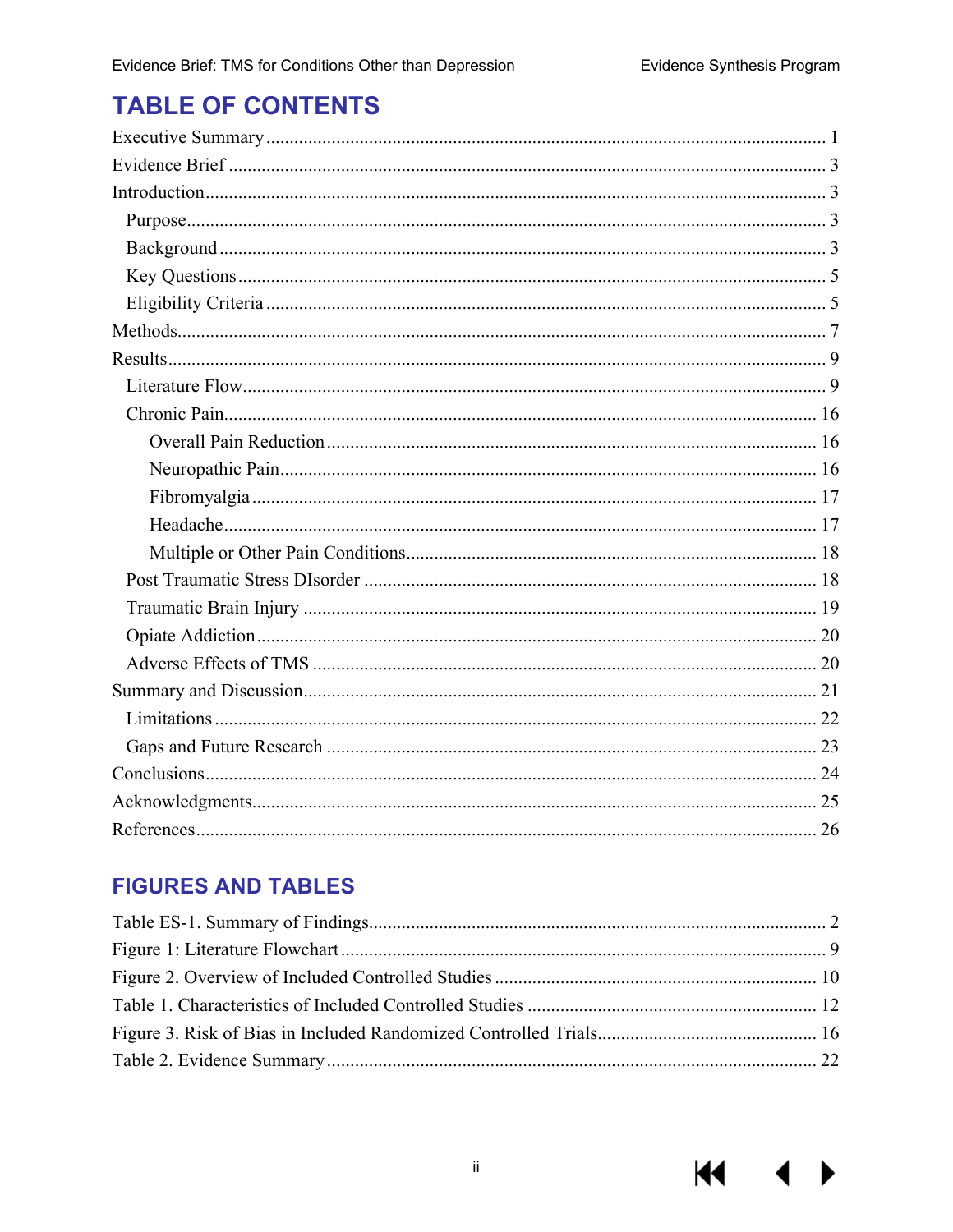# <span id="page-3-0"></span>**EXECUTIVE SUMMARY**

#### **Key Findings**

- Most studies of transcranial magnetic stimulation (TMS) therapy employed repetitive TMS (rTMS). rTMS may reduce symptoms in people with chronic pain, posttraumatic stress disorder (PTSD), traumatic brain injury (TBI), and opiate addiction, but findings are mixed among included studies.
- rTMS could be a treatment option for patients who have exhausted other available options for treatment of chronic pain, PTSD, TBI, opiate addiction, but practical aspects of more widely implementing TMS in a healthcare system need to be considered.
- Future research should focus on studies with larger samples, robust methodology, and standardized TMS parameters.

Transcranial magnetic stimulation (TMS) is a noninvasive therapy that uses coils to pass magnetic pulses through the skull to induce electrical currents. These currents stimulate the underlying brain cortex. TMS therapy can vary based on the types of coils used, the brain area stimulated, the frequency and intensity of the magnetic pulses, and the number and speed of pulses delivered. The most common therapeutic use of TMS is for treatment of major depressive disorder (MDD), and the FDA began approving various devices for this application in 2008.

Since approval for MDD, TMS has been investigated for treatment of other conditions, including traumatic brain injury (TBI), post-traumatic stress disorder (PTSD), pain, schizophrenia, dementia, and substance use disorder. Compared to MDD, fewer studies have examined the efficacy of TMS for these conditions, and there remain open questions about the generalizability of existing evidence, the reliability of treatment effects, and the optimal treatment protocol for each condition.

Based on evidence from 39 included controlled studies, our review suggests that repetitive TMS (rTMS), the most common form of TMS therapy, may be effective for treating chronic pain, PTSD, TBI, and opiate addiction (Table ES-1). However, there were inconsistent findings among studies, and about half of included studies found that reduction in chronic pain, PTSD, and TBI symptoms did not significantly differ between TMS therapy and sham therapy control groups. No studies specifically examined TMS as a therapy for sexual trauma, and no studies directly compared rTMS to novel forms of TMS such as theta-burst or electroencephalogram (EEG)-guided TMS.

#### *Purpose*

The ESP Coordinating Center is responding to a request from the Center for Compassionate Care Innovation for an evidence brief on the use of transcranial magnetic stimulation (TMS) for the treatment of mental and physical health diagnoses (not including major depressive disorder). Findings from this evidence brief will be used to inform a VHA pilot program to provide access to TMS for Veterans suffering from chronic pain, posttraumatic stress disorder (PTSD), traumatic brain injury (TBI), opioid addiction, or sexual trauma as required by HR 1162, "No Hero Left Untreated Act". The goal of this review is to synthesize important and recent evidence on TMS effectiveness and safety for treatment of chronic pain, PTSD, TBI, opioid addiction, and sexual trauma.

#### *Methods*

To identify studies, we searched MEDLINE®, Cochrane Database of Systematic Reviews, Cochrane Central Register of Controlled Trials, and other sources up to August 2020. We used prespecified criteria for study selection, data abstraction, and rating internal validity and strength of the evidence. See our PROSPERO protocol for our full methods.

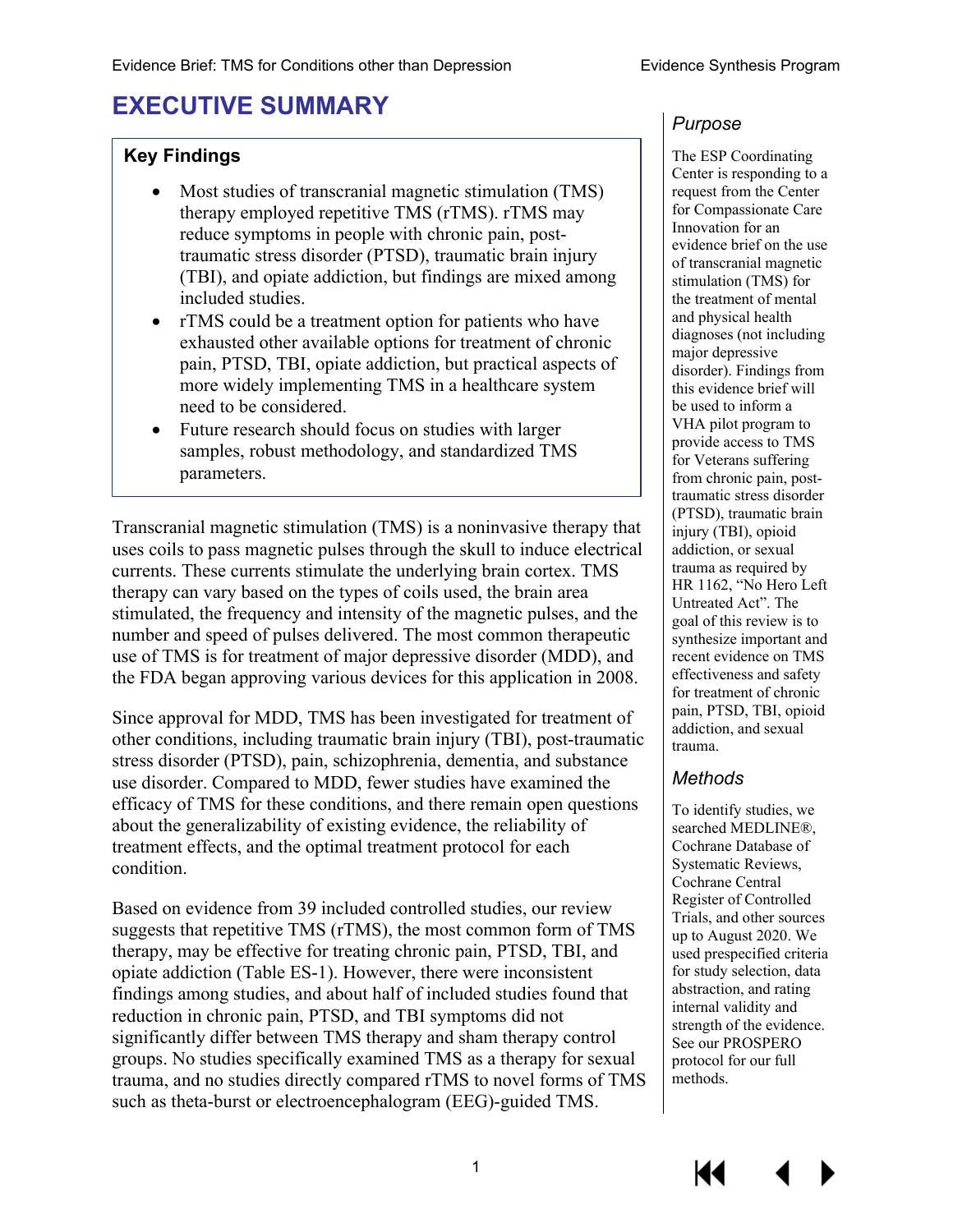Despite the mixed effectiveness findings, TMS was found to be a safe and generally welltolerated therapy.

There was considerable variation in patient populations (demographics, disease or symptom characteristics, *etc*), TMS protocols (TMS coil type and position, stimulation parameters, *etc*), and study methodology (sample size, outcomes and number of timepoints assessed, *etc*), among the included studies. This variation may contribute to the inconsistency in the observed effects of TMS therapy. Moreover, the generally small sample sizes of studies could have limited statistical power to detect differences between TMS and control conditions.

Practical aspects of more widely implementing TMS in a health care system need further consideration, particularly as they relate to patient and provider burden, cost, and accessibility. TMS therapy generally consists of daily therapy, usually for a period of 4 to 6 weeks, and patients must travel daily to a designated clinic where TMS is offered. TMS therapy also requires assessment by a trained physician to determine if TMS therapy is appropriate and to prescribe the therapy. Limitations in transportation or clinic access for patients, staff availability, training requirements, and the need for a designated clinic site with TMS technology may be barriers in expanding use of TMS.

Pairing these considerations with the findings that suggest potential effectiveness and high patient safety and acceptability, it is reasonable to conclude that TMS therapy, in particular rTMS, could be considered a treatment option for patients who have exhausted other available options for treatment of chronic pain, PTSD, TBI, or opiate addiction. With this approach, a limited expansion of rTMS could be conducted, which would provide additional information about implementation feasibility and would allow for more rigorous trials to be conducted.

| <b>Condition</b>        | Evidence                                                        | <b>Summary</b>                                                                     |
|-------------------------|-----------------------------------------------------------------|------------------------------------------------------------------------------------|
| Chronic Pain            | 17 controlled studies<br>14 rTMS, 3 iTBS<br>Low to Moderate SOE | rTMS and iTBS may reduce pain, but inconsistent<br>findings among studies          |
| <b>PTSD</b>             | 10 RCTs<br>8 rTMS, 1 iTBS, 1 sTMS<br>Low SOE                    | rTMS and sTMS may reduce PTSD symptoms, but<br>inconsistent findings among studies |
| <b>TBI</b>              | 10 controlled studies*<br>Low SOE                               | rTMS may improve symptoms after TBI, but<br>inconsistent findings among studies    |
| <b>Opiate Addiction</b> | $2$ RCTs <sup>*</sup><br>Moderate SOE                           | rTMS likely improves opiate craving in adults with<br>heroin addiction             |
| Sexual Trauma           | 0 studies                                                       |                                                                                    |

#### <span id="page-4-0"></span>**Table ES-1. Summary of Findings**

\*All included studies examined rTMS

Abbreviations: rTMS=repetitive transcranial magnetic stimulation; iTBS=intermittent theta-burst TMS; SOE=strength of evidence; PTSD=post-traumatic stress disorder; RCT=randomized controlled trial; sTMS=synchronized TMS; TBI=traumatic brain injury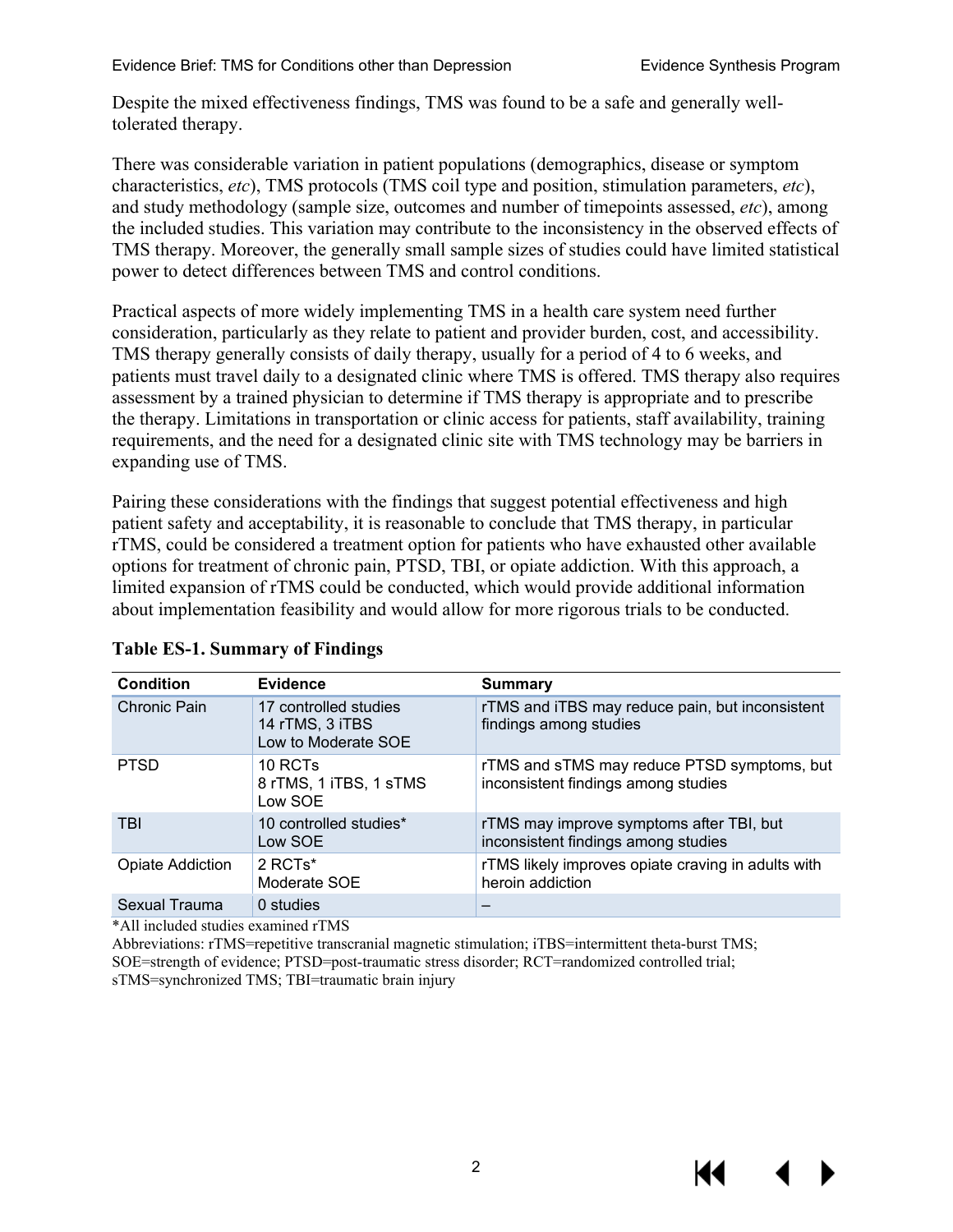# <span id="page-5-0"></span>**EVIDENCE BRIEF**

# <span id="page-5-1"></span>**INTRODUCTION**

## <span id="page-5-2"></span>**PURPOSE**

The ESP Coordinating Center (ESP CC) is responding to a request from the Center for Compassionate Care Innovation for an evidence brief on the use of transcranial magnetic stimulation (TMS) for the treatment of mental and physical health diagnoses (not including major depressive disorder). Findings from this evidence brief will be used to inform a VHA pilot program to provide access to TMS for Veterans suffering from chronic pain, post-traumatic stress disorder (PTSD), traumatic brain injury (TBI), opioid addiction, or sexual trauma as required by HR [1](#page-28-1)162, "No Hero Left Untreated Act".<sup>1</sup>

## <span id="page-5-3"></span>**BACKGROUND**

#### **What is Transcranial Magnetic Stimulation?**

TMS is a noninvasive therapy that uses magnetic pulses to induce electrical currents in various parts of the brain[.](#page-28-2)<sup>2</sup> TMS was introduced in 1985,<sup>3</sup> and has been used in a variety of applications,  $\frac{1}{2}$  including for intraoperative neurologic monitoring,<sup>4</sup> to investigate nerve conduction, to diagnose neurologic conditions, [5](#page-28-5) and for the treatment of psychiatric and neurologic conditions. Therapeutic use of TMS involves placing an insulated coil over various areas of the scalp and passing magnetic pulses through the skull and into the brain. [6](#page-28-6) The exact biological mechanism of TMS is unknown, but it is hypothesized that as magnetic pulses pass through the skull, electrical activity is induced in nerve cells, activating underlying areas of the brain cortex.<sup>[3](#page-28-3)[,7](#page-28-7)</sup> This induced activity may alter synaptic plasticity, or the ability of nerve cell connections to strengthen or weaken over time.<sup>[8](#page-28-8)</sup> Biological studies have shown changes in neural activity with TMS treatment, including increased blood flow and dopamine transmission in areas of the brain targeted by TMS.<sup>3</sup>

TMS therapy can vary based on the types of coils used, the brain area stimulated, the frequency and intensity of the magnetic pulses, and the number and speed of pulses delivered. Depending on the type of coil used, magnetic pulses can be delivered over large regions or more focused areas of the brain. The most common coil types are circular coils, figure-8 coils, and H-coils.<sup>[9](#page-28-9)</sup> The multiple layers of coils inside the H-coil helmet allow for deeper stimulation (~4 cm) into the brain compared to conventional circular or figure-8 coils, which can stimulate about 1 cm into the brain.<sup>10</sup> Additionally, different areas of the brain can be targeted by placing the coil over different locations of the scalp. Common locations for stimulation include the primary motor cortex and dorsolateral prefrontal cortex (DLPFC), with variation in placement over the right hemisphere, left hemisphere, or midline.<sup>11,[12](#page-28-12)</sup>

The magnetic pulses during TMS therapy can be delivered at different frequencies (measured in Hertz  $[Hz]$ ) and intensities. Low frequency ( $\leq$  5 Hz) stimulation has inhibitory effects on neural activity in the brain, while high frequency ( $\geq$  5 Hz) stimulation has excitatory effects.<sup>[9](#page-28-9)</sup> The intensity of TMS therapy is often individualized, and is set at a proportion of an individual's motor threshold (described as the strength of stimulus required to produce movement of the thumb or fingers). Intensities set at more than 100% of this threshold may have greater risk of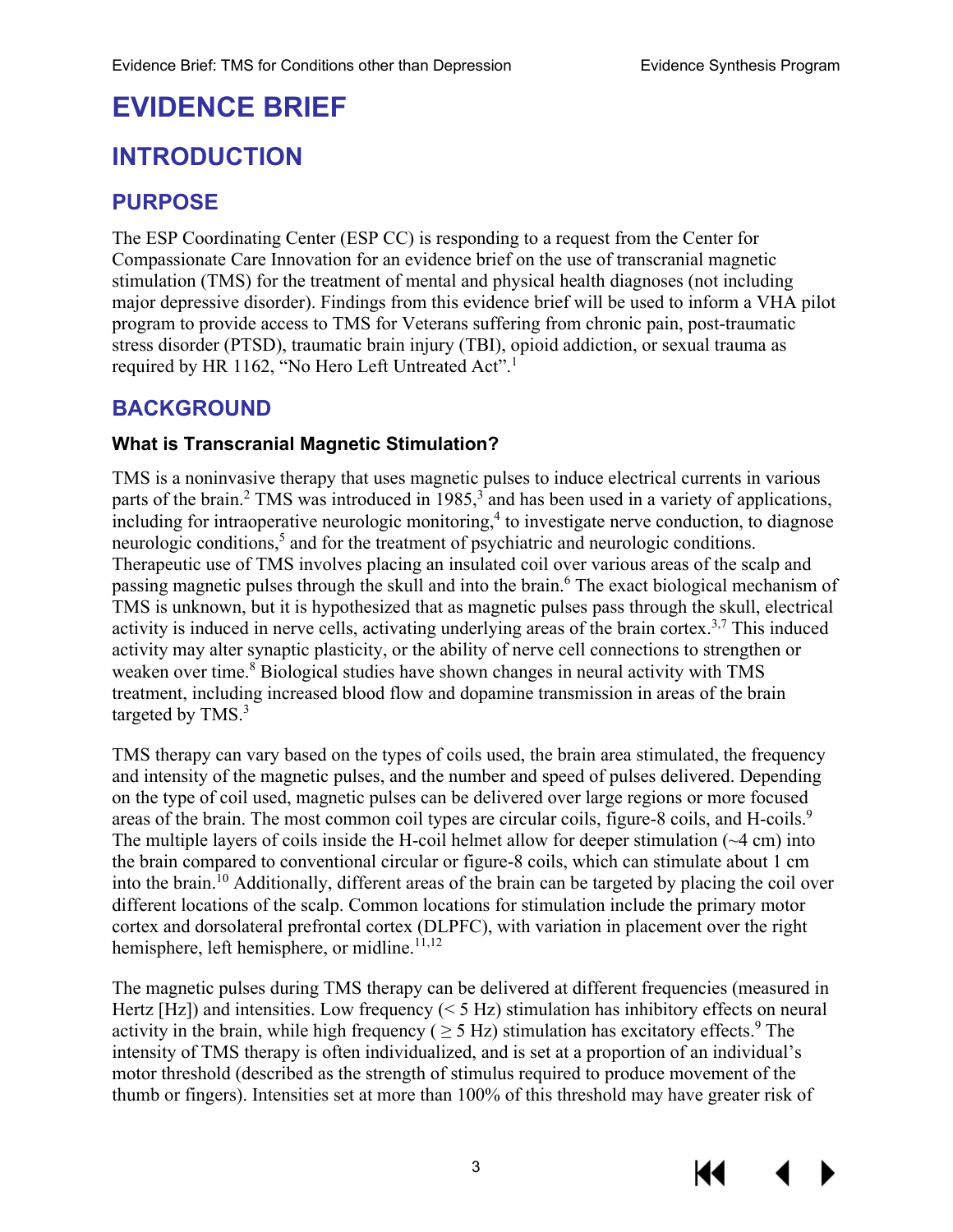adverse events, including seizure.<sup>3</sup> However, typically MDD TMS protocols treat at 100-120% of RMT without significant side effects in most patients.<sup>[13](#page-28-13)</sup> TMS therapy can also vary based on the number and duration of magnetic pulses delivered. Repetitive TMS (rTMS) delivers magnetic pulses to the brain rapidly at regular intervals and is the most widely studied and commonly used type of TMS. Alternatively, TMS can be delivered as a single pulse, where 1 pulse occurs no faster than once every few seconds.<sup>[14](#page-28-14)</sup>

Novel TMS therapies proposed to enhance the therapeutic effect of TMS include theta-burst TMS (iTBS), synchronized TMS (sTMS), and electroencephalogram (EEG)-guided TMS. Thetaburst TMS delivers either an intermittent or continuous triple-pulse magnetic stimulation, which is hypothesized to induce longer-lasting therapeutic effects. It is delivered at a higher frequency ( $\sim$ 50 Hz) than rTMS ( $\sim$ 5-10 Hz) and requires shorter TMS sessions ( $\sim$ 3 minutes vs  $\sim$ 20-30 minutes). In synchronized TMS, magnetic fields are synchronized to a person's intrinsic alpha frequency using multiple magnets. EEG-guided TMS involves placing the TMS coil over an EEG cap so that brain activity can be measured during TMS therapy, allowing for real-time assessment of the optimal TMS parameters.<sup>[5](#page-28-5)</sup> Another form of EEG-guided TMS, Magnetic eResonance Therapy (MeRT<sup>SM</sup>),<sup>[15](#page-28-15)</sup> involves recording and analyzing a patient's EEG at various time points during the course of treatment to develop a tailored TMS treatment plan. It is unclear whether these forms of TMS offer improved outcomes over rTMS.

#### **Therapeutic Uses for Transcranial Magnetic Stimulation**

The most common therapeutic use of TMS is for treatment of depression. In 2008, the first rTMS device for treatment of major depressive disorder (MDD) was approved by the FDA,<sup>[16](#page-28-16)</sup> and several other devices have since been cleared for this use.<sup>[17](#page-28-17)</sup> Numerous studies have shown benefits of rTMS therapy in patients with depression, including decreases in depression symptom severity, and greater response and remission rates among patients with the use of rTMS compared to sham TMS.<sup>[7,](#page-28-7)[18](#page-29-0)</sup> There are various treatment protocols for rTMS for depression, but a typical protocol may be daily (5 days/week) 20 to 40 minute rTMS sessions over a period of 4 to 8 weeks, with each session delivering [3](#page-28-3),000 to 6,000 pulses at 10 Hz.<sup>3</sup> The American Psychiatric Association and National Network of Depression Centers rTMS Task Group issued guidance for clinicians to help navigate the variety of rTMS protocols available for the treatment of depression[.13](#page-28-13) This guidance outlines recommendations for coil selection and placement, magnetic field intensity and frequency (Hz), and number and duration of pulses. Additionally, it is recommended to assess patients for risk factors, including history of stroke or seizure, alcohol and drug use, sleep deprivation, and any side effects of previous rTMS use, prior to implementing rTMS and again at each session.<sup>[13](#page-28-13)</sup>

Since approval for MDD, rTMS has been investigated for treatment of other conditions, including TBI, <sup>[19-21](#page-29-1)</sup> PTSD, <sup>[22-27](#page-29-2)</sup> pain, <sup>28[,29](#page-29-4)</sup> schizophrenia, <sup>24,[30](#page-29-6)</sup> dementia, <sup>22</sup> and substance use disorder.<sup>22,[31,](#page-29-7)[32](#page-29-8)</sup> The FDA expanded the approved marketing of rTMS for treatment of certain headaches in 2013 and for obsessive-compulsive disorder (OCD) in 2018[.17](#page-28-17) Compared with MDD, fewer studies have examined the efficacy of TMS for these conditions, and there remain open questions about the generalizability of existing evidence, the reliability of treatment effects, and the optimal treatment protocol for each condition.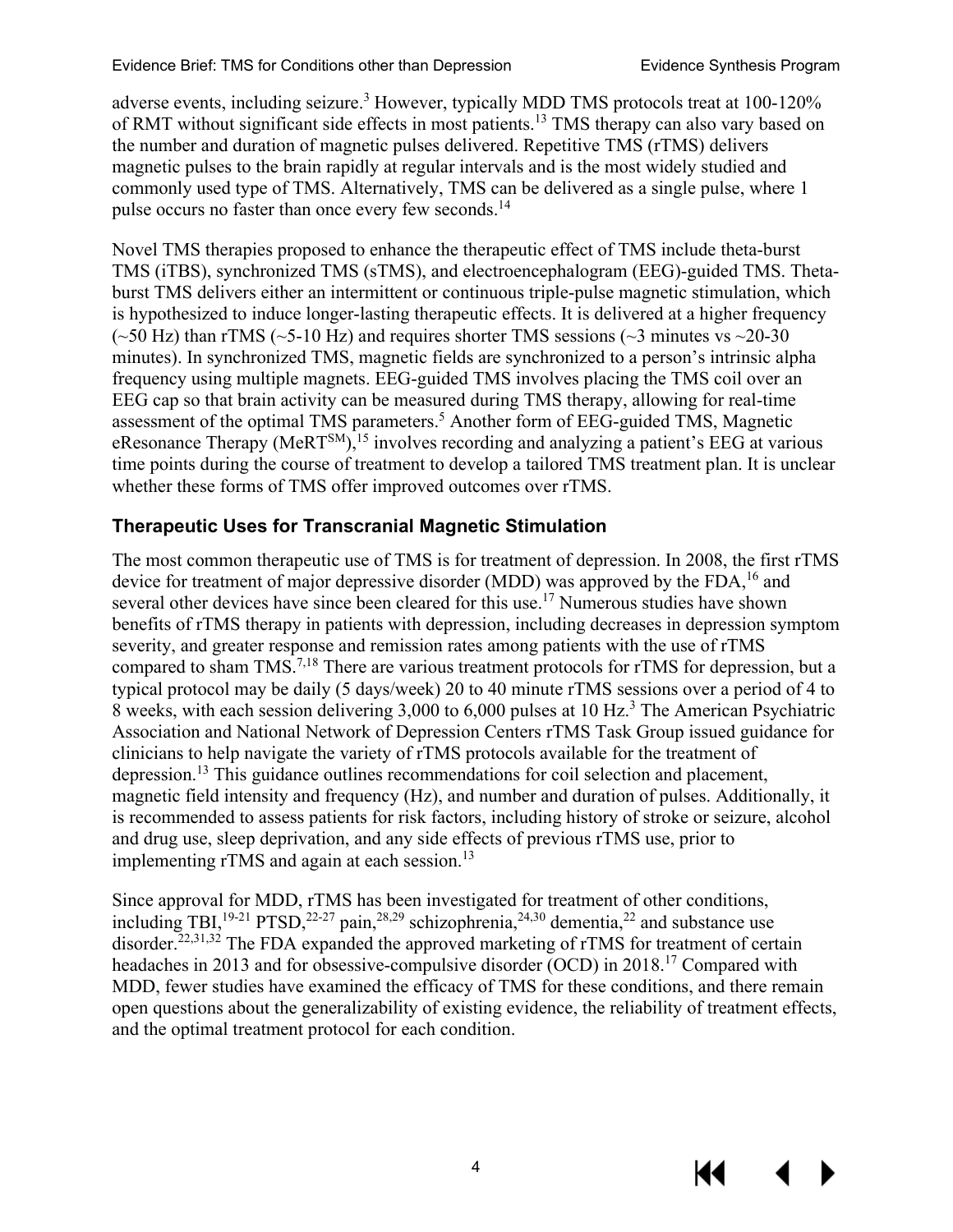#### **Usage of TMS in the VHA**

TMS therapy in the VHA is offered through the National Clinical rTMS program, which began in 2017 as an effort to expand access to rTMS therapy for Veterans.<sup>[33](#page-29-9)</sup> There are currently 35 VA rTMS clinics across the US, with additional clinics under development. Currently, rTMS is most commonly used within the VHA for treatment of depression, and the VA/DoD guideline for major depressive disorder recommends offering rTMS during a major depressive episode in patients with treatment-resistant MDD.<sup>[34](#page-30-0)</sup> There is interest in expanding the use of TMS to treat other conditions, including TBI, PTSD, chronic pain, opioid addiction, and sexual trauma, but the evidence on the use of TMS therapy for these conditions among Veterans is less established. VA/DoD guidelines for PTSD,<sup>[34](#page-30-0)</sup> mild TBI (tinnitus after mild TBI, update in progress),<sup>34</sup> and headache<sup>34</sup> state that there is insufficient evidence to recommend for or against the use of rTMS for treatment of these conditions (supplemental materials Appendix A).

The goal of this evidence brief is to synthesize important and recent evidence on TMS effectiveness and safety for treatment of chronic pain, PTSD, TBI, opioid addiction, and sexual trauma. The review is intended to inform development of a TMS program for treatment of Veterans with these conditions.

## <span id="page-7-0"></span>**KEY QUESTIONS**

*Key Question 1:* What is the effectiveness of TMS for the treatment of post-traumatic stress disorder, traumatic brain injury, sexual trauma, chronic pain, or opioid addiction?

*Key Question 2:* What are the potential adverse effects of using TMS for the treatment of posttraumatic stress disorder, traumatic brain injury, sexual trauma, chronic pain, or opioid addiction?

*Key Question 3:* Do the effectiveness and potential adverse effects of TMS differ according to patient or intervention characteristics (*eg*, patient demographics, comorbidities, disease severity, TMS frequency)?

## <span id="page-7-1"></span>**ELIGIBILITY CRITERIA**

The ESP included studies that met the following criteria:

**P**opulation: Adults with post-traumatic stress disorder, traumatic brain injury, sexual trauma, chronic pain, or opioid addiction

- **I**ntervention: Transcranial magnetic stimulation (*eg,* repetitive, theta-burst, EEG-guided, EKG-guided, or combination EEG/EKG guided)
- **C**omparator: Any
- **O**utcomes: Symptom improvement (*eg*, response, remission), mortality, quality of life, adverse events (*eg*, headache, worsening symptoms, nausea, seizure)
- **T**iming: Any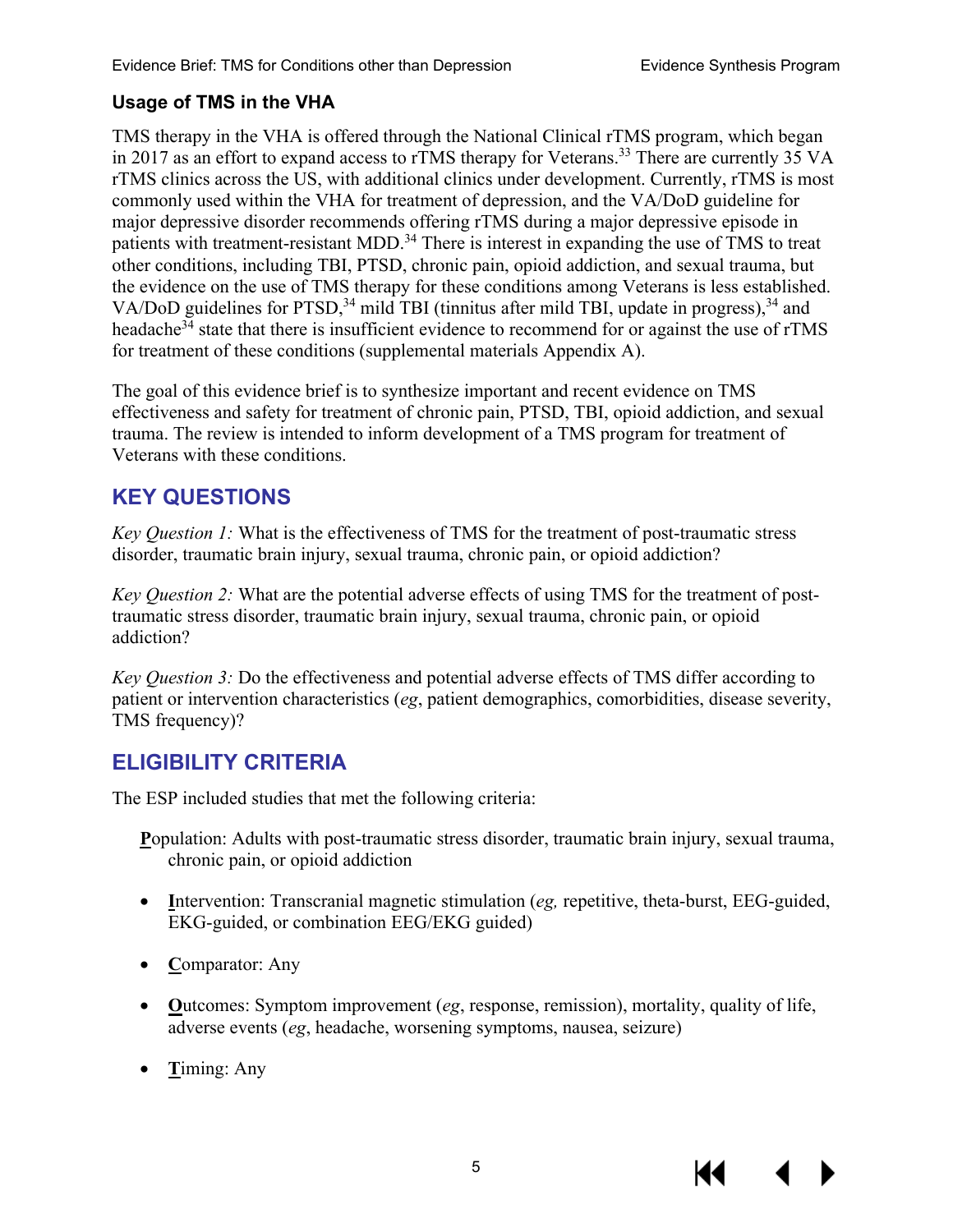Evidence Brief: TMS for Conditions other than Depression **Evidence Synthesis Program** 

- **S**etting: Any
- **S**tudy design: Using a best-evidence approach, we will prioritize evidence from systematic reviews and multisite comparative studies that adequately controlled for potential patient-, provider-, and system-level confounding factors. Inferior study designs (*eg*, single-site, inadequate control for confounding, noncomparative) will only be accepted to fill gaps in higher-level evidence

KI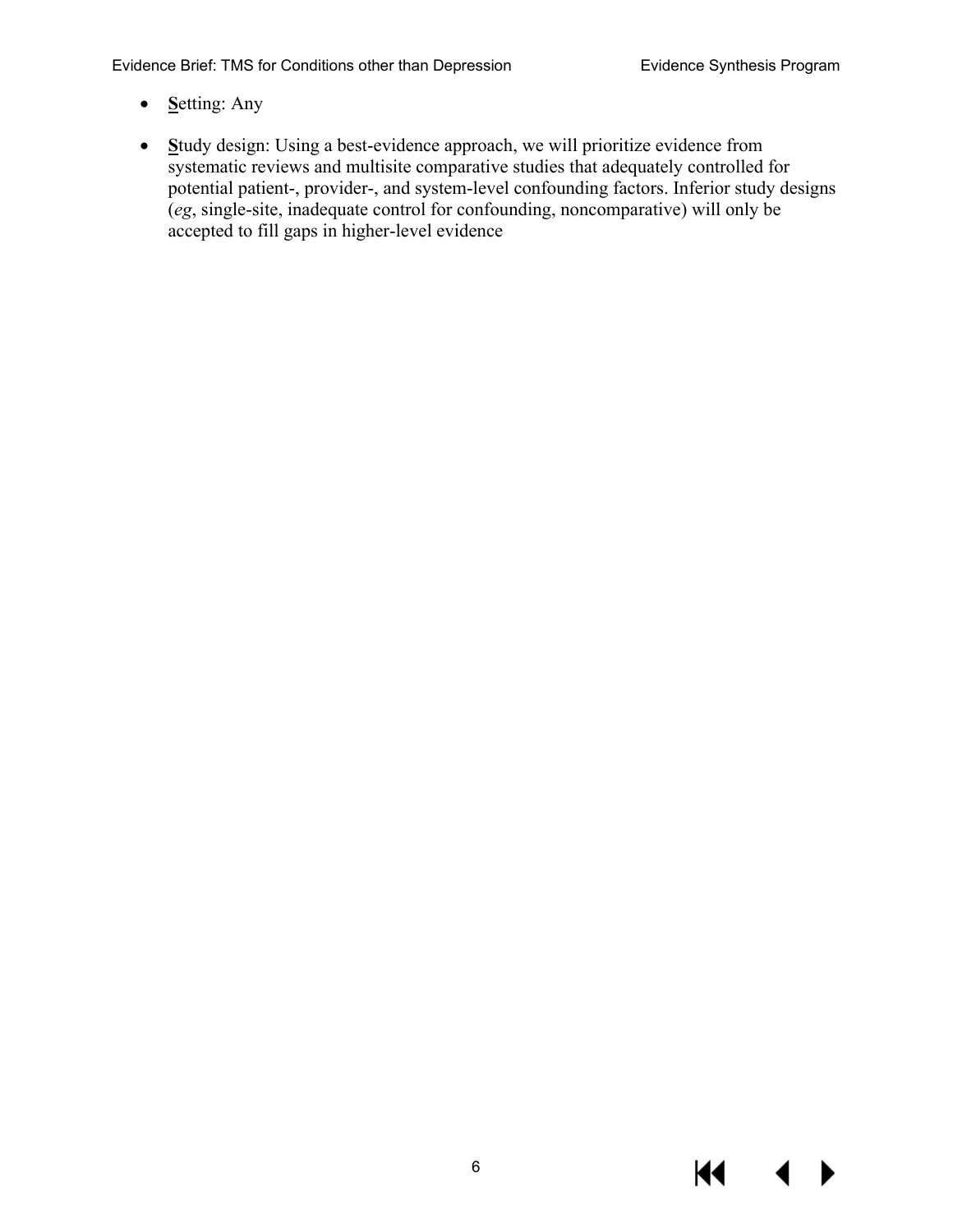## <span id="page-9-0"></span>**METHODS**

## **DATA SOURCES AND SEARCHES**

To identify articles relevant to the key questions, our research librarian searched MEDLINE (Ovid), CINAHL (EBSCO), PsycINFO (Ovid), and CENTRAL (Ovid) databases as well as AHRQ, CADTH, Cochrane, VA HSR&D, and Clinicaltrials.gov websites using terms for *transcranial magnetic stimulation, post-traumatic stress disorder, traumatic brain injury, opioid disorders, and sexual trauma* from January 2012 to August 2020. We located an existing systematic review on TMS and chronic pain<sup>35</sup> with an end search date in 2017, so we searched the same databases using terms for *transcranial magnetic stimulation* and *chronic pain* from January 2017 to August 2020 (see Appendix B in supplemental materials for full search strategies). Because of the large number of citations for chronic pain, we excluded pain areas that were of low interest to the report nominators (bladder pain, hemiplegic shoulder pain, and orofacial pain). Additional citations were identified from hand-searching reference lists and consultation with content experts. We limited the search to published and indexed articles involving human subjects available in the English language. Study selection was based on the eligibility criteria described above. Titles and abstracts and full-text articles were reviewed by 1 reviewer and checked by another. All disagreements were resolved by consensus or discussion with a third reviewer.

## **DATA ABSTRACTION AND QUALITY ASSESSMENT**

We used predefined criteria to rate the internal validity of all controlled studies. We used Cochrane's Risk of Bias Tools to rate the internal validity of systematic reviews and concurrently controlled studies. [36-38](#page-30-2) We abstracted data from all included studies and results for each included outcome. All data abstraction and internal validity ratings were first completed by 1 reviewer and then checked by another. All disagreements were resolved by consensus.

#### **SYNTHESIS**

Strength of evidence (SOE) grading was based on the AHRQ Methods Guide for Comparative Effectiveness Reviews,  $39$  by considering risk of bias (includes study design and aggregate quality), consistency, directness, and precision of the evidence. Ratings typically range from high to very low, indicating our confidence that the evidence reflects an unbiased and precise estimate of the true effect. For this review, we applied the following general algorithm: evidence composed of multiple, large studies with low risk of bias were rated as "high strength" evidence, evidence composed of multiple studies with low to unclear risk of bias and consistent findings were rated as "moderate strength", evidence composed of single studies, or multiple small studies with unclear to high risk of bias and/or inconsistent findings were rated as "low strength", and evidence composed of a single study with high risk of bias was rated as "very low strength". These criteria were applied to primary outcomes for all conditions. Because quality of life was inconsistently reported as a primary or secondary outcome in TBI-related studies, strength of evidence was evaluated for any quality of life outcome reported by these studies. Strength of evidence ratings were completed by 1 reviewer and checked by another. We synthesized the evidence qualitatively by condition, prioritizing controlled studies.

KI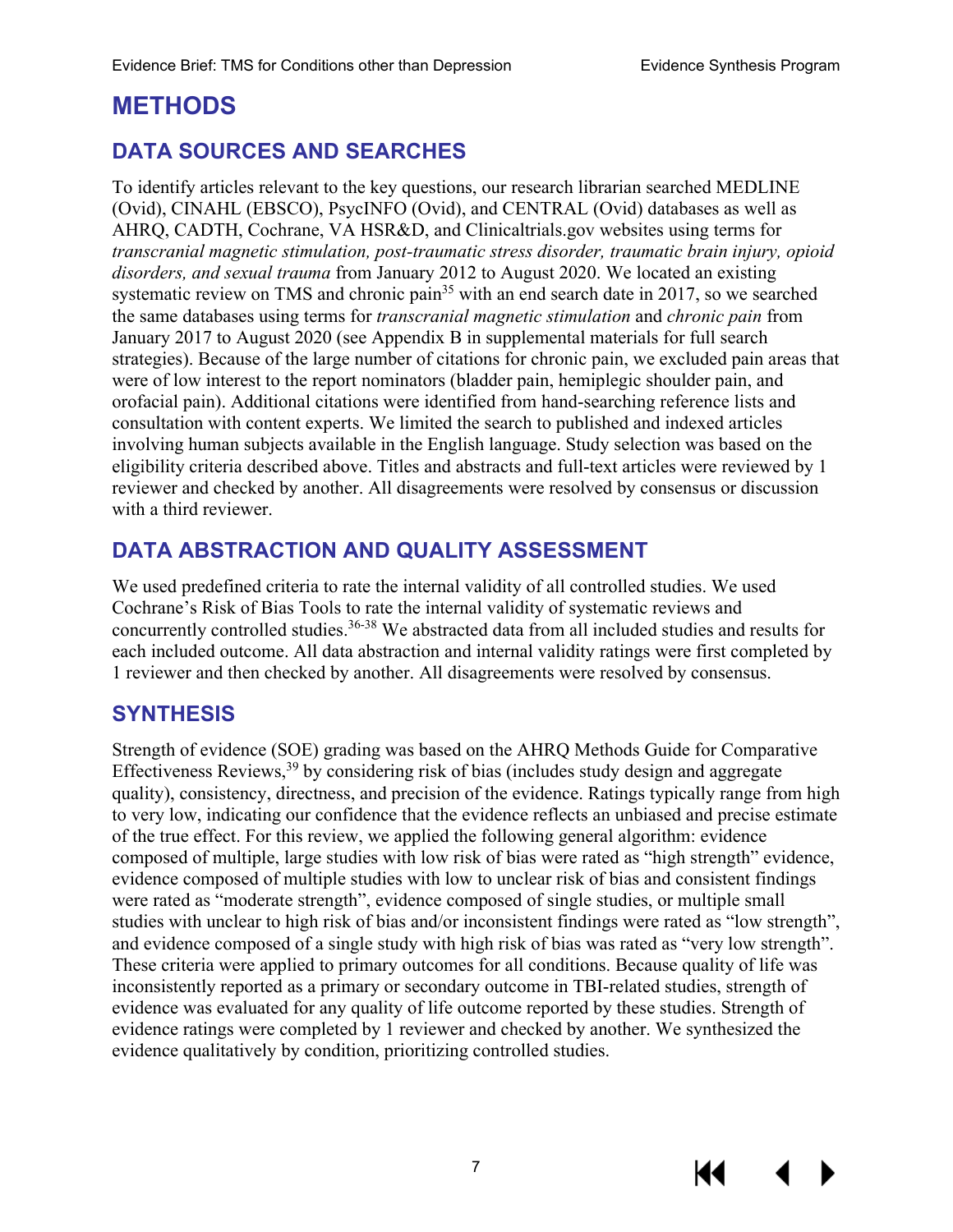A draft version of this report was reviewed by peer reviewers as well as clinical leadership (see supplemental materials for disposition of peer review comments). The complete description of our full methods can be found on the PROSPERO international prospective register of systematic reviews [\(http://www.crd.york.ac.uk/PROSPERO/;](http://www.crd.york.ac.uk/PROSPERO/) registration number CRD42020202648).

КI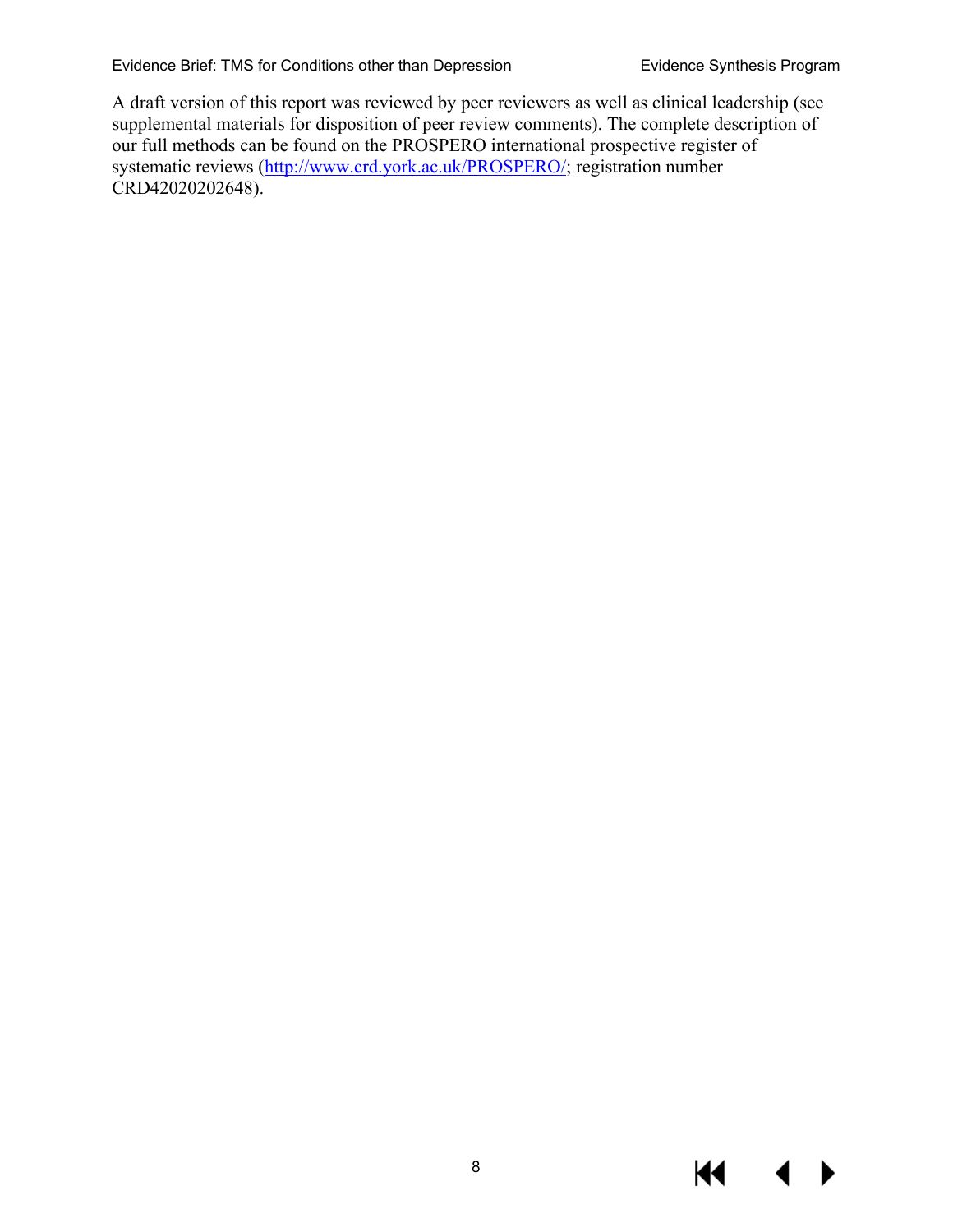## <span id="page-11-0"></span>**RESULTS**

## <span id="page-11-1"></span>**LITERATURE FLOW**

The literature flow diagram (Figure 1) summarizes the results of the study selection process (full list of excluded studies available in supplemental materials, Appendix C).

#### <span id="page-11-2"></span>**Figure 1: Literature Flowchart**



\*In 56 publications (1 study with 2 publications)

CCRCT=Cochrane Register of Controlled Trials, CINAHL=Cumulative Index to Nursing and Allied Health Literature,  $SR =$  systematic review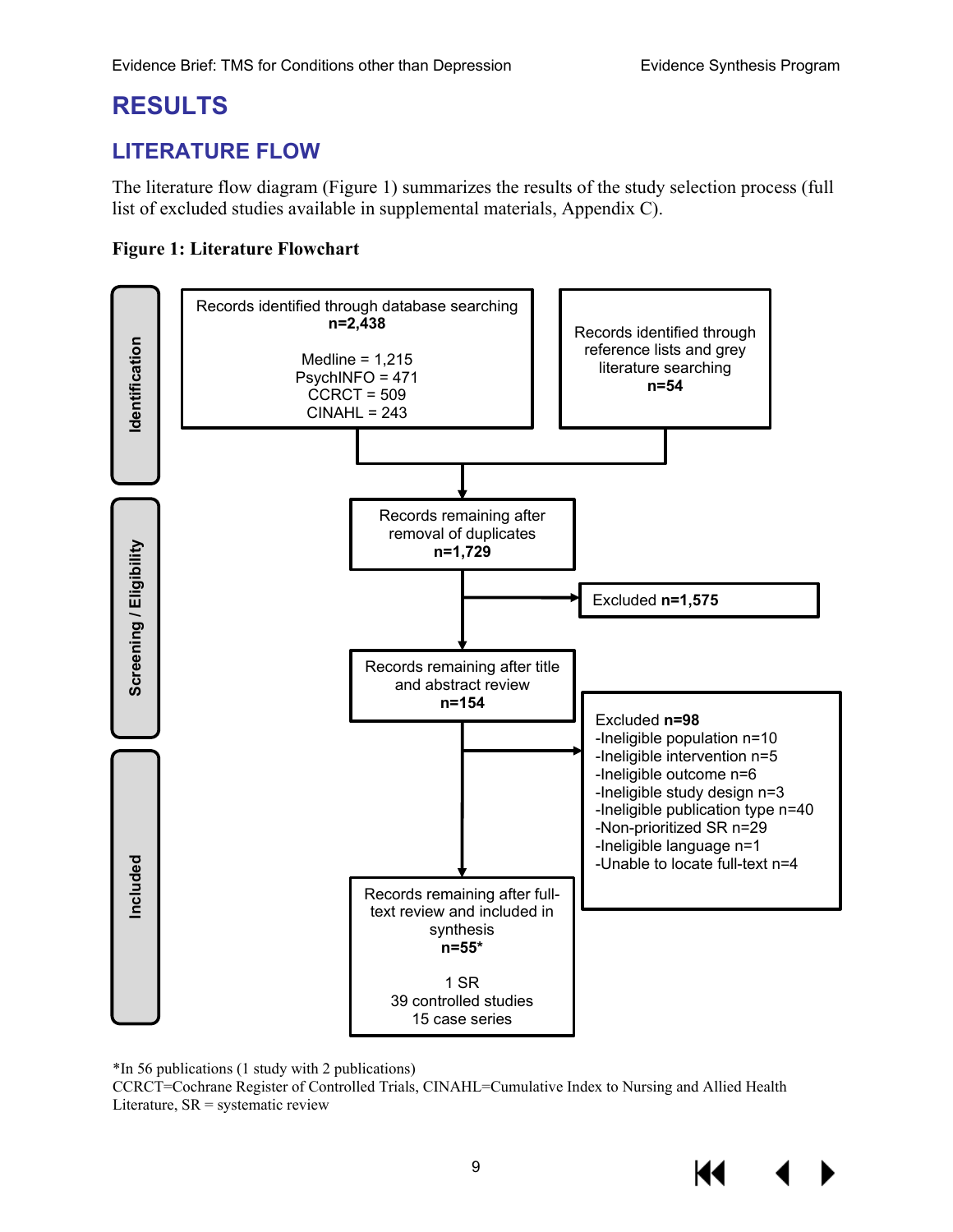Our search identified 1,729 potentially relevant articles. We included 55 studies: 1 systematic review (see Appendix D in supplemental materials for primary studies included in this review),<sup>35</sup> 39 controlled studies (in 40 publications),  $40^{-79}$  and 15 case series.  $80^{-94}$  The majority of the controlled studies were in populations with chronic pain (n = 17), PTSD (n = 10), or TBI (n = 10). Two studies were identified in patients with opiate addiction,  $71,95$  $71,95$  and no studies were identified in patients with sexual trauma. We also identified 39 ongoing studies (see Appendix E in supplemental materials for details), 13 for chronic pain, 7 for PTSD, 5 for TBI, and 14 for opiate addiction. Most studies investigated rTMS (N=34), but several studies examined use of intermittent theta-burst stimulation  $(iTBS)^{54,70,48,67}$  $(iTBS)^{54,70,48,67}$  $(iTBS)^{54,70,48,67}$  $(iTBS)^{54,70,48,67}$  $(iTBS)^{54,70,48,67}$  or synchronized TMS  $(sTMS)^{65}$  (Figure 2).



<span id="page-12-0"></span>

Abbreviations: rTMS=repetitive TMS; PTSD=post-traumatic stress disorder; TBI=traumatic brain injury, iTBS=intermittent theta-burst TMS; sTMS=synchronized TMS

Most of the included controlled studies were RCTs (N=34), with follow-up ranging from 1 week to 7 months (Table 1). TMS protocols varied widely by TMS target location, frequency and intensity of stimulation, and number and duration of sessions (for full study details see Appendix F in supplemental materials). Sham TMS most often consisted of a "sham coil" which mimicked the vibrations and sounds of the TMS coil, or placement of the TMS coil at 90° away from the skull.

Most studies had unclear risk of bias (N=24) (supplemental materials, Appendix G) and common study limitations were unclear or inappropriate handling of missing outcome data, lack of reporting of study follow-up or withdrawal, unclear allocation concealment, and self-reported

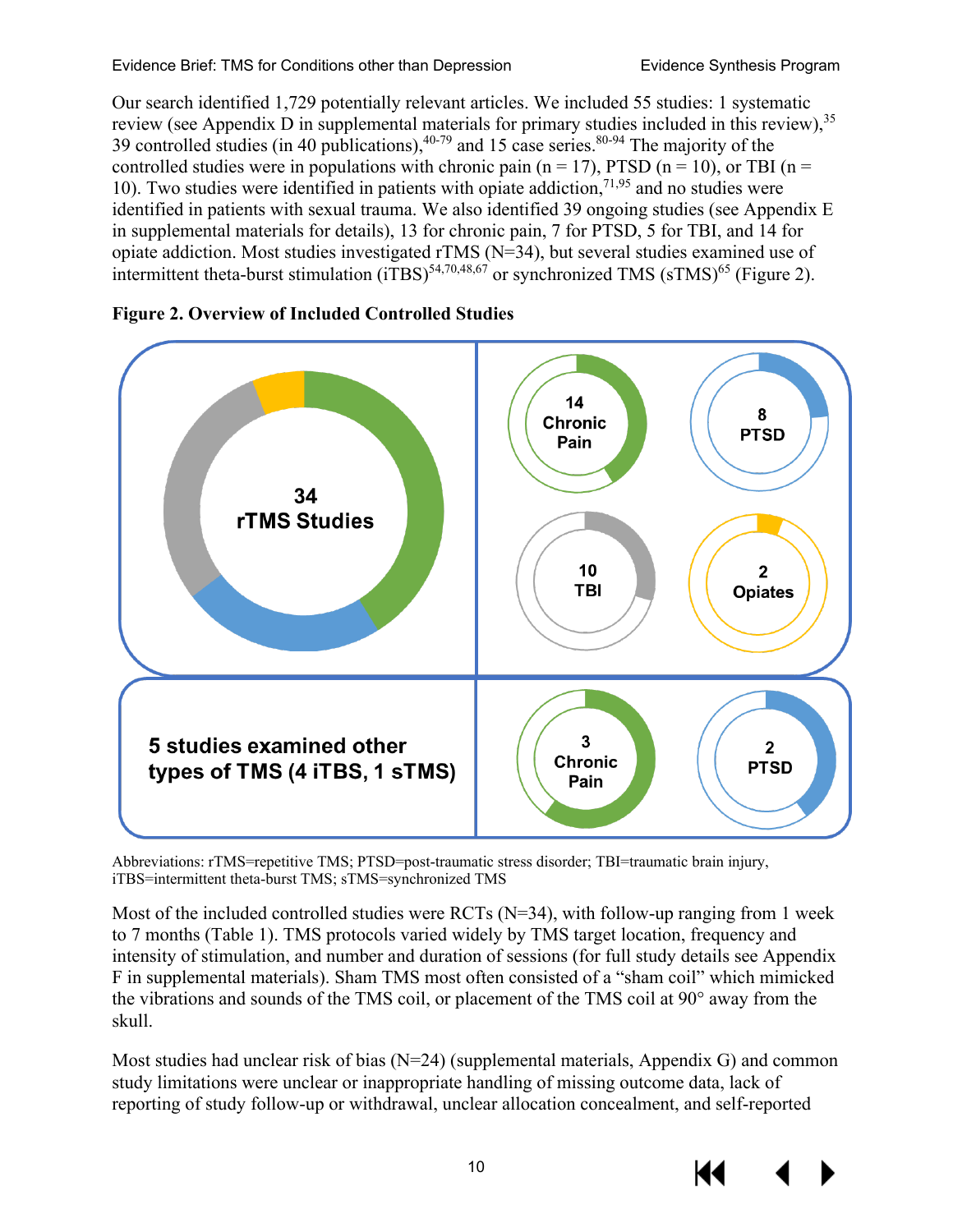outcomes (Figure 3). Self-reported outcomes were considered a potential risk of bias, given that self-reporting may be subject to bias and is unblinded by definition. However, because most outcomes assessed in the primary studies were, by necessity, self-reported (*eg*, change in severity of pain, opiate cravings, or PTSD symptoms), use of self-reported measures was not considered sufficient to increase the overall risk rating of studies (*eg*, from low to unclear overall risk).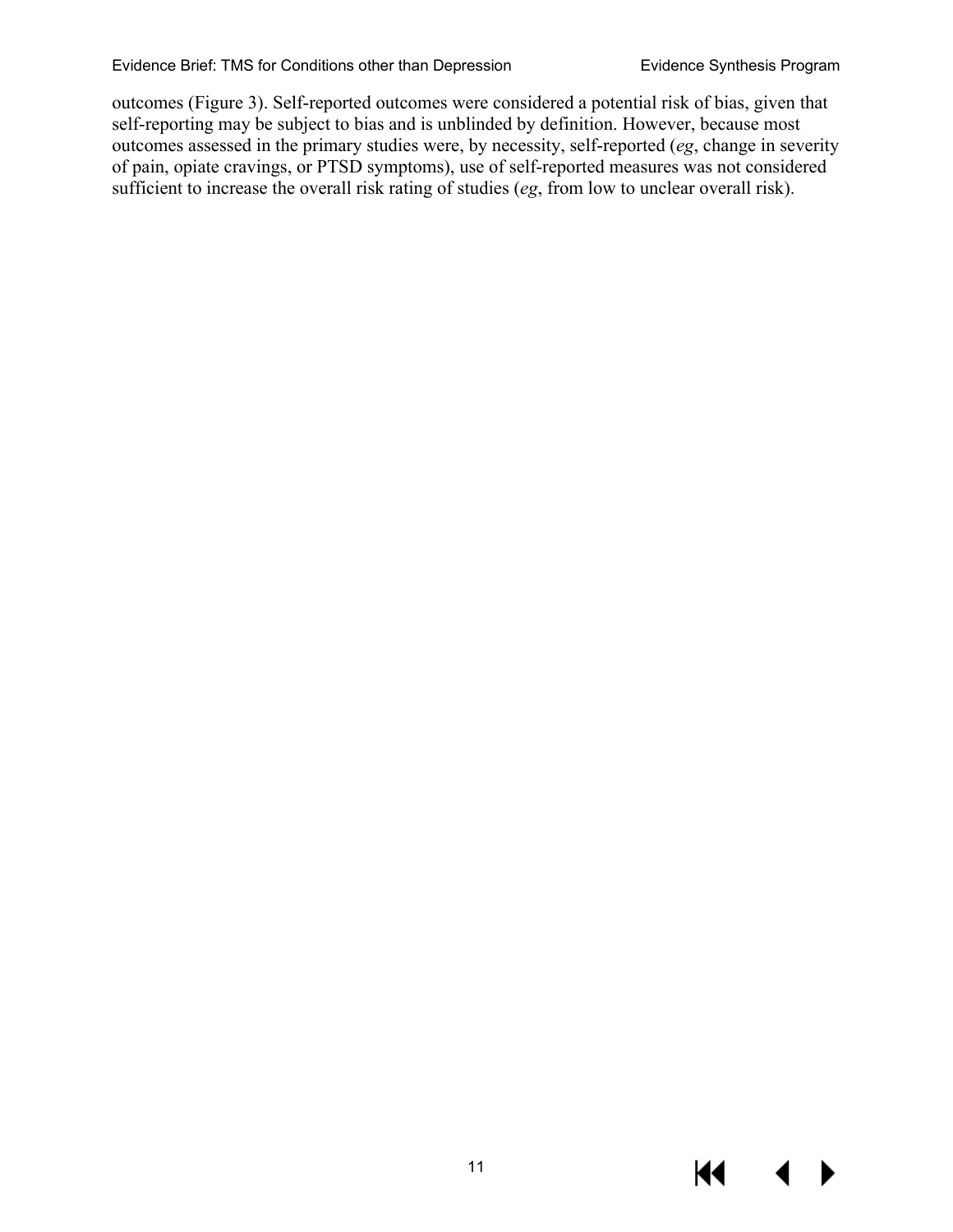<span id="page-14-0"></span>

| Author, Year                            | <b>Study</b>                               | <b>Population</b>                                                                  | Intervention                           |                       | <b>TMS Protocol</b>            |                                      |                                                                         |
|-----------------------------------------|--------------------------------------------|------------------------------------------------------------------------------------|----------------------------------------|-----------------------|--------------------------------|--------------------------------------|-------------------------------------------------------------------------|
| N                                       | Design<br>Follow-up                        |                                                                                    |                                        | Primary<br>Outcome(s) | Location                       | <b>Frequency</b><br><b>Intensity</b> | # Sessions                                                              |
| Chronic Pain: Neuropathic               |                                            |                                                                                    |                                        |                       |                                |                                      |                                                                         |
| Ahmed, 2020 <sup>41</sup><br>$N = 30$   | <b>RCT</b><br>1 week                       | Patients with a<br>diagnosis of diabetic<br>neuropathy                             | rTMS and aerobic<br>training exercises | Pain                  | Precentral<br>motor cortex     | 20 Hz<br>80-90% RMT                  | 5 sessions (daily)                                                      |
| Andre-Obadia,<br>201843<br>$N = 35$     | Randomized<br>crossover trial<br><b>NR</b> | Patients with upper limb<br>or facial neuropathic<br>pain                          | rTMS                                   | Pain                  | Hand or facial<br>motor cortex | 20 Hz<br>90% RMT                     | 3 sessions (2 active, 1<br>sham)                                        |
| Galhardoni,<br>201949<br>$N = 100$      | <b>RCT</b><br>12 weeks                     | Patients with chronic<br>central neuropathic pain                                  | Deep rTMS                              | Pain                  | <b>ACC or PSI</b>              | 10 Hz<br>90% RMT                     | 16 (daily for 5 days, then 1<br>session/wk for 11 wks)                  |
| Hosomi, 2020 <sup>51</sup><br>$N = 144$ | <b>RCT</b><br>5 weeks                      | Adult patients with<br>neuropathic pain                                            | <b>rTMS</b>                            | Pain                  | Primary motor<br>cortex        | 5 Hz<br>90% RMT                      | 5 sessions (daily), then 1<br>session/wk for 4 wks<br>(responders only) |
| Kim, 2020 <sup>54</sup><br>$N = 30$     | <b>RCT</b><br>7 months                     | Patients with CNP                                                                  | <b>iTBS</b>                            | Pain                  | Ipsilateral<br>hemisphere      | 50 Hz<br>80% RMT                     | 5 sessions (daily)                                                      |
| Quesada, 2020 <sup>68</sup><br>$N=42$   | Randomized<br>crossover trial<br>7 months  | Adult patients with<br>medically refractory<br>chronic central<br>neuropathic pain | rTMS                                   | Pain                  | Primary motor<br>cortex        | 20 Hz<br><b>80% RMT</b>              | 8 sessions over 9 wks                                                   |
| Shimizu, 201772<br>$N=18$               | Randomized<br>crossover trial<br>3 months  | Patients with intractable<br>neuropathic pain in<br>lower limbs                    | Deep rTMS or rTMS                      | Pain                  | cortex                         | Primary motor 5 Hz, 90% RMT          | 15 (5 consecutive<br>sessions with each type of<br>stimulation)         |
| Sun, 201979<br>$N = 21$                 | <b>RCT</b><br>6 weeks                      | Right-handed inpatient<br>rehab patients with<br>neuropathic pain<br>following SCI | <b>rTMS</b>                            | Pain                  | Left primary<br>motor cortex   | 10 Hz<br>80% RMT                     | Daily sessions for 6<br>weeks, with 1-day interval<br>per week          |
| Chronic Pain: Fibromyalgia              |                                            |                                                                                    |                                        |                       |                                |                                      |                                                                         |
| Abd Elghany,<br>201976<br>$N = 120$     | nRCT<br>1 month                            | Outpatients with FMS                                                               | <b>rTMS</b>                            | Pain                  | <b>DLPFC</b>                   | 10 Hz<br><b>NR</b>                   | 15 sessions (every other<br>day for 1 month)                            |

#### **Table 1. Characteristics of Included Controlled Studies**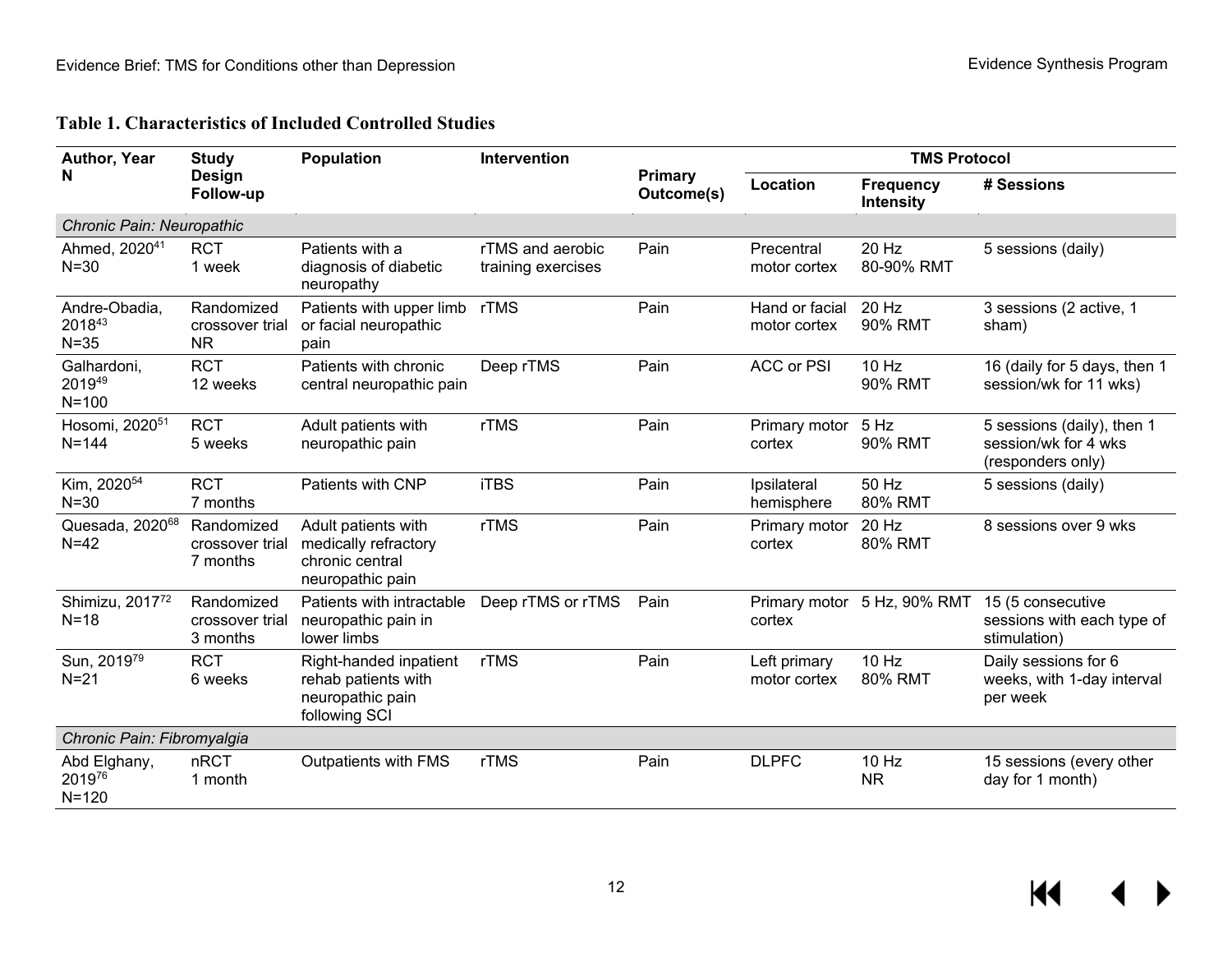| Atlas, 201942<br>$N = 30$                    | <b>RCT</b><br>3 weeks  | Right-handed, female<br>patients with FMS                                                     | <b>rTMS</b>                        | Pain                    | Left primary<br>motor cortex<br>or left DLPFC                     | 10 Hz<br>90% RMT                                                       | 15 (5 sessions/wk for 3<br>wks)                                        |
|----------------------------------------------|------------------------|-----------------------------------------------------------------------------------------------|------------------------------------|-------------------------|-------------------------------------------------------------------|------------------------------------------------------------------------|------------------------------------------------------------------------|
| Bilir, 202044<br>$N=20$                      | <b>RCT</b><br>6 weeks  | Adult patients with<br>diagnosis of FMS                                                       | <b>rTMS</b>                        | Pain                    | Left DLPFC                                                        | 10 Hz<br>90% RMT                                                       | 14 (5 days/wk for 2 wks,<br>then 1 session/wk for 4<br>wks)            |
| Cheng, 2019 <sup>45</sup><br>$N=20$          | <b>RCT</b><br>2 weeks  | Patients with FMS and<br><b>MDD</b>                                                           | rTMS                               | Pain                    | Left DLPFC                                                        | 10 Hz<br>100% RMT                                                      | 10 (5 sessions/wk for 2<br>wks)                                        |
| Fitzgibbon,<br>201877<br>$N=26$              | <b>RCT</b><br>1 month  | Patients with FMS                                                                             | <b>rTMS</b>                        | Pain                    | Left DLPFC                                                        | 10 Hz<br>120% RMT                                                      | 20 (5 consecutive<br>sessions/wk for 4 wks)                            |
| Guinot, 2019 <sup>50</sup><br>$N = 39$       | <b>RCT</b><br>6 months | Patients with FMS                                                                             | rTMS+<br>multicomponent<br>therapy | Pain                    | Primary motor<br>cortex                                           | 10 Hz<br><b>80% RMT</b>                                                | 5 sessions/wk for 2 wks,<br>then 12-wk decreasing<br>maintenance phase |
| Chronic Pain: Headache                       |                        |                                                                                               |                                    |                         |                                                                   |                                                                        |                                                                        |
| Mattoo, 201963<br>$N = 30$                   | <b>RCT</b><br>8 weeks  | Right-handed patients<br>with history of headache<br>>15 days a month for 3<br>months or more | <b>rTMS</b>                        | Pain                    | <b>Right DLPFC</b>                                                | <b>NR</b><br>110% RMT                                                  | 20 (5 sessions/wk for 4<br>wks)                                        |
| Sahu, 201970<br>$N=41$                       | <b>RCT</b><br>2 weeks  | Right-handed patients<br>with a diagnosis of<br>migraine with or without<br>aura              | <b>iTBS</b>                        | Headache<br>symptoms    | Left DLPFC                                                        | 50 Hz<br>80% RMT                                                       | 10 (2x/day for 5 days)                                                 |
| Chronic Pain: Complex Regional Pain Syndrome |                        |                                                                                               |                                    |                         |                                                                   |                                                                        |                                                                        |
| Gaertner, 2018 <sup>48</sup><br>$N = 21$     | Cohort<br>2 weeks      | <b>Patients with CPRS</b>                                                                     | iTBS followed by<br><b>TMS</b>     | Pain                    | Motor cortex<br>to stimulate<br><b>CPRS</b><br>affected<br>region | 50 Hz (iTBS)<br>then 10 Hz<br>(TMS)<br>70% (iTBS)<br>then 80%<br>(TMS) | 1 or 5 sessions over 5<br>days                                         |
| <b>PTSD</b>                                  |                        |                                                                                               |                                    |                         |                                                                   |                                                                        |                                                                        |
| Ahmadizadeh,<br>201840<br>$N=65$             | <b>RCT</b><br>4 weeks  | Veterans with current<br>combat-related PTSD<br>symptoms                                      | <b>rTMS</b>                        | <b>PTSD</b><br>symptoms | <b>Bilateral or</b><br>right DLPFC                                | 20 Hz<br>100 % RMT                                                     | 10 (3 sessions/wk for 2<br>wks then 2 sessions/wk for<br>2 wks)        |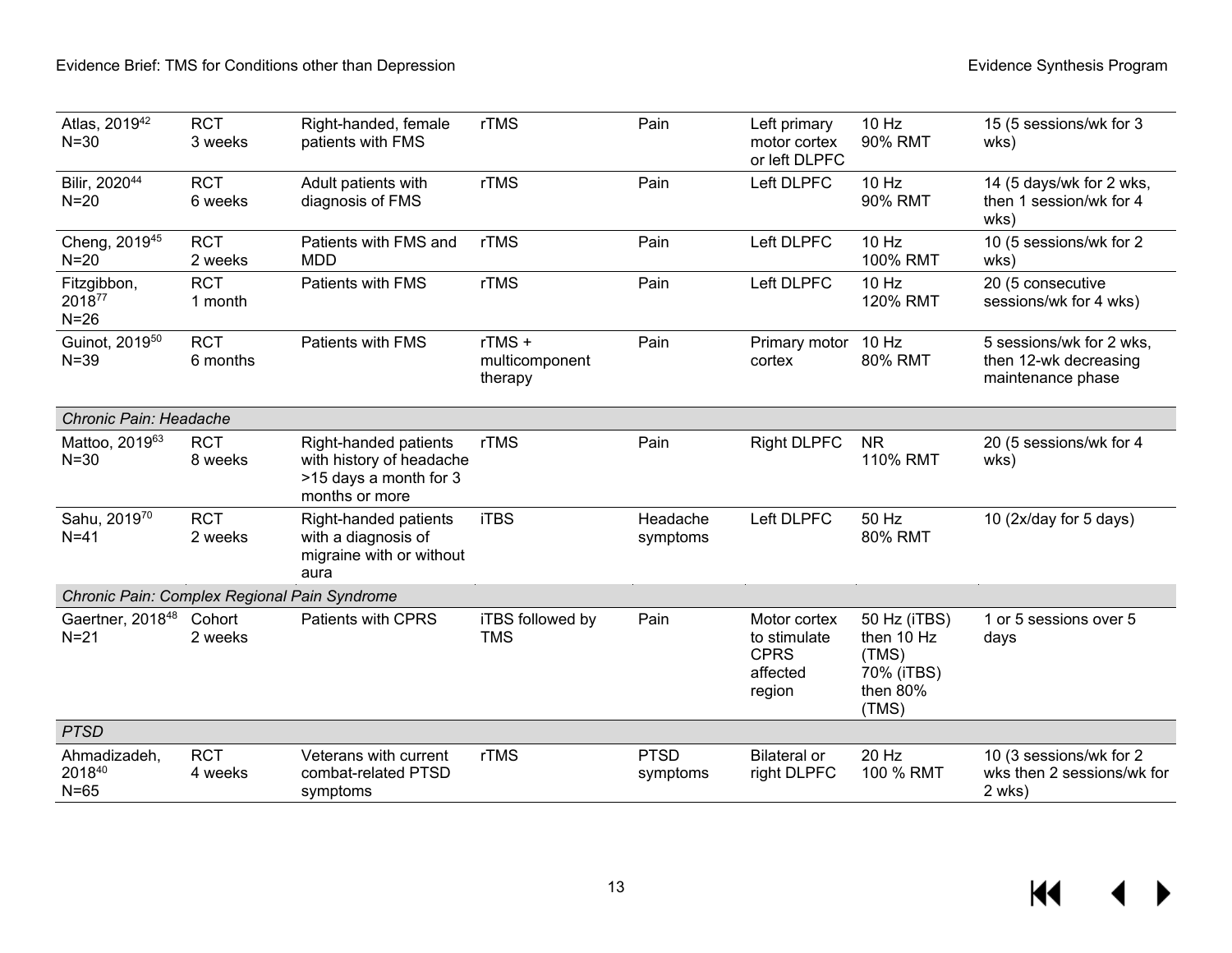| Fryml, 2019 <sup>47</sup><br>$N=8$     | <b>RCT</b><br>8 weeks  | Veterans (OIF/OEF)<br>with combat-related<br><b>PTSD</b>             | rTMS and Prolonged<br>exposure therapy<br>(PE) | <b>PTSD</b><br>symptoms | Right or left<br>prefrontal<br>cortex | 10 Hz<br>120% RMT                         | 8 (1 session/wk for 8 wks)                                |
|----------------------------------------|------------------------|----------------------------------------------------------------------|------------------------------------------------|-------------------------|---------------------------------------|-------------------------------------------|-----------------------------------------------------------|
| Isserles, 2013 <sup>53</sup><br>$N=30$ | <b>RCT</b><br>4 weeks  | Veterans with PTSD                                                   | Deep rTMS +<br>traumatic imagery               | <b>PTSD</b><br>symptoms | Prefrontal<br>cortex                  | 20 Hz<br>120% RMT                         | 12 (3 sessions/wk for 4<br>wks)                           |
| Kozel, 2018 <sup>55</sup><br>$N = 103$ | <b>RCT</b><br>6 months | Veterans deployed to<br>combat regions, 2001-<br>present             | rTMS + cognitive<br>processing therapy         | <b>PTSD</b><br>symptoms | <b>Right DLPFC</b>                    | 1 Hz<br>110% RMT                          | 12 (1 session/wk for 12<br>wks)                           |
| Kozel, 2019 <sup>56</sup><br>$N = 35$  | <b>RCT</b><br>3 months | <b>Veterans with PTSD</b><br>with and without<br>depressive symptoms | rTMS                                           | <b>PTSD</b><br>symptoms | <b>Right DLPFC</b>                    | 1 Hz or 10 Hz<br>110% RMT                 | 36 (timing NR)                                            |
| Leong, 2020 <sup>58</sup><br>$N = 31$  | <b>RCT</b><br>3 months | Civilians with non-<br>combat related PTSD                           | rTMS                                           | <b>PTSD</b><br>symptoms | <b>Right DLPFC</b>                    | 1 Hz or 10 Hz<br>120% RMT                 | 10 (5 sessions/wk for 2<br>wks)                           |
| Nam, 201364<br>$N=18$                  | <b>RCT</b><br>8 weeks  | Patients with non-<br>military related PTSD                          | rTMS                                           | <b>PTSD</b><br>symptoms | Right<br>prefrontal<br>cortex         | 1 Hz<br>100% RMT                          | 15 (5 consecutive<br>sessions/wk for 3 wks)               |
| Petrosino,<br>202065*<br>$N=46$        | <b>RCT</b><br>1 year   | <b>Veterans with PTSD</b>                                            | <b>iTBS</b>                                    | Clinical<br>relapse     | <b>Right DLPFC</b>                    | 50 Hz<br>80% RMT                          | 10 sessions (5<br>consecutive sessions/wk<br>for 2 weeks) |
| Philip, 201967*<br>$N=50$              | <b>RCT</b><br>1 month  | Veterans with PTSD                                                   | <b>iTBS</b>                                    | <b>PTSD</b><br>symptoms | <b>Right DLPFC</b>                    | 50 Hz<br>80% RMT                          | 10 sessions (5<br>consecutive sessions/wk<br>for 2 weeks) |
| Philip, 201966<br>$N=23$               | <b>RCT</b><br>8 weeks  | People with PTSD and<br><b>MDD</b>                                   | Synchronized TMS<br>(sTMS)                     | <b>PTSD</b><br>symptoms | <b>NR</b>                             | <b>NR</b><br><b>NR</b>                    | 20 (5 sessions/wk for 4<br>wks)                           |
| Watts, 201275<br>$N=20$                | <b>RCT</b><br>10 weeks | People with PTSD                                                     | rTMS                                           | <b>PTSD</b><br>symptoms | <b>Right DLPFC</b>                    | 1 Hz<br>90% RMT                           | 10 sessions (5<br>consecutive days/wk for 2<br>wks)       |
| <b>TBI</b>                             |                        |                                                                      |                                                |                         |                                       |                                           |                                                           |
| Choi, 201846<br>$N=12$                 | <b>RCT</b><br>6 weeks  | Adults with mild TBI and rTMS<br>pain lasting $\geq 6$ months        |                                                | Pain                    | Primary motor<br>cortex               | 10 Hz<br>90% RMT                          | 10 sessions (5 per wk for 2<br>wks)                       |
| Hoy, 2019 <sup>52</sup><br>$N=21$      | <b>RCT</b><br>4 weeks  | People with TBI with<br>current depressive<br>episode                | rTMS                                           | Depression<br>symptoms  | Left or right<br><b>DLPFC</b>         | 1 Hz (right), 10<br>Hz (left)<br>110% RMT | 20 sessions (over 4 wks)                                  |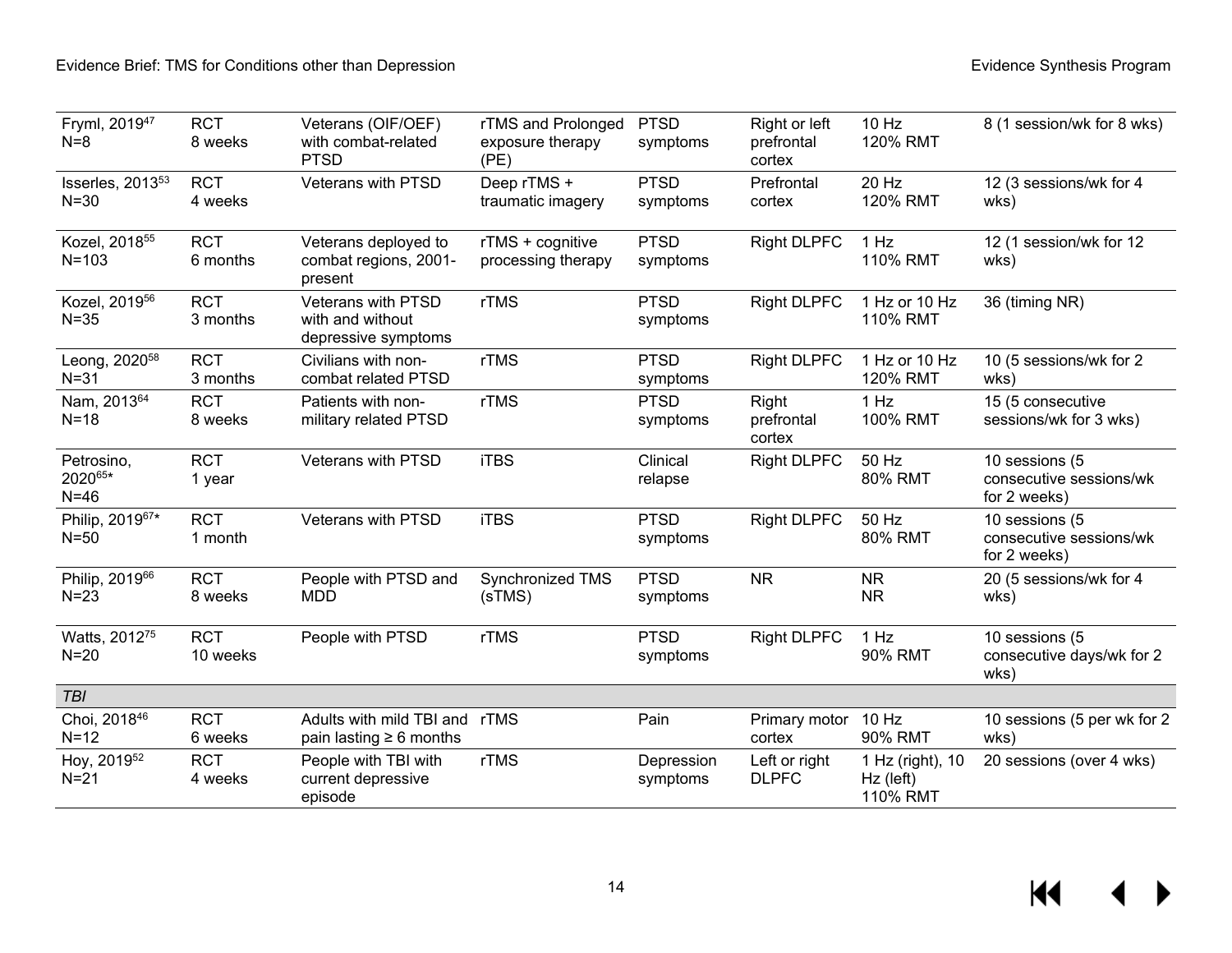| Lee, 2018 <sup>57</sup><br>$N=13$     | <b>RCT</b><br>2 weeks   | Patients with TBI<br>without severe<br>depression        | rTMS+<br>neurodevelopmental<br>therapy                 | Depression<br>symptoms                       | <b>Right DLPFC</b>             | 1 Hz<br>100% RMT                          | 10 (5 consecutive<br>sessions/wk for 2 wks) |
|---------------------------------------|-------------------------|----------------------------------------------------------|--------------------------------------------------------|----------------------------------------------|--------------------------------|-------------------------------------------|---------------------------------------------|
| Leung, 2016 <sup>59</sup><br>$N = 24$ | <b>RCT</b><br>4 weeks   | Veterans with mild TBI<br>and post-traumatic<br>headache | rTMS (targeted by<br>neuronavigated<br>TMS)            | Headache<br>symptoms                         | Left motor<br>cortex           | $10$ Hz<br>80% RMT                        | 3 sessions (within 1 wk)                    |
| Leung, 2018 <sup>60</sup><br>$N=29$   | <b>RCT</b><br>4 weeks   | Veterans with mild TBI<br>related headache               | rTMS (targeted by<br>neuronavigated<br>TMS)            | Headache<br>symptoms                         | Left prefrontal<br>cortex      | 10 Hz<br>80% RMT                          | 4 sessions (within 1 wk)                    |
| Manko, 201362<br>$N=40$               | nRCT<br><b>NR</b>       | People with severe TBI<br>and prolonged coma             | rTMS                                                   | Mental and<br>physical<br>comfort            | <b>NR</b>                      | <b>NR</b><br><b>NR</b>                    | <b>NR</b>                                   |
| Neville, 201978<br>$N = 36$           | <b>RCT</b><br>90 days   | People with chronic TBI                                  | rTMS                                                   | Change in<br>executive<br>function           | Left DLPFC                     | 10 Hz<br>110% RMT                         | 10 sessions (daily)                         |
| Rao, 201969<br>$N = 34$               | <b>RCT</b><br>16 weeks  | People with TBI and<br><b>MDD</b>                        | rTMS                                                   | Depressive<br>symptoms                       | <b>Right DLPFC</b>             | 1 Hz110% RMT                              | 20 (5 consecutive<br>sessions/wk for 4 wks) |
| Siddiqi, 2019 <sup>73</sup><br>$N=12$ | <b>RCT</b><br><b>NR</b> | People with TBI and<br>TRD                               | rTMS (targeted by<br>resting-state network<br>mapping) | Depressive<br>symptoms                       | Left and right<br><b>DLPFC</b> | 1 Hz (right), 10<br>Hz (left)<br>120% RMT | 20 sessions (over 5 wks)                    |
| Stilling, 202074<br>$N=20$            | <b>RCT</b><br>6 months  | People with post-TBI<br>headache                         | <b>rTMS</b>                                            | Headache<br>symptoms                         | Left DLPFC                     | 10 Hz<br>70 % RMT                         | 10 (5 consecutive<br>sessions/wk for 2 wks) |
| <b>Opiate Addiction</b>               |                         |                                                          |                                                        |                                              |                                |                                           |                                             |
| Liu, 2020 <sup>61</sup><br>$N = 118$  | <b>RCT</b><br>90 days   | Male heroin use<br>disorder patients                     | rTMS                                                   | Craving score:<br>Subjective 0-<br>100 scale | Left DLPFC                     | 10 Hz or 1 Hz<br>100% RMT                 | 20 sessions over 28 days                    |
| Shen, 201671<br>$N=20$                | <b>RCT</b><br>5 days    | Heroin addicted adults                                   | rTMS                                                   | Craving score:<br>Subjective 0-<br>100 scale | Left DLPFC                     | 10 Hz<br>100% RMT                         | 5 sessions (daily)                          |

\*Petrosino, 2020 and Philip, 2019 are two reports of the same study.

Abbreviations: TMS=Transcranial magnetic stimulation; RCT= Randomized controlled trial; rTMS=Repetitive transcranial magnetic stimulation; Hz=Hertz; RMT=Resting motor threshold; ACC=Anterior cingulate cortex; PSI=Posterior superior insula; nRCT=non-randomized controlled trial, DLPFC=Dorsolateral prefrontal cortex; CNP =Central neuropathic pain; iTBS=Intermittent theta-burst stimulation, SCI=Spinal cord injury; MDD=Major depressive disorder; TRD=Treatment resistant depression; wk/wks = week/weeks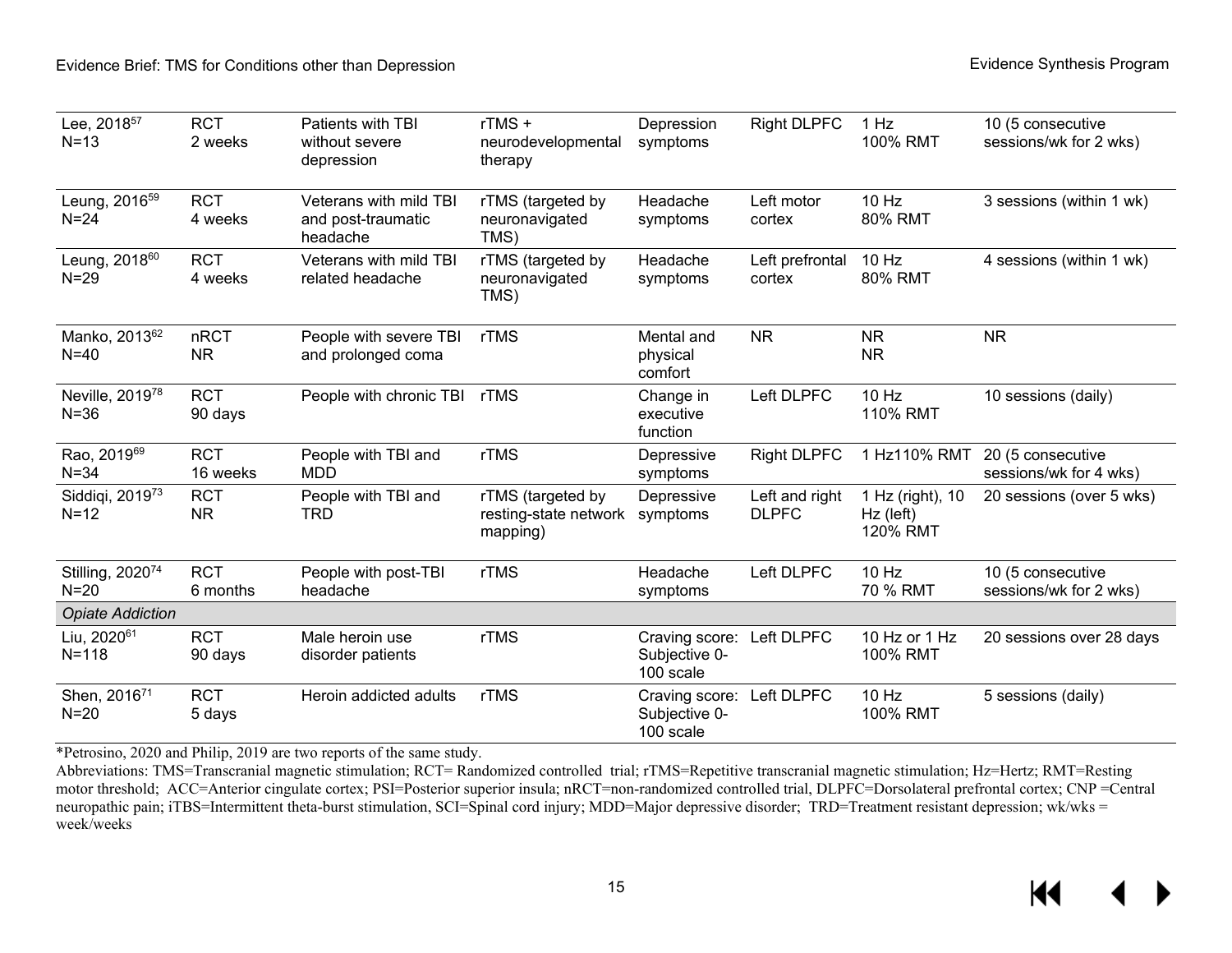

<span id="page-18-3"></span>**Figure 3. Risk of Bias in Included Randomized Controlled Trials**

## <span id="page-18-0"></span>**CHRONIC PAIN**

#### <span id="page-18-1"></span>**Overall Pain Reduction**

A 2018 Cochrane systematic review<sup>35</sup> examined the use of non-invasive brain stimulation therapies for chronic pain. Forty-two studies on the effect of rTMS for pain were included. These studies measured pain severity using visual analog scales (VAS) or numerical rating scales (NRS). Overall, meta-analyses showed a significant reduction in pain associated with rTMS within 7 days post-intervention (SMD =  $-0.22$ , 95% CI  $[-0.29, -0.16]$ ; 27 studies). Reductions in pain were also observed between 1 and 6 weeks post-intervention (SMD = -0.28, 95% CI [-0.61, 0.05]; 11 studies) and at greater than 6 weeks post-intervention (SMD =  $-0.14$ , 95% CI [ $-0.44$ , 0.17]; 4 studies), but these effects were nonsignificant. Significant improvement in reported quality of life (Fibromyalgia Impact Questionnaire) was observed within 7 days postintervention  $(SMD = -10.8, 95\% \text{ CI}$  [-15.04, -6.55]; 4 studies). Minor and brief-duration adverse effects were commonly reported across studies and included headache, pain at stimulation site, and dizziness. Studies varied by type of pain conditions included and rTMS protocols used. Study quality was rated mostly as "unclear" and was limited by unclear blinding of participants (inadequate sham), small sample size, and short study duration.

Our search identified 17 controlled studies published since the end search date of this systematic review[.35](#page-30-1) Findings from these studies are discussed by pain type, below.

#### <span id="page-18-2"></span>**Neuropathic Pain**



8 controlled studies Low SOE

18-144 participants mean age 37-63



5 studies: reduced pain 3 studies: no reduction in pain (compared to control)

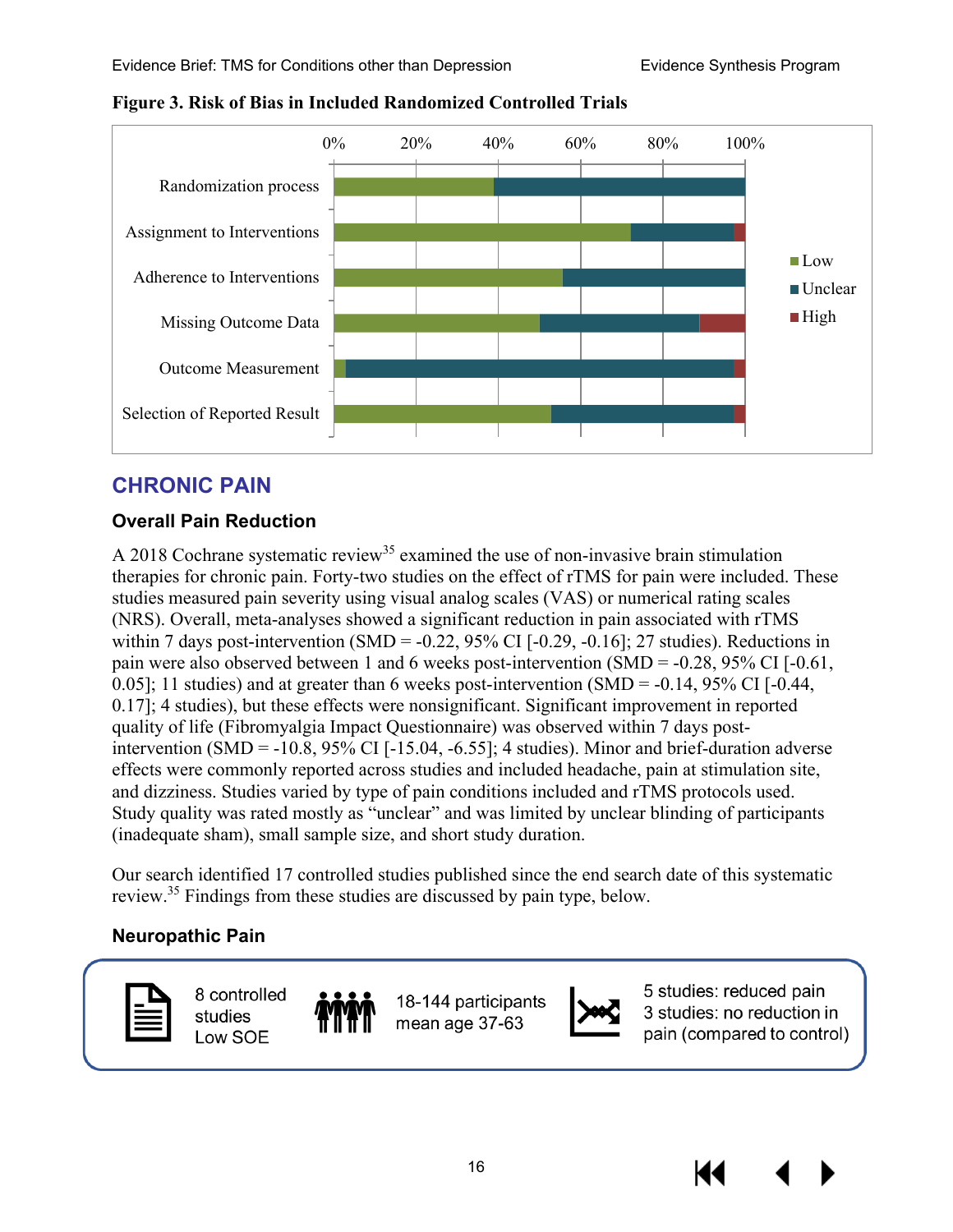rTMS therapy may reduce pain (measured by VAS or NRS) in patients with neuropathic pain, but the evidence is limited by inconsistent findings, and unclear or lack of blinding of patients or outcome assessors, and unclear or inadequate handling of missing data in several studies. Among 8 controlled trials, 5 studies<sup>[43,](#page-30-15)[54](#page-31-0)[,68](#page-32-18)[,72,](#page-32-19)79</sup> reported reduction in pain with TMS compared to sham TMS, while 3 studies<sup>41,[49,](#page-31-16)[51](#page-31-17)</sup> reported no significant difference in pain between TMS and sham groups. In the 2 largest trials ( $N=100;^{49}$   $N=144^{51}$ ), no significant difference was found between rTMS and sham groups in pain reduction. Most studies reported shorter-term outcomes (1 to 6 weeks), but 3 studies reported outcomes at 3 to 7 months (1 study no pain reduction,  $49$  2 studies pain reduction<sup>68[,72](#page-32-19)</sup> compared to sham). A single study compared iTBS to sham iTBS,<sup>54</sup> and all other studies utilized rTMS. Studies varied with respect to pain areas (upper limb, lower limb, central neuropathic pain,  $etc$ ), types of TMS (2 studies deep TMS,  $49,72$  $49,72$ ) study intermittent thetaburst TMS<sup>54</sup>) and TMS protocols (target location, frequency, intensity, and number of sessions). Evidence from 3 case series<sup>88,[89,](#page-33-5)92</sup> generally agreed with trial findings, indicating reductions in pain over time with TMS therapy.

#### <span id="page-19-0"></span>**Fibromyalgia**



6 controlled studies Low SOE

20-120 participants mean age 45-50



All studies: no reduction in pain (compared to control)

In patients with fibromyalgia syndrome, rTMS therapy may be no better than sham rTMS therapy in reducing overall pain symptoms (measured by VAS or NRS).<sup>42,[44,](#page-30-11)[45](#page-30-18)[,76](#page-32-20)[,50](#page-31-3)[,77](#page-32-21)</sup> This evidence is limited by small sample sizes (4 of 6 studies had 30 or fewer participants) and lack of or inadequate randomization in several studies. Six controlled studies reported reduction in pain outcomes in both rTMS and sham rTMS groups, with generally no significant differences in outcomes between groups. However, several studies reported greater reduction of pain with rTMS therapy for specific rTMS target locations (reduction in pain with primary motor cortex vs sham but not left DLPFC vs sham), $\frac{3}{2}$  time points (reduction in pain with rTMS compared to sham at week 2 vs week 1, but no significant difference when comparing weekly pain scores),  $45$ or outcomes (more patients achieving 30% reduction in pain in TMS group compared to sham group, but no significant difference in average pain reduction between groups).<sup>77</sup> Most studies reported shorter-term outcomes (2 to 6 weeks), with the exception of 1 study reporting no significant reduction in pain at 6 months compared to control.<sup>50</sup> All studies used rTMS and targeted either the primary motor cortex<sup>[42,](#page-30-17)[50](#page-31-3)</sup> or the left DLPFC<sup>42[,44](#page-30-11)[,45](#page-30-18)[,77](#page-32-21)</sup> with 10 Hz stimulation at 80-100% RMT, but the number and duration of TMS sessions varied among the studies.

#### <span id="page-19-1"></span>**Headache**

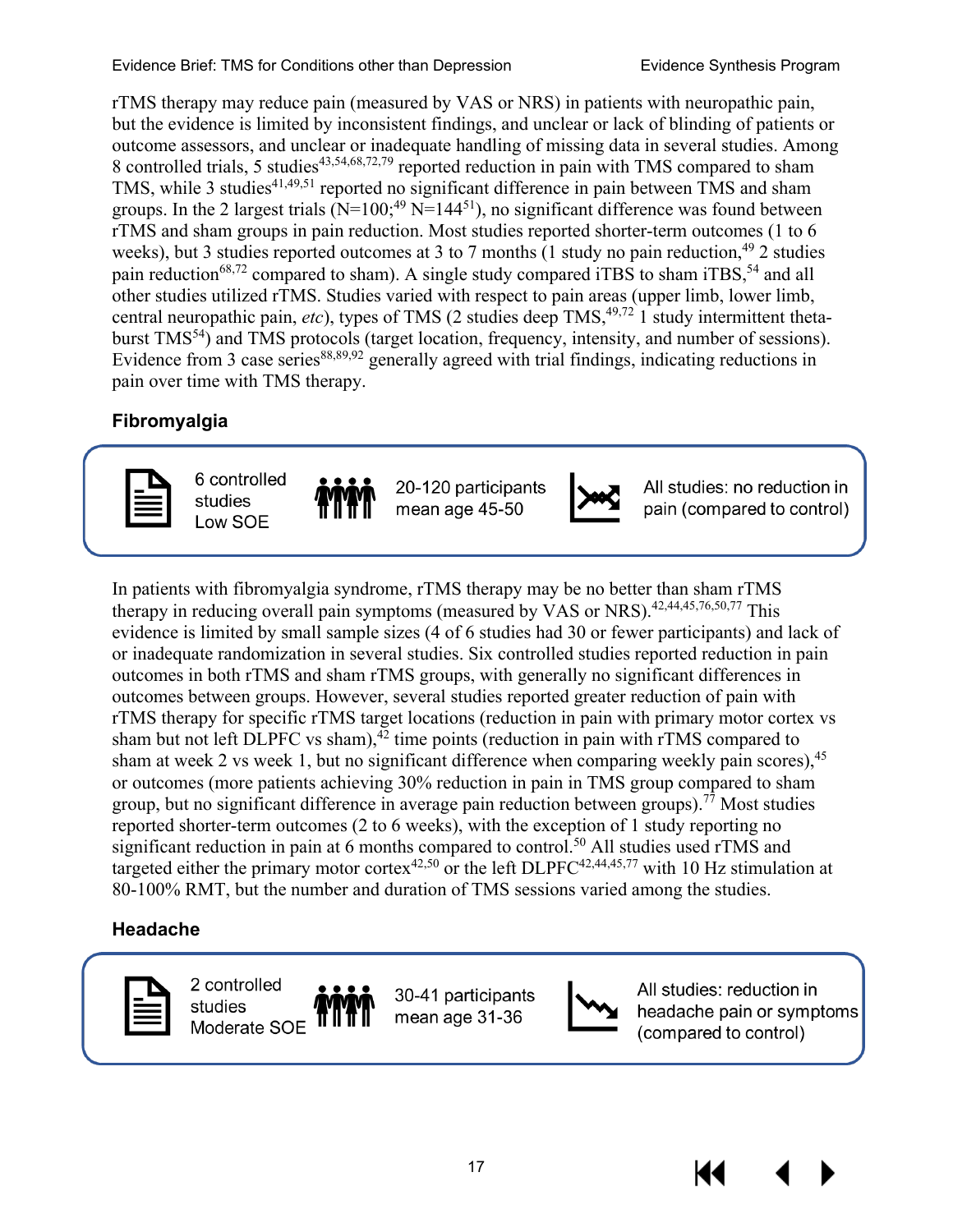TMS therapy likely reduces headache pain and symptoms compared to sham TMS in patients with chronic headache or migraine,  $63,70$  but the evidence is limited by small sample sizes, and non-random allocation and unclear handling of missing data in 1 study[.70](#page-32-1) Two studies reported decreases in pain (using NRS)<sup>63</sup> or migraine frequency, severity, and duration<sup>70</sup> at 8 to 12 weeks with rTMS therapy targeted to the right DLPFC $^{63}$  or iTBS therapy targeted to the left DLPFC<sup>70</sup> compared to sham.

#### <span id="page-20-0"></span>**Multiple or Other Pain Conditions**

A single small cohort study and several case series examined multiple or other pain conditions. The cohort study<sup>48</sup> reported reductions in pain (measured by VAS and NRS) in patients with complex regional pain syndrome with both 1 or 5 sessions of iTBS stimulation immediately followed by rTMS, with no differences between groups. Since all patients in this study received some type of TMS stimulation, it is not possible to determine the effectiveness of TMS compared to sham. Three case series reported reductions in pelvic pain<sup>[91](#page-33-7),93</sup> and general pain (from multiple conditions)<sup>[90](#page-33-8)</sup> over time with TMS therapy. These studies are limited by a study design without a control group.

## <span id="page-20-1"></span>**POST TRAUMATIC STRESS DISORDER**



10 controlled studies Low SOE

8-103 participants mean age 28-56



4 studies: reduction in PTSD symptoms 6 studies: no reduction in PTSD symptoms (compared to control)

rTMS therapy may improve PTSD symptoms compared to sham, but evidence is limited by inconsistent findings and methodological limitations, including unclear or inappropriate handling of missing data, differential attrition between intervention groups, and unclear blinding in several studies. Among 10 controlled studies (in 11 publications),  $40,47,53,55,56,64-67,75,58$  $40,47,53,55,56,64-67,75,58$  $40,47,53,55,56,64-67,75,58$  $40,47,53,55,56,64-67,75,58$  $40,47,53,55,56,64-67,75,58$  $40,47,53,55,56,64-67,75,58$  $40,47,53,55,56,64-67,75,58$  $40,47,53,55,56,64-67,75,58$  most studies reported improvements in PTSD symptoms, as measured by the Clinician-Administered PTSD Scale (CAPS) or the PTSD Checklist (PCL). However, only 4 studies reported greater improvement in symptoms with TMS compared to sham. Among included studies, TMS protocols varied in target location, frequency, intensity, and number of sessions.

One study<sup>40</sup> reported a greater proportion of responders (defined as 2 or more standard deviations from the mean PCL score) with rTMS compared to sham, but no significant difference in mean PCL improvement between groups. Six studies were in Veterans with PTSD,<sup>[40,](#page-30-4)[47,](#page-30-19)[53,](#page-31-19)[55](#page-31-20)[,56,](#page-31-21)[67](#page-32-2)</sup> the largest of which  $(N=113)^{55}$  reported improved PTSD symptoms at 6 months with rTMS therapy compared to control. Only 2 other studies reported outcomes beyond 8 weeks, and these studies found no significant difference in PTSD symptoms at 3 months compared to control.<sup>56[,58](#page-31-22)</sup> Two studies compared different frequencies of rTMS stimulation: 1 study<sup>55</sup> found improved CAPS score with both 1 Hz and 10 Hz stimulation, but no significant difference between groups, while another study<sup>[58](#page-31-22)</sup> found improved CAPS score with  $1$  Hz rTMS compared to sham, but not with  $10$ Hz rTMS compared to sham. Several case series $80,82,84-87,94$  $80,82,84-87,94$  $80,82,84-87,94$  $80,82,84-87,94$  generally agreed with findings of randomized trials, reporting improvements in PTSD symptoms with rTMS therapy over time.

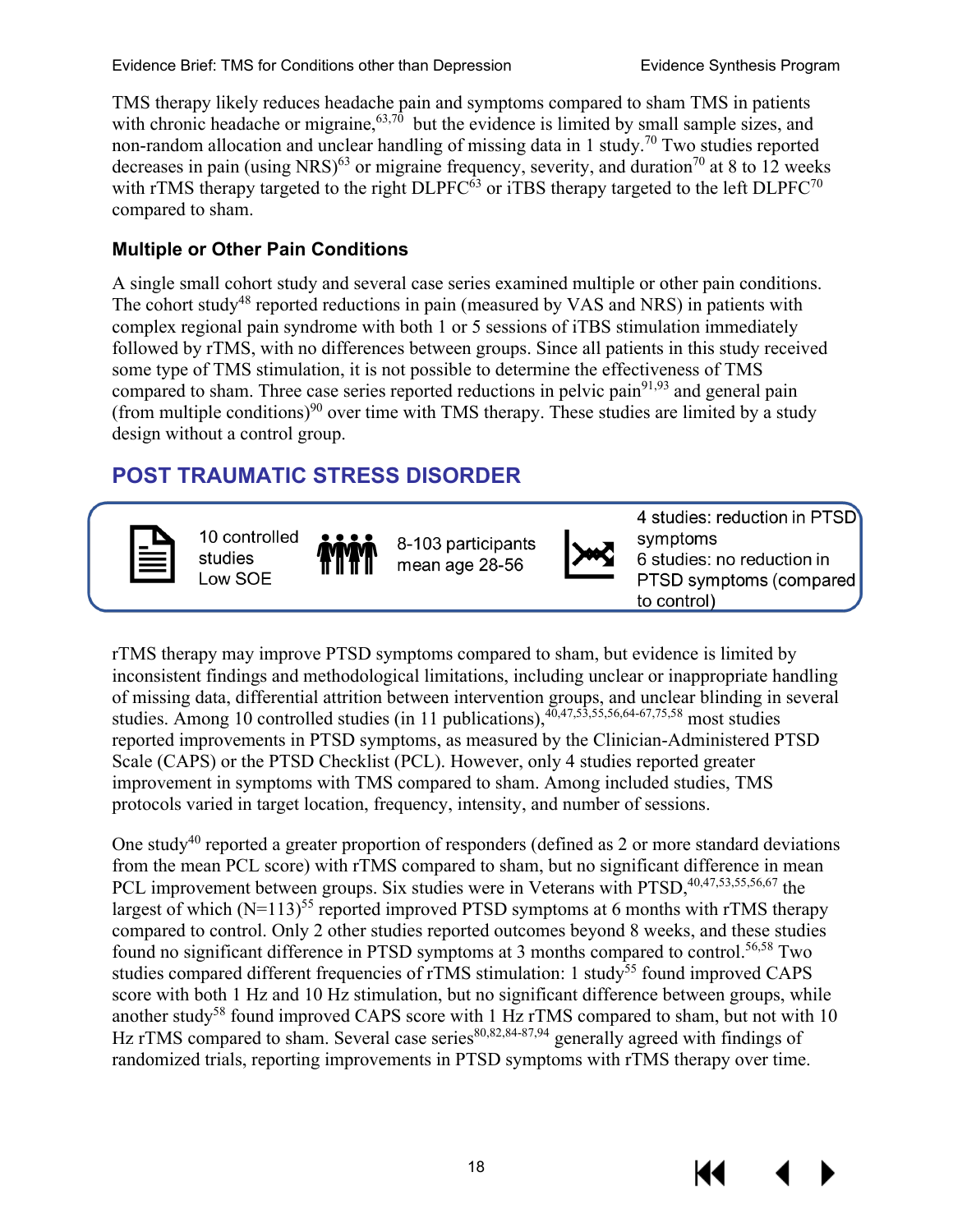Evidence Brief: TMS for Conditions other than Depression Evidence Synthesis Program

Two RCTs examined the effect of theta-burst TMS (iTBS)<sup>[65,](#page-32-3)67</sup> or synchronized TMS (sTMS),<sup>66</sup> and found no significant differences between groups on PCL or CAPS scores at 2 to 4 weeks following treatment. In the study of sTMS, however, significantly fewer PCL items (symptoms) were rated as moderate or higher severity among participants receiving sTMS compared to sham 4 weeks post-treatment. The iTBS study also examined clinical relapse – defined as suicide attempt, suicide-related death, inpatient psychiatric hospitalization, or need for retreatment with rTMS – at 1 year and found that fewer patients had clinical relapse with iTBS compared to sham.<sup>[65](#page-32-3)</sup> One case series<sup>[82](#page-33-9)</sup> examined EEG-guided magnetic resonance therapy (MeRT<sup>SM</sup>) and reported improvement in PTSD symptoms after treatment. We also identified 1 RCT (abstract only)<sup>[96](#page-34-3)</sup> that reported improvement in PTSD symptoms in 8 subjects with use of MeRT<sup>SM</sup>, but there was no significant difference in outcomes between MeRTSM and sham therapy.

## <span id="page-21-0"></span>**TRAUMATIC BRAIN INJURY**



10 controlled studies Low SOE

12-40 participants mean age 31-46



5 studies: improvement in symptoms after TBI 5 studies: no difference (compared to control)

rTMS therapy may improve symptoms after TBI, but evidence is limited by inconsistent findings, small sample sizes, and unclear blinding of outcome assessors and unclear or inadequate handling of missing data in several studies. TBI can result in lasting cognitive sequelae, mood sequelae, and other symptoms, and we included any study that examined the effects of TMS on any symptom subsequent to any severity (mild, moderate, or severe) TBI. Included studies reported on a variety of symptoms following TBI, including pain, depressive symptoms, headache, and executive function. Most studies included patients with mild to moderate TBI,  $46,57,59,60,69,73,74$  $46,57,59,60,69,73,74$  $46,57,59,60,69,73,74$  $46,57,59,60,69,73,74$  $46,57,59,60,69,73,74$  $46,57,59,60,69,73,74$  $46,57,59,60,69,73,74$  but 3 studies<sup>52,[62,](#page-31-26)[78](#page-33-11)</sup> included patients with severe TBI exclusively or along with other TBI severity levels.

rTMS therapy improved headache symptoms,  $60,74,83$  $60,74,83$  $60,74,83$  and overall pain (using NRS) $46$  compared to sham therapy in patients with TBI. Two studies in Veterans<sup>60,83</sup> reported improvement in headache symptoms after mild TBI at 4 weeks with rTMS compared to sham therapy, while another study reported no significant difference in headache symptoms with rTMS after mild TBI compared to sham therapy at 6 months in a sample of patients from Canada.<sup>74</sup> Four studies<sup>52,[57,](#page-31-23)[69,](#page-32-15)73</sup> reported improved depressive symptoms with rTMS therapy after mild to moderate TBI, but there were no significant differences between rTMS and sham therapy in 3 of the 4 studies. One study<sup>69</sup> reported no significant difference in rates of depression response or remission after mild to moderate TBI between rTMS and sham groups.

Seven studies examined the effect of rTMS therapy on executive function in patients after mild to severe TBI.<sup>52,[57,](#page-31-23)[60,](#page-31-25)[69,](#page-32-15)[74,](#page-32-26)[78,](#page-33-11)83</sup> Most studies found some improvement in function, but only 2 studies reported differences between rTMS and sham groups.<sup>57,[83](#page-33-12)</sup> Several studies<sup>46,[62](#page-31-26)[,74](#page-32-26)</sup> also examined the effect of rTMS on quality of life. Most studies reported improvements in quality of life overall, but only one study reported significant differences between rTMS and sham therapy. $62$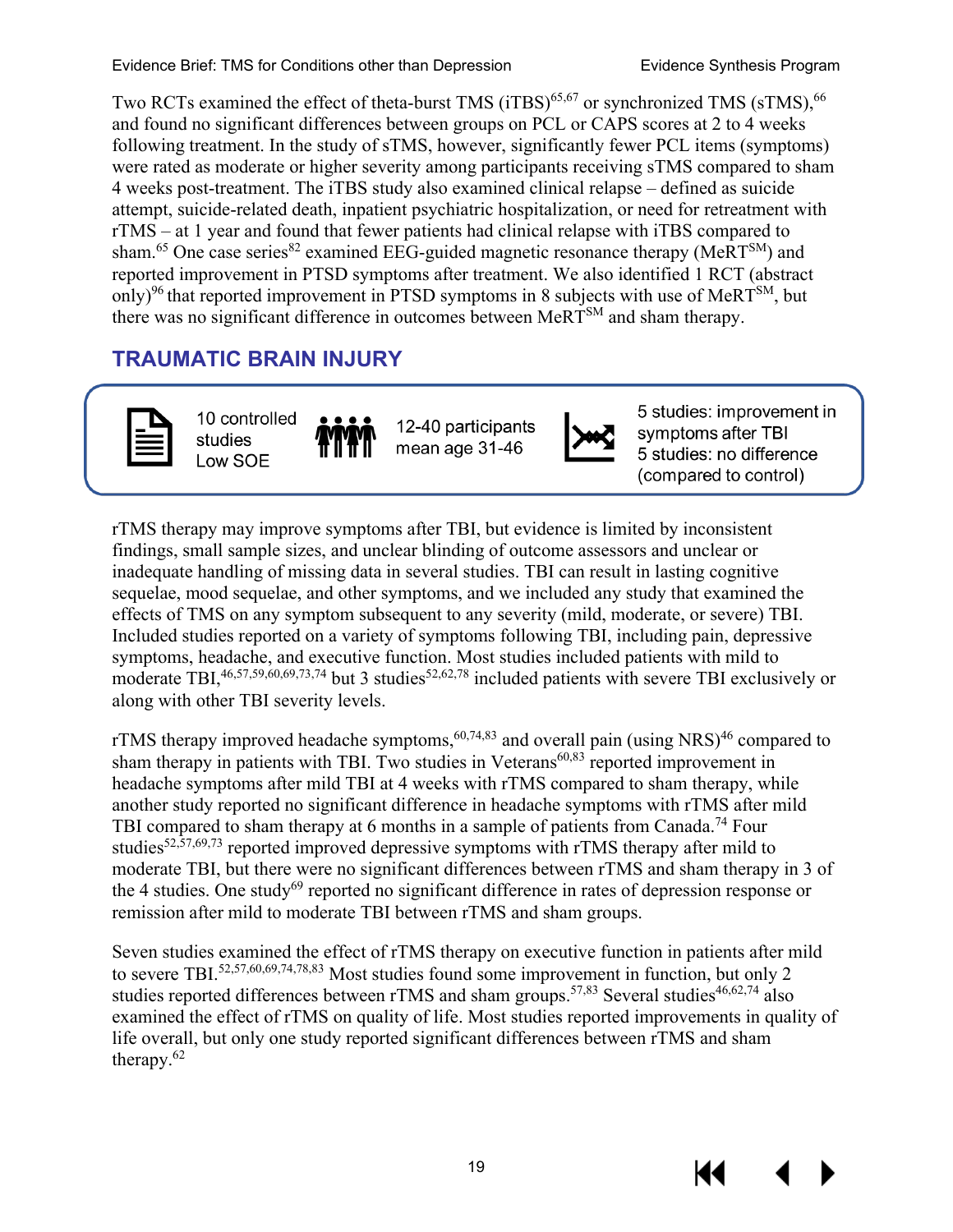Most studies reported outcomes at 2 to 6 weeks, but 3 studies reported no significant difference in TBI symptoms at 3 to 6 months compared to control.<sup>69[,74](#page-32-26)[,78](#page-33-11)</sup> All studies examined rTMS, but varied in target location, frequency, intensity, and number of sessions. Two case series $81,83$  $81,83$ generally agreed with these findings, reporting improvements in post-concussive symptoms and pain with rTMS therapy over time.

## <span id="page-22-0"></span>**OPIATE ADDICTION**



In adults with heroin addiction, rTMS therapy likely improves craving scores compared to sham therapy.<sup>61[,71](#page-32-0)</sup> Only 2 studies examined the effectiveness of rTMS for opiate use, and these studies are limited by unclear blinding of outcome assessors and/or participants and unclear handling of missing data. Both studies reported decreases in craving scores (0 to 100 craving scale) with rTMS therapy targeting the left DLPFC at 10 Hz and 100% resting motor threshold compared to sham rTMS. These studies assessed rTMS effects at different timepoints, ranging from 5 days after treatment<sup>[71](#page-32-0)</sup> to 90 days after treatment.<sup>[61](#page-31-27)</sup>

## <span id="page-22-1"></span>**ADVERSE EFFECTS OF TMS**

TMS therapy appears to be well-tolerated among patients with chronic pain, PTSD, TBI, and opiate addiction. About half of the included studies reported mild side effects including headache, nausea, pain at the target location, and dizziness, and 8 studies<sup>[40](#page-30-4)[,48](#page-30-5)[,55](#page-31-20)[,56](#page-31-21)[,58](#page-31-22)[,61](#page-31-27)[,68](#page-32-18)[,69](#page-32-15)</sup> reported withdrawal of a small number of patients from the study due to side effects. No serious adverse events were reported in any included studies.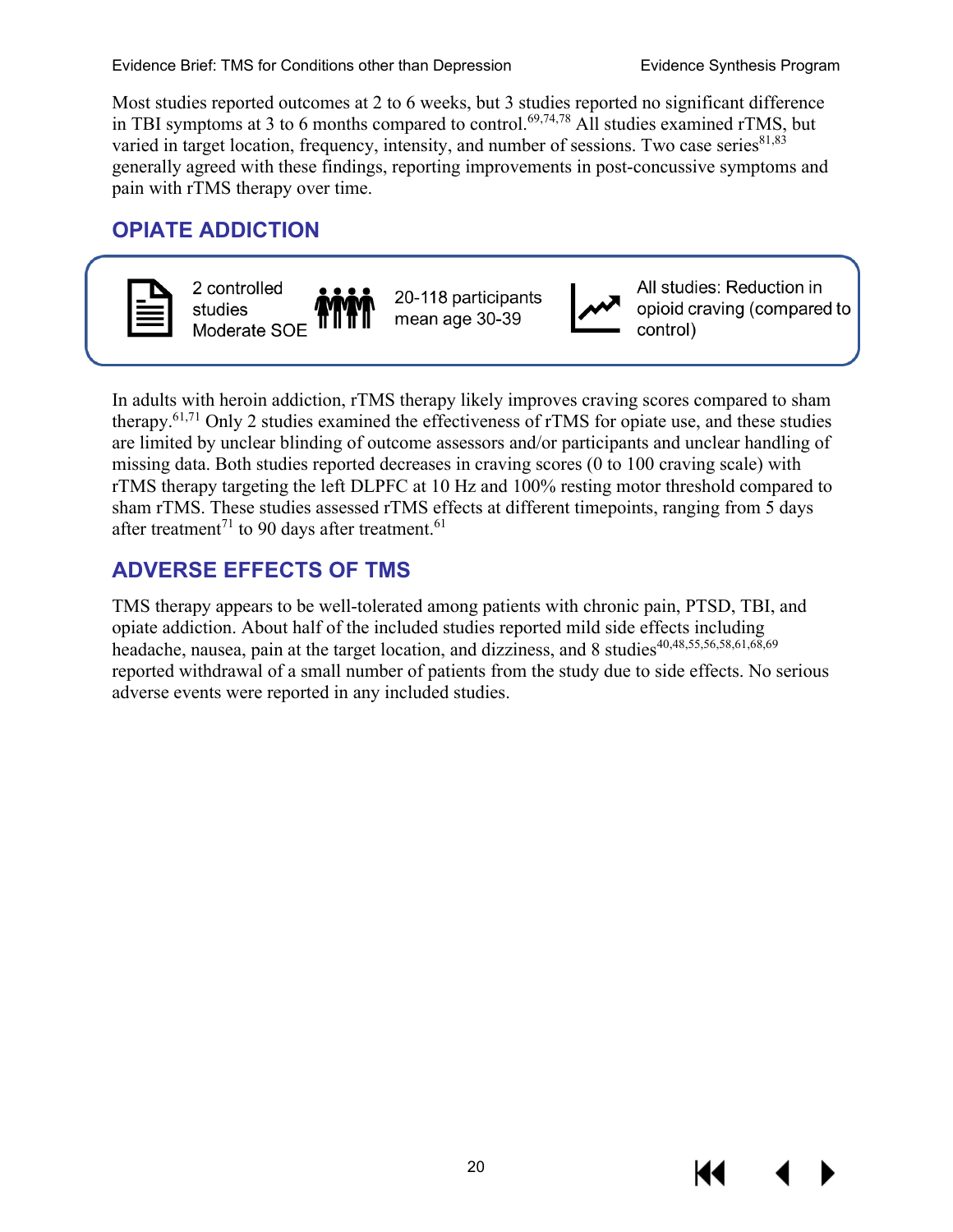# <span id="page-23-0"></span>**SUMMARY AND DISCUSSION**

rTMS therapy is widely used for treatment of MDD, and there is interest in expanding its use for other conditions including chronic pain, PTSD, TBI, opiate addiction, and sexual trauma. Our review of recent studies and systematic reviews suggests that rTMS therapy may be effective for treating chronic pain, PTSD, TBI, and opiate addiction. Importantly, however, about half of controlled studies examining the efficacy of TMS for reducing symptoms of chronic pain, PTSD, and TBI found that reduction in symptoms did not significantly differ between TMS and control groups (sham TMS). The majority of studies utilized rTMS, with few studies examining novel forms of TMS (*eg*, iTBS, sTMS, or EEG-guided TMS) and no studies directly compared rTMS to other forms of TMS.

Most studies examined differences in mean changes in outcome scores, which may yield statistically significant findings, but the magnitude of the difference may not translate into a clinically meaningful outcome for the patient. The 3 studies<sup>[56,](#page-31-21)[69,](#page-32-15)[77](#page-32-21)</sup> which examined symptom response or remission reported no significant difference between treatment and control groups in fibromyalgia pain,<sup>[77](#page-32-21)</sup> PTSD,<sup>[56](#page-31-21)</sup> or TBI<sup>[69](#page-32-15)</sup> symptom response or remission. Further, only 2 studies evaluated the efficacy of rTMS for opiate addiction, <sup>[61,](#page-31-27)[71](#page-32-0)</sup> and no studies specifically examined TMS as a therapy for sexual trauma. Some patients with PTSD may have experienced sexual trauma, but less than half (4 of 10) of the included studies in patients with PTSD reported trauma history. Among these, only 2 studies listed patients with sexual trauma (range: 10 to 52% of patients). Further research on effectiveness of TMS among persons who have experienced sexual trauma, regardless of whether they have received a PTSD diagnosis, is needed.

In addition to these mixed or limited findings, there was considerable variation in patient populations, outcomes assessed, and TMS protocols implemented among the included studies. As a result, the effectiveness of TMS therapy may vary by patient factors (age, sex, sleep deprivation, *etc*) and technical factors (TMS coil type and position, stimulation parameters, *etc*). [97](#page-34-4) Reviewed studies also varied methodologically (*eg*, sample size, outcomes and number of timepoints assessed, *etc*), which could contribute to the inconsistency in the observed effects of TMS therapy. Moreover, the generally small sample sizes of studies could have limited statistical power to detect differences between TMS and control conditions. Despite the mixed effectiveness findings, TMS was found to be a safe and well-tolerated therapy.

Practical aspects of more widely implementing TMS in a healthcare system need further consideration, particularly as they relate to patient and provider burden, cost, and accessibility. TMS therapy generally consists of daily therapy, usually for a period of 4 to 6 weeks, and patients must travel daily to a designated clinic where TMS is offered. This may present challenges for Veterans living in rural areas or for those with transportation limitations. Although TMS therapy can be provided by a trained technician, a physician must perform a formal assessment to determine if TMS therapy is appropriate, followed by a prescription for the therapy. Limitations in staff availability, training requirements, and the need for a designated clinic site with TMS technology may be barriers in expanding the use of TMS.

Pairing these considerations with the findings that suggest potential effectiveness and high patient safety and acceptability, it is reasonable to conclude that TMS therapy, in particular rTMS, could be considered a treatment option for patients who have exhausted other available options for treatment of chronic pain, PTSD, TBI, and opiate addiction. A limited expansion of

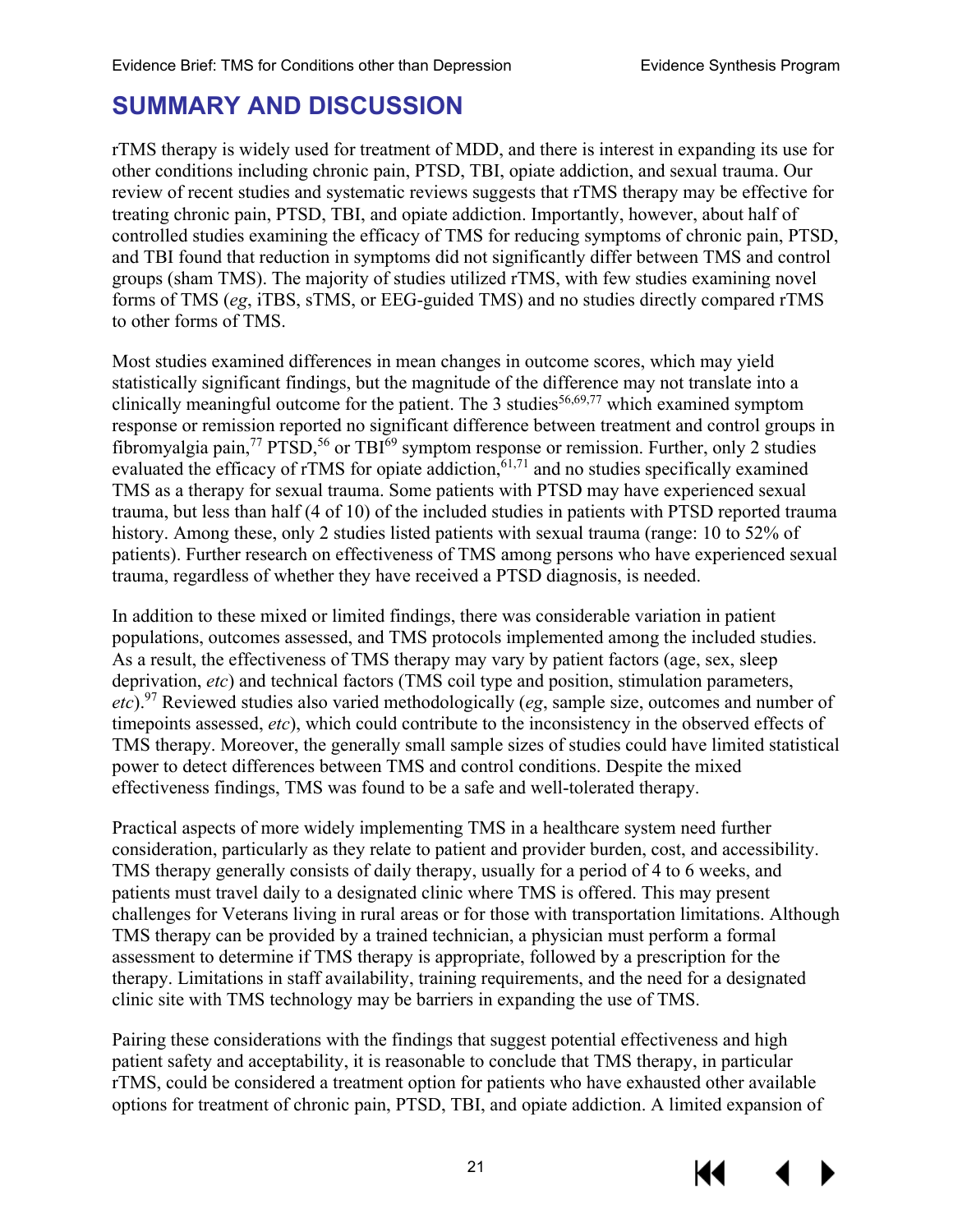TMS for this purpose would provide further information about TMS implementation feasibility, while allowing additional efficacy and effectiveness trials to be conducted.

#### <span id="page-24-0"></span>**LIMITATIONS**

The evidence included in this review has several important limitations. Studies were mostly small, and varied in patient populations, outcomes, and TMS protocols, making generalizations of findings across studies difficult. Studies were also inconsistent in their methodological quality and findings, resulting in mostly low strength of evidence for the effect of TMS on chronic pain, PTSD, TBI, and opiate addiction (Table 2, Appendix H in supplemental materials). Additionally, although several studies followed patients for up to 7 months, most studies assessed outcomes at only 1 to 4 weeks. Without longer follow-up periods, the durability of symptom improvement following TMS remains unclear. Finally, no studies were found that specifically examined the effect of TMS among individuals who experienced sexual trauma or that examined differential effects of TMS among those with PTSD and sexual trauma compared to those with PTSD and other trauma history.

Limitations of our review methods include restricting our literature search date for chronic pain to the end search date of the O'Connell 2018<sup>35</sup> review. Additionally, we used a second reviewer check during study selection, data abstraction, and quality assessment rather than dual independent review.

| <b>Outcome</b>                   | Studies (N)                                                                      | <b>Strength of Evidence (SOE) Summary</b>                                                                                                                                   |
|----------------------------------|----------------------------------------------------------------------------------|-----------------------------------------------------------------------------------------------------------------------------------------------------------------------------|
|                                  | Chronic Pain: Neuropathic                                                        |                                                                                                                                                                             |
| Pain                             | 8 RCTs (N=420)<br>7 rTMS, 41, 43, 49, 51, 68, 72, 79<br>1 iTBS <sup>54</sup>     | Low SOE<br>rTMS may decrease pain compared to sham, but confidence is<br>limited by inconsistent findings and low to high RoB among<br>studies.                             |
|                                  | Chronic Pain: Fibromyalgia*                                                      |                                                                                                                                                                             |
| Pain                             | 5 RCTs<br>$(N=135)^{42,44,45,50,77}$ and 1<br>nRCT (N=120) <sup>76</sup>         | Low SOE<br>rTMS may be no better than sham in decreasing pain<br>compared to sham, but confidence is limited by small sample<br>sizes and low to high RoB among studies.    |
| Chronic Pain: Headache           |                                                                                  |                                                                                                                                                                             |
| Headache<br>pain and<br>symptoms | 2 RCTs (N=71)<br>1 rTMS, 63 1 iTBS70                                             | Moderate SOE<br>TMS likely decreases headache pain and symptoms compared<br>to sham but confidence is limited by small sample size and low<br>to unclear RoB among studies. |
| <b>PTSD</b>                      |                                                                                  |                                                                                                                                                                             |
| <b>PTSD</b><br>symptoms          | 10 RCTs (N=383)<br>8 rTMS, 40, 47, 53, 55, 56, 58, 64, 75<br>1 iTBS, 67 1 sTMS66 | Low SOE<br>rTMS may improve PTSD symptoms compared to sham, but<br>confidence is limited by inconsistent findings and low to high<br>RoB among studies.                     |
| Clinical<br>relapse**            | 1 RCT (N=46), iTBS $^{65}$                                                       | Low SOE<br>iTBS may improve clinical relapse compared to sham, but<br>confidence is limited by a single study.                                                              |

#### <span id="page-24-1"></span>**Table 2. Evidence Summary**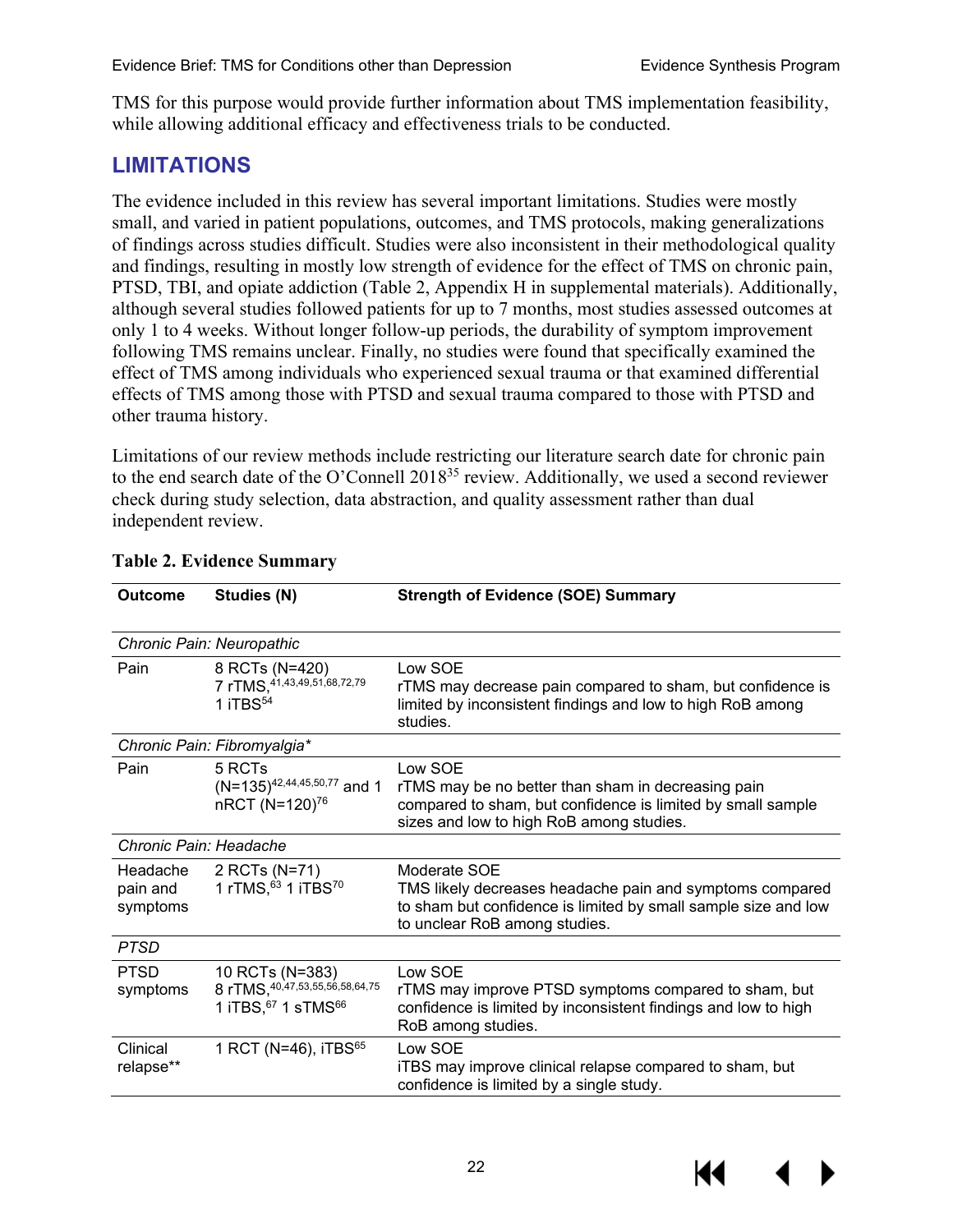**Outcome Studies (N) Strength of Evidence (SOE) Summary**

| $TBI^*$                |                                                                   |                                                                                                                                                                                 |  |  |
|------------------------|-------------------------------------------------------------------|---------------------------------------------------------------------------------------------------------------------------------------------------------------------------------|--|--|
| Pain                   | 1 RCTs (N=12) <sup>46</sup>                                       | Low SOE<br>rTMS may improve pain compared to sham, but confidence is<br>limited confidence by a single, small study with unclear RoB.                                           |  |  |
| Depression<br>symptoms | 4 RCTs (N=83) <sup>52,57,69,73</sup>                              | Low SOE<br>rTMS may improve depressive symptoms compared to sham,<br>but confidence is limited by inconsistent findings and unclear<br>RoB among studies.                       |  |  |
| Headache<br>symptoms   | 3 RCTs (N=73) <sup>60,74,83</sup>                                 | Low SOE<br>rTMS may improve headache symptoms compared to sham,<br>but confidence is limited by inconsistent findings and low to<br>unclear RoB among studies.                  |  |  |
| Quality of<br>Life     | 2 RCTs <sup>46,74</sup> (N=32) and<br>1 nRCT (N=12) <sup>62</sup> | Low SOE<br>It is unclear whether rTMS improves quality of life in patients<br>with TBI, and confidence is limited by inconsistent findings and<br>low to high RoB among studies |  |  |
| Function               | 7 RCTs<br>$(N=177)^{52,57,60,69,74,78,83}$                        | Low SOE<br>It is unclear whether rTMS improves function in patients with<br>TBI, and confidence is limited by inconsistent findings and<br>unclear RoB among studies            |  |  |
| Opiate Addiction*      |                                                                   |                                                                                                                                                                                 |  |  |
| Craving<br>Score       | 2 RCTs (N=138) <sup>61,71</sup>                                   | Moderate SOE<br>rTMS likely improves craving scores in opiate addicted adults<br>compared to sham, but confidence is limited by unclear RoB<br>among studies.                   |  |  |
|                        |                                                                   | 1 cohort study Georgian 2018, exemined iTRS for chronic regional pain syndrome, not included in toble                                                                           |  |  |

1 cohort study, Gaertner 2018, examined iTBS for chronic regional pain syndrome, not included in table \*All studies examined rTMS

\*\*Defined as suicide attempt, suicide-related death, inpatient psychiatric hospitalization, or need for rTMS retreatment

Abbreviations: SOE= Strength of Evidence, RCT= Randomized controlled trial, rTMS=Repetitive transcranial magnetic stimulation, iTBS= Intermittent theta-burst stimulation, RoB=Risk of Bias, nRCT=non-randomized controlled trial, PTSD=Post traumatic stress disorder, sTMS=Synchronized TMS; TBI=Traumatic brain injury

## <span id="page-25-0"></span>**GAPS AND FUTURE RESEARCH**

Findings of this review suggest that it would be premature to conclude that TMS is an effective therapy for chronic pain, PTSD, TBI, and opiate addiction among Veteran populations. Additional studies with larger samples, robust methodology (*ie*, appropriate randomization and matching procedures), and standardized TMS parameters (*ie*, following various TMS guidance for specific patient populations, if available)<sup>98</sup> are needed to provide more conclusive evidence. To address limitations to the existing evidence on the effectiveness of TMS for conditions other than MDD, future studies should consider the following:

• Although many RCTs were identified, most were small. This may be an inherent limitation to studies due to the cost of neurotherapies. However, greater resource investment would be beneficial to clarify the effectiveness of TMS for chronic pain, PTSD, TBI, and opiate addiction.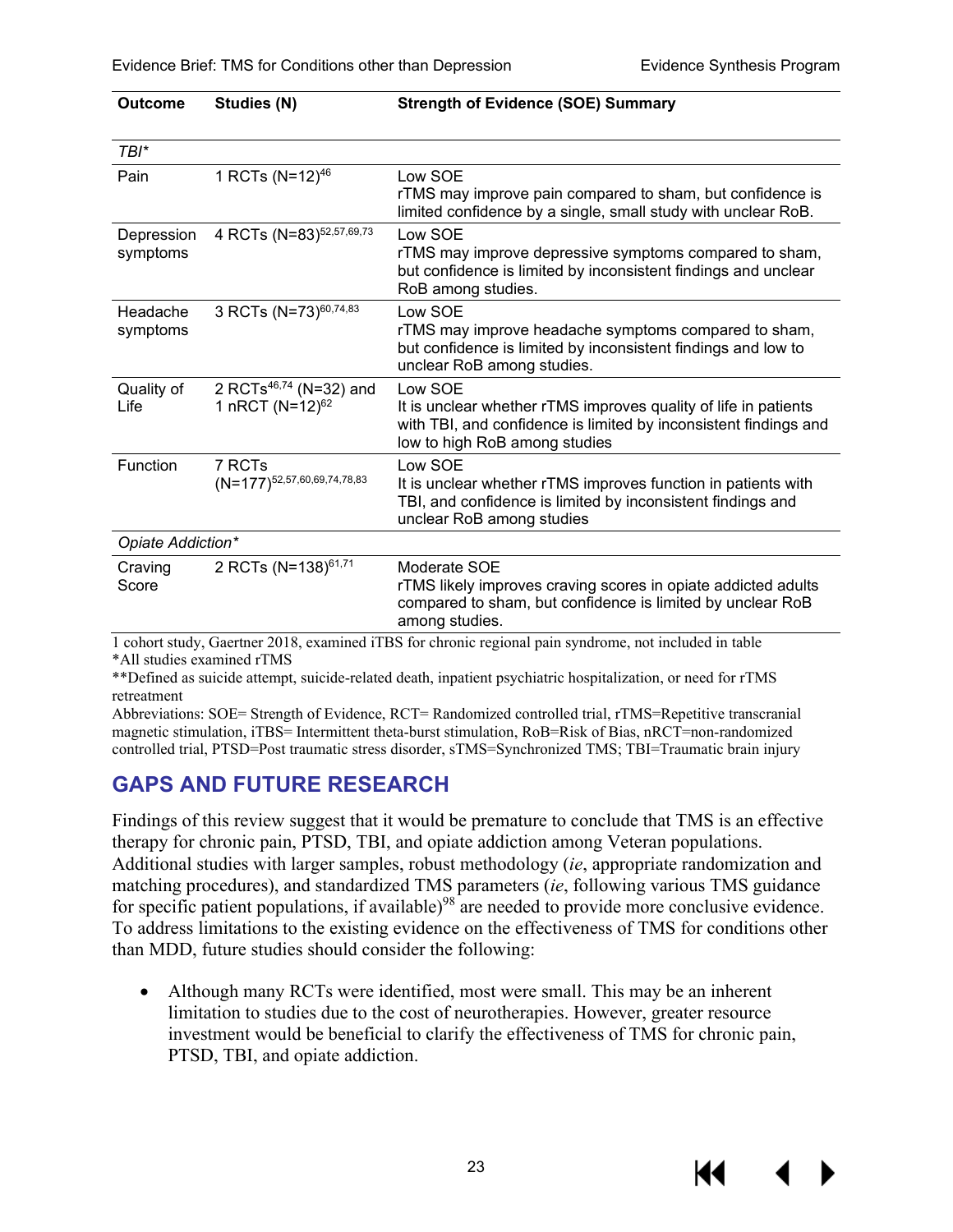- No studies examined the use of TMS specifically for sexual trauma, and studies in this area are needed to determine the effectiveness of TMS therapy among individuals who have experienced sexual trauma.
- Studies directly comparing novel TMS therapy such as theta-burst or EEG-guided TMS to rTMS are needed to determine if these therapies offer any advantage over rTMS.

# <span id="page-26-0"></span>**CONCLUSIONS**

rTMS therapy may reduce symptoms in people with chronic pain, PTSD, TBI, and opiate addiction and could be a treatment option for patients who have exhausted all other available options. However, findings are mixed and there is wide variability in patient and intervention characteristics among the included studies. Future research should focus on studies with larger samples, robust methodology, standardized TMS parameters, and direct comparisons of rTMS to novel TMS therapies (*eg*, iTBS, sTMS, or EEG-guided TMS). Practical aspects of more widely implementing TMS in a health care system, including patient and provider burden, cost, and accessibility, also need further consideration.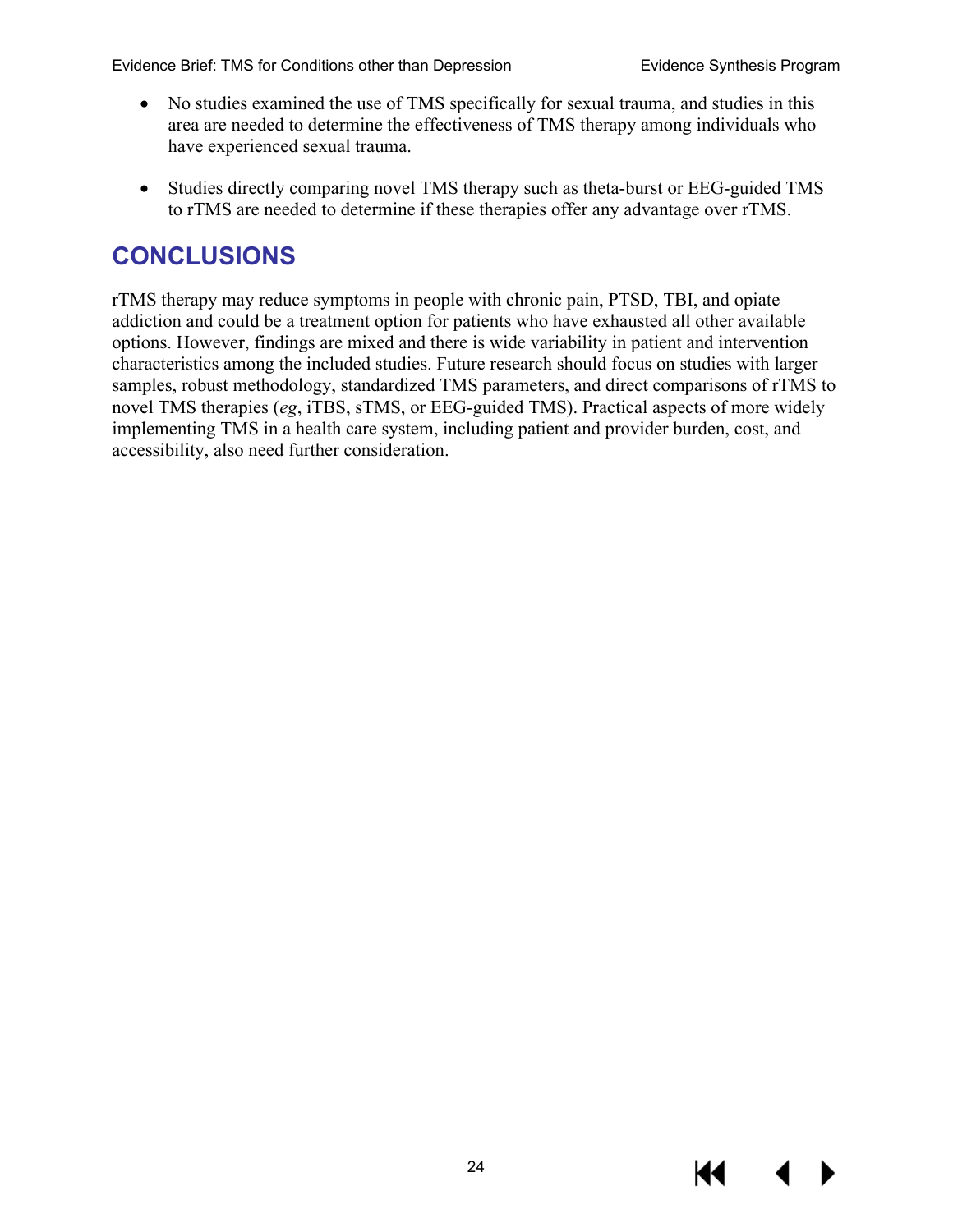# <span id="page-27-0"></span>**ACKNOWLEDGMENTS**

This review was developed in response to a nomination from the Center for Compassionate Care Innovation for an evidence review on the effectiveness and potential adverse effects of TMS for the treatment of post-traumatic stress disorder, traumatic brain injury, sexual trauma, chronic pain, or opioid addiction. The scope was further developed with input from the topic nominators (*ie*, Operational Partners), the ESP Coordinating Center, and the review team.

The authors gratefully acknowledge the following individuals for their contributions to this project:

#### **Operational Partners**

Operational partners are system-level stakeholders who have requested the report to inform decision-making. They recommend Technical Expert Panel (TEP) participants; assure VA relevance; help develop and approve final project scope and timeframe for completion; provide feedback on draft report; and provide consultation on strategies for dissemination of the report to field and relevant groups.

Christine Eickhoff Health System Specialist 10P10 Office of Community Engagement (OCE)

#### **Peer Reviewers**

The Coordinating Center sought input from external peer reviewers to review the draft report and provide feedback on the objectives, scope, methods used, perception of bias, and omitted evidence. Peer reviewers must disclose any relevant financial or non-financial conflicts of interest. Because of their unique clinical or content expertise, individuals with potential conflicts may be retained. The Coordinating Center and the ESP Center work to balance, manage, or mitigate any potential nonfinancial conflicts of interest identified.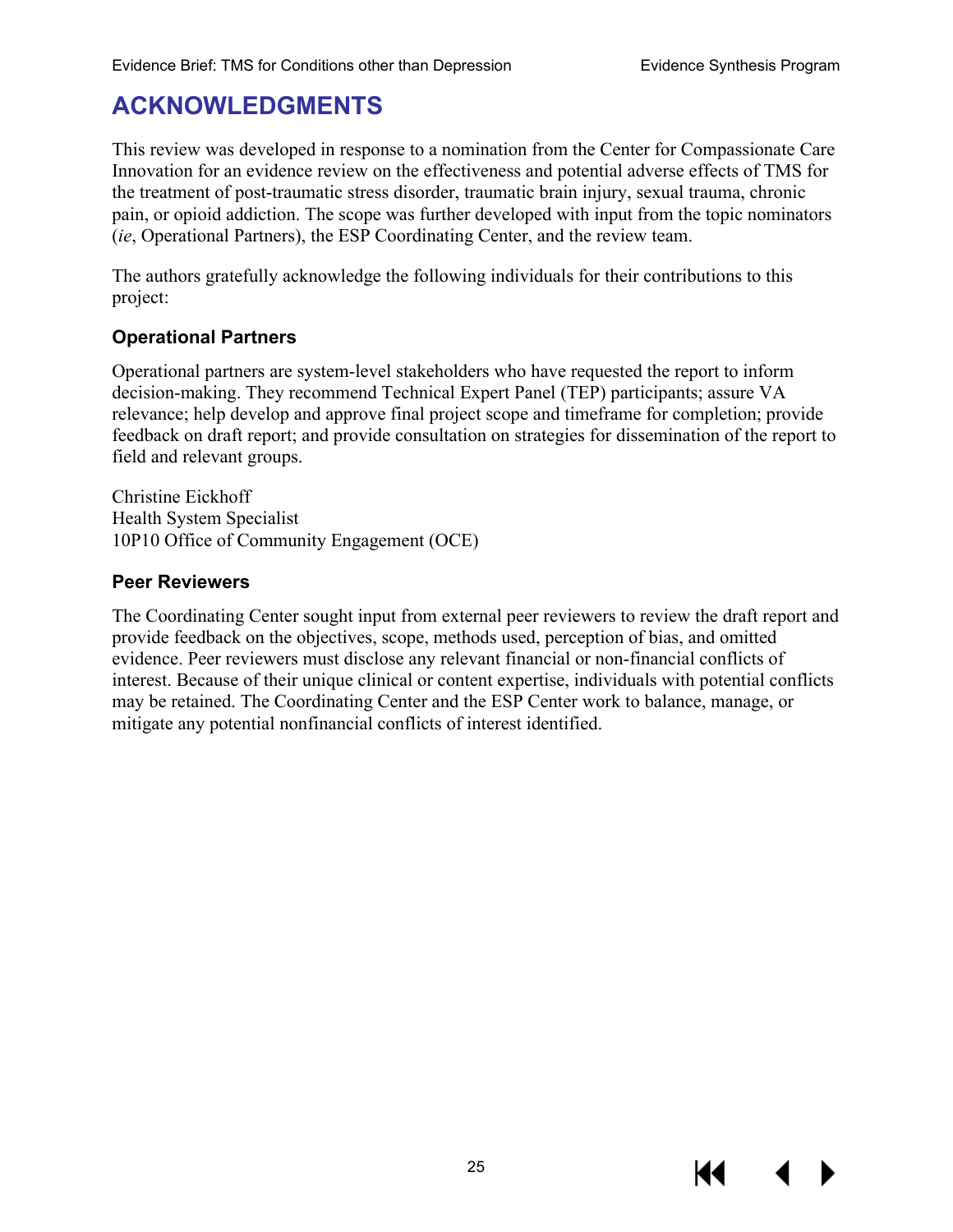# <span id="page-28-0"></span>**REFERENCES**

- <span id="page-28-1"></span>1. No Hero Left Untreated Act. . Public Law 115-339 Web site. [https://www.congress.gov/bill/115th-congress/house-bill/1162.](https://www.congress.gov/bill/115th-congress/house-bill/1162) Published 2018. Updated December 21, 2018. Accessed November 12th, 2020.
- <span id="page-28-2"></span>2. Perera T, George MS, Grammer G, Janicak PG, Pascual-Leone A, Wirecki TS. The clinical TMS society consensus review and treatment recommendations for TMS therapy for major depressive disorder. *Brain stimulation.* 2016;9(3):336-346.
- <span id="page-28-3"></span>3. Aleman A. Use of repetitive transcranial magnetic stimulation for treatment in psychiatry. *Clinical Psychopharmacology & Neuroscience.* 2013;11(2):53-59.
- <span id="page-28-4"></span>4. Barrett AM, Oh-Park M, Chen P, Ifejika NL. Neurorehabilitation: Five new things. *Neurology Clinical Practice.* 2013;3(6):484-492.
- <span id="page-28-5"></span>5. Canadian Agency for Drugs and Technology in Health. *Transcranial magnetic stimulation for the treatment of adults with PTSD, GAD, or depression: A review of clinical effectiveness and guidelines.* Canadian Agency for Drugs and Technology in Health; 2015.
- <span id="page-28-6"></span>6. Transcranial Magnetic Stimulation (TMS) Service. Johns Hopkins Medicine. Psychiatry and Behavioral Sciences Web site. [https://www.hopkinsmedicine.org/psychiatry/specialty\\_areas/brain\\_stimulation/tms/.](https://www.hopkinsmedicine.org/psychiatry/specialty_areas/brain_stimulation/tms/) Published 2020. Accessed October 21, 2020.
- <span id="page-28-7"></span>7. TMS Therapy. [https://www.clinicaltmssociety.org/tms.](https://www.clinicaltmssociety.org/tms) Published 2020. Accessed October 21, 2020.
- <span id="page-28-8"></span>8. Zhengwu P, Cuihong Z, Shanshan X, et al. Mechanism of repetitive transcranial magnetic stimulation for depression. *Shanghai archives of psychiatry.* 2018;30(2):84.
- <span id="page-28-9"></span>9. Klomjai W, Katz R, Lackmy-Vallée A. Basic principles of transcranial magnetic stimulation (TMS) and repetitive TMS (rTMS). *Annals of physical and rehabilitation medicine.* 2015;58(4):208-213.
- <span id="page-28-10"></span>10. Tendler A, Barnea Ygael N, Roth Y, Zangen A. Deep transcranial magnetic stimulation (dTMS) - beyond depression. *Expert Review of Medical Devices.* 2016;13(10):987-1000.
- <span id="page-28-11"></span>11. Peterchev AV, Wagner TA, Miranda PC, et al. Fundamentals of transcranial electric and magnetic stimulation dose: definition, selection, and reporting practices. *Brain stimulation.* 2012;5(4):435-453.
- <span id="page-28-12"></span>12. Adamson MM. Rewiring the Brain: Zapping with Precision. Paper presented at: Cerebrum: the Dana Forum on Brain Science2019.
- <span id="page-28-13"></span>13. McClintock SM, Reti IM, Carpenter LL, et al. Consensus recommendations for the clinical application of repetitive transcranial magnetic stimulation (rTMS) in the treatment of depression. *The Journal of clinical psychiatry.* 2017;79(1):0-0.
- <span id="page-28-14"></span>14. Galletta EE, Rao PR, Barrett AM. Transcranial magnetic stimulation (TMS): potential progress for language improvement in aphasia. *Topics in stroke rehabilitation.*  2011;18(2):87-91.
- <span id="page-28-15"></span>15. Identify and Nurture (autism, PTSD, Sports Recovery, Depression). [https://braintreatmentcenter.com/.](https://braintreatmentcenter.com/) Accessed October 21, 2020.
- <span id="page-28-16"></span>16. Melkerson M. Special premarket 510 (k) notification for NeuroStar TMS Therapy System for major depressive disorder. *Food and Drug Administration.* 2008;12:16.
- <span id="page-28-17"></span>17. FDA permits marketing of transcranial magnetic stimulation for treatment of obsessive compulsive disorder Food and Drug Administration. FDA News Release Web site. Published 2018. Updated August 17, 2018. Accessed October 21, 2020.

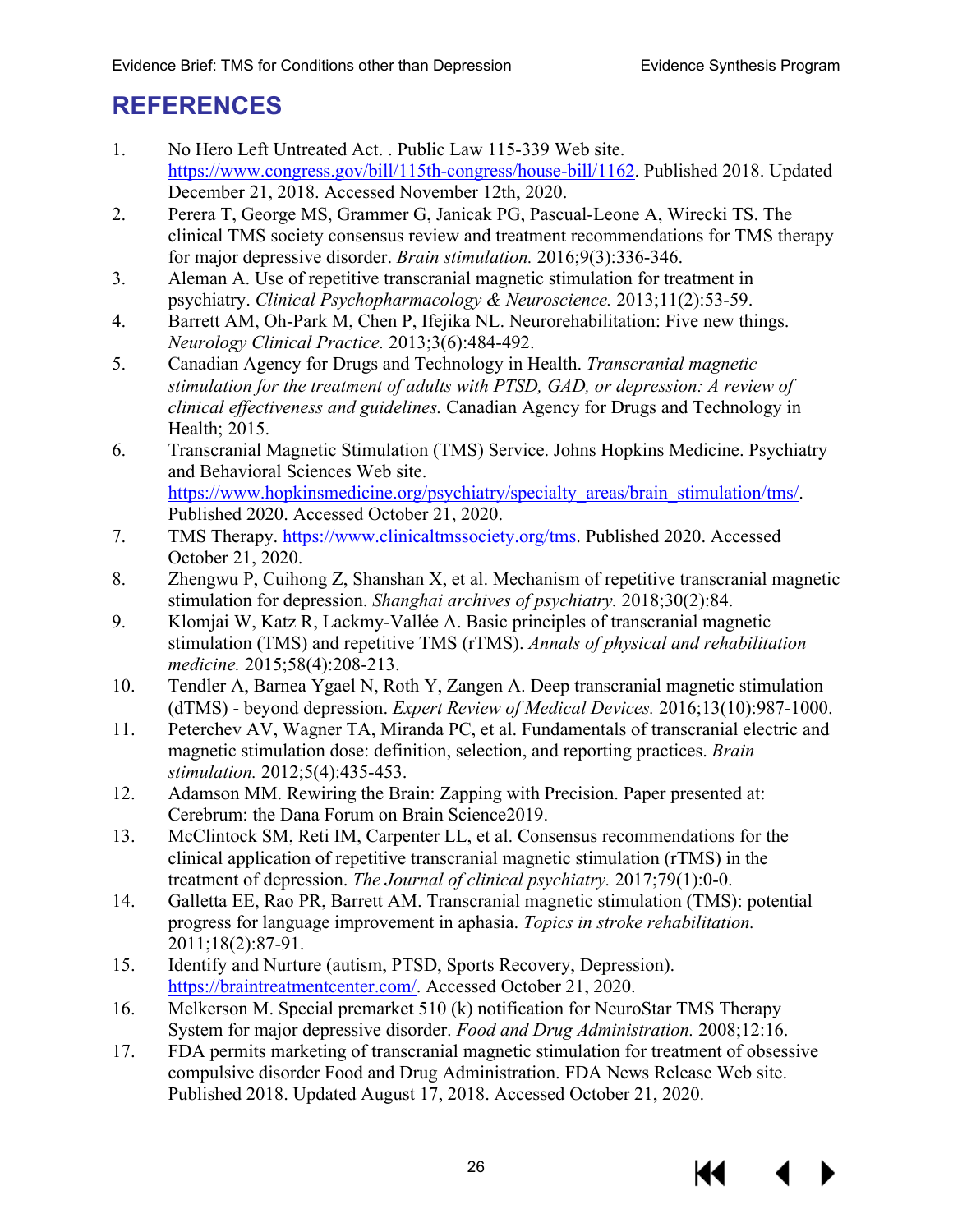- <span id="page-29-0"></span>18. Gaynes BN, Lloyd SW, Lux L, et al. Repetitive transcranial magnetic stimulation for treatment-resistant depression: a systematic review and meta-analysis. *The Journal of clinical psychiatry.* 2014;75(5):477-489.
- <span id="page-29-1"></span>19. Bhalerao SU, Geurtjens C, Thomas GR, Kitamura CR, Zhou C, Marlborough M. Understanding the neuropsychiatric consequences associated with significant traumatic brain injury. *Brain Injury.* 2013;27(7-8):767-774.
- 20. Breceda EY, Dromerick AW. Motor rehabilitation in stroke and traumatic brain injury: stimulating and intense. *Current Opinion in Neurology.* 2013;26(6):595-601.
- 21. Howard L, Schwedt TJ. Posttraumatic headache: recent progress. *Current Opinion in Neurology.* 2020;33(3):316-322.
- <span id="page-29-2"></span>22. Bunse T, Wobrock T, Strube W, et al. Motor cortical excitability assessed by transcranial magnetic stimulation in psychiatric disorders: a systematic review. *Brain Stimulation.*  2014;7(2):158-169.
- 23. Clark C, Cole J, Winter C, Williams K, Grammer G. A Review of Transcranial Magnetic Stimulation as a Treatment for Post-Traumatic Stress Disorder. *Current Psychiatry Reports.* 2015;17(10):83.
- <span id="page-29-5"></span>24. Cristancho MA, Cristancho P, O'Reardon JP. Other therapeutic psychiatric uses of superficial brain stimulation. *Handbook of Clinical Neurology.* 2013;116:415-422.
- 25. Ellis J, Zaretsky A. Assessment and Management of Posttraumatic Stress Disorder. *CONTINUUM: Lifelong Learning in Neurology.* 2018;24(3, BEHAVIORAL NEUROLOGY AND PSYCHIATRY):873-892.
- 26. Gouveia FV, Gidyk DC, Giacobbe P, et al. Neuromodulation Strategies in Post-Traumatic Stress Disorder: From Preclinical Models to Clinical Applications. *Brain Sciences.* 2019;9(2):19.
- 27. Koek RJ, Roach J, Athanasiou N, van 't Wout-Frank M, Philip NS. Neuromodulatory treatments for post-traumatic stress disorder (PTSD). *Progress in Neuro-Psychopharmacology & Biological Psychiatry.* 2019;92:148-160.
- <span id="page-29-3"></span>28. DosSantos MF, Oliveira AT, Ferreira NR, Carvalho ACP, Rosado de Castro PH. The Contribution of Endogenous Modulatory Systems to TMS- and tDCS-Induced Analgesia: Evidence from PET Studies. *Pain Research & Management.* 2018;2018:2368386.
- <span id="page-29-4"></span>29. Galhardoni R, Correia GS, Araujo H, et al. Repetitive transcranial magnetic stimulation in chronic pain: a review of the literature. *Arch Phys Med Rehabil.* 2015;96(4 Suppl):S156-172.
- <span id="page-29-6"></span>30. Aleman A, Enriquez-Geppert S, Knegtering H, Dlabac-de Lange JJ. Moderate effects of noninvasive brain stimulation of the frontal cortex for improving negative symptoms in schizophrenia: Meta-analysis of controlled trials. *Neuroscience & Biobehavioral Reviews.* 2018;89:111-118.
- <span id="page-29-7"></span>31. Grall-Bronnec M, Sauvaget A. The use of repetitive transcranial magnetic stimulation for modulating craving and addictive behaviours: a critical literature review of efficacy, technical and methodological considerations. *Neuroscience & Biobehavioral Reviews.*  2014;47:592-613.
- <span id="page-29-8"></span>32. Jansen JM, Daams JG, Koeter MW, Veltman DJ, van den Brink W, Goudriaan AE. Effects of non-invasive neurostimulation on craving: a meta-analysis. *Neuroscience & Biobehavioral Reviews.* 2013;37(10):2472-2480.
- <span id="page-29-9"></span>33. Sierra Pacific (VISN 21) MIRECC. US Department of Veterans Affairs. TMS Education Overview Web site. Accessed October 21, 2020.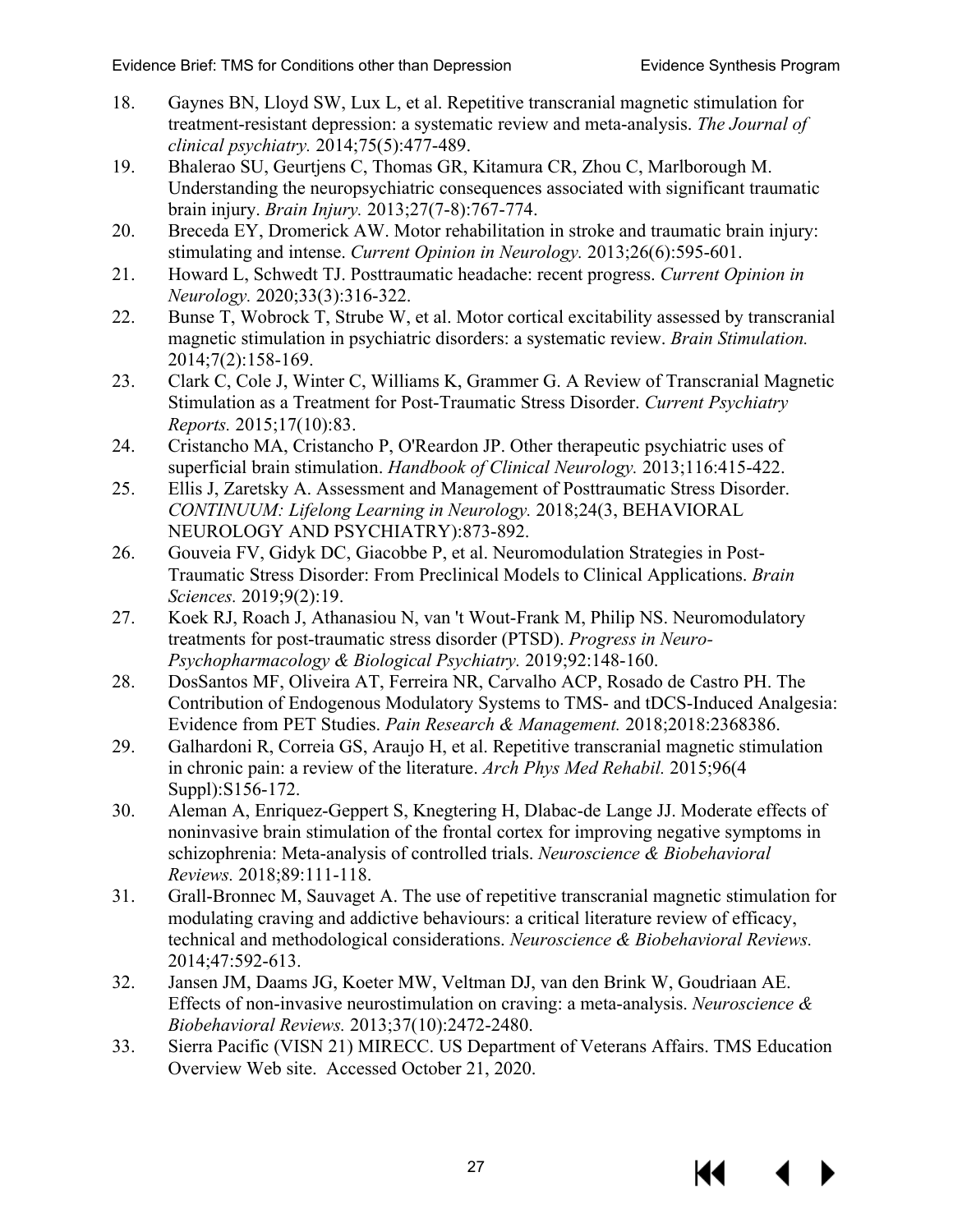- <span id="page-30-0"></span>34. VA/DoD clinical practice guideline for the management of major depressive disorder. Management of Major Depressive Disorder Working Group,. Washington, DC: US Department of Veterans Affairs, US Department of Defense Web site. Published 2016. Accessed.
- <span id="page-30-12"></span><span id="page-30-1"></span>35. O'Connell NE, Marston L, Spencer S, DeSouza LH, Wand BM. Non-invasive brain stimulation techniques for chronic pain. *Cochrane Database of Systematic Reviews.*  2018;4:CD008208.
- <span id="page-30-6"></span><span id="page-30-2"></span>36. Whiting P, Savović J, Higgins J, et al. ROBIS: Tool to assess risk of bias in systematic reviews. *Guidance on How to Use ROBIS.* 2015.
- 37. Jüni P, Loke Y, Pigott T, et al. Risk of bias in non-randomized studies of interventions (ROBINS-I): detailed guidance. *Br Med J.* 2016.
- <span id="page-30-8"></span>38. Sterne JA, Savović J, Page MJ, et al. RoB 2: a revised tool for assessing risk of bias in randomised trials. *bmj.* 2019;366.
- <span id="page-30-7"></span><span id="page-30-3"></span>39. Berkman ND, Lohr KN, Ansari M, et al. *Grading the Strength of a Body of Evidence When Assessing Health Care Interventions for the Effective Health Care Program of the Agency for Healthcare Research and Quality: An Update Methods Guide for Effectiveness and Comparative Effectiveness Reviews.* Rockville, MD2013.
- <span id="page-30-9"></span><span id="page-30-4"></span>40. Ahmadizadeh MJ, Rezaei M. Unilateral right and bilateral dorsolateral prefrontal cortex transcranial magnetic stimulation in treatment post-traumatic stress disorder: A randomized controlled study. *Brain Research Bulletin.* 2018;140:334-340.
- <span id="page-30-16"></span><span id="page-30-10"></span>41. Ahmed G, Maher EA, Elnassag Baemr Sayed HM, Kabbash SI. Effects of repetitive transcranial magnetic stimulation versus transcutaneous electrical nerve stimulation to decrease diabetic neuropathic pain. *International journal of therapy & rehabilitation.*  2020;27(2):1-10.
- <span id="page-30-17"></span><span id="page-30-14"></span>42. Altas EU, Askin A, Besiroglu L, Tosun A. Is high-frequency repetitive transcranial magnetic stimulation of the left primary motor cortex superior to the stimulation of the left dorsolateral prefrontal cortex in fibromyalgia syndrome? *Somatosensory & Motor Research.* 2019;36(1):56-62.
- <span id="page-30-15"></span><span id="page-30-13"></span>43. Andre-Obadia N, Magnin M, Simon E, Garcia-Larrea L. Somatotopic effects of rTMS in neuropathic pain? A comparison between stimulation over hand and face motor areas. *European Journal of Pain.* 2018;22(4):707-715.
- <span id="page-30-11"></span>44. Bilir B, Askin A, Sengul I, Tosun A. Effects of high frequency neuronavigated repetitive transcranial magnetic stimulation in fibromyalgia syndrome: A double-blinded, randomized controlled study. *American Journal of Physical Medicine & Rehabilitation.*  2020;20:20.
- <span id="page-30-18"></span>45. Cheng CM, Wang SJ, Su TP, et al. Analgesic effects of repetitive transcranial magnetic stimulation on modified 2010 criteria-diagnosed fibromyalgia: Pilot study. *Psychiatry & Clinical Neurosciences.* 2019;73(4):187-193.
- <span id="page-30-20"></span>46. Choi GS, Kwak SG, Lee HD, Chang MC. Effect of high-frequency repetitive transcranial magnetic stimulation on chronic central pain after mild traumatic brain injury: A pilot study. *Journal of Rehabilitation Medicine.* 2018;50(3):246-252.
- <span id="page-30-19"></span>47. Fryml LD, Pelic CG, Acierno R, et al. Exposure Therapy and Simultaneous Repetitive Transcranial Magnetic Stimulation: A Controlled Pilot Trial for the Treatment of Posttraumatic Stress Disorder. *Journal of ECT.* 2019;35(1):53-60.
- <span id="page-30-5"></span>48. Gaertner M, Kong JT, Scherrer KH, Foote A, Mackey S, Johnson KA. Advancing Transcranial Magnetic Stimulation Methods for Complex Regional Pain Syndrome: An

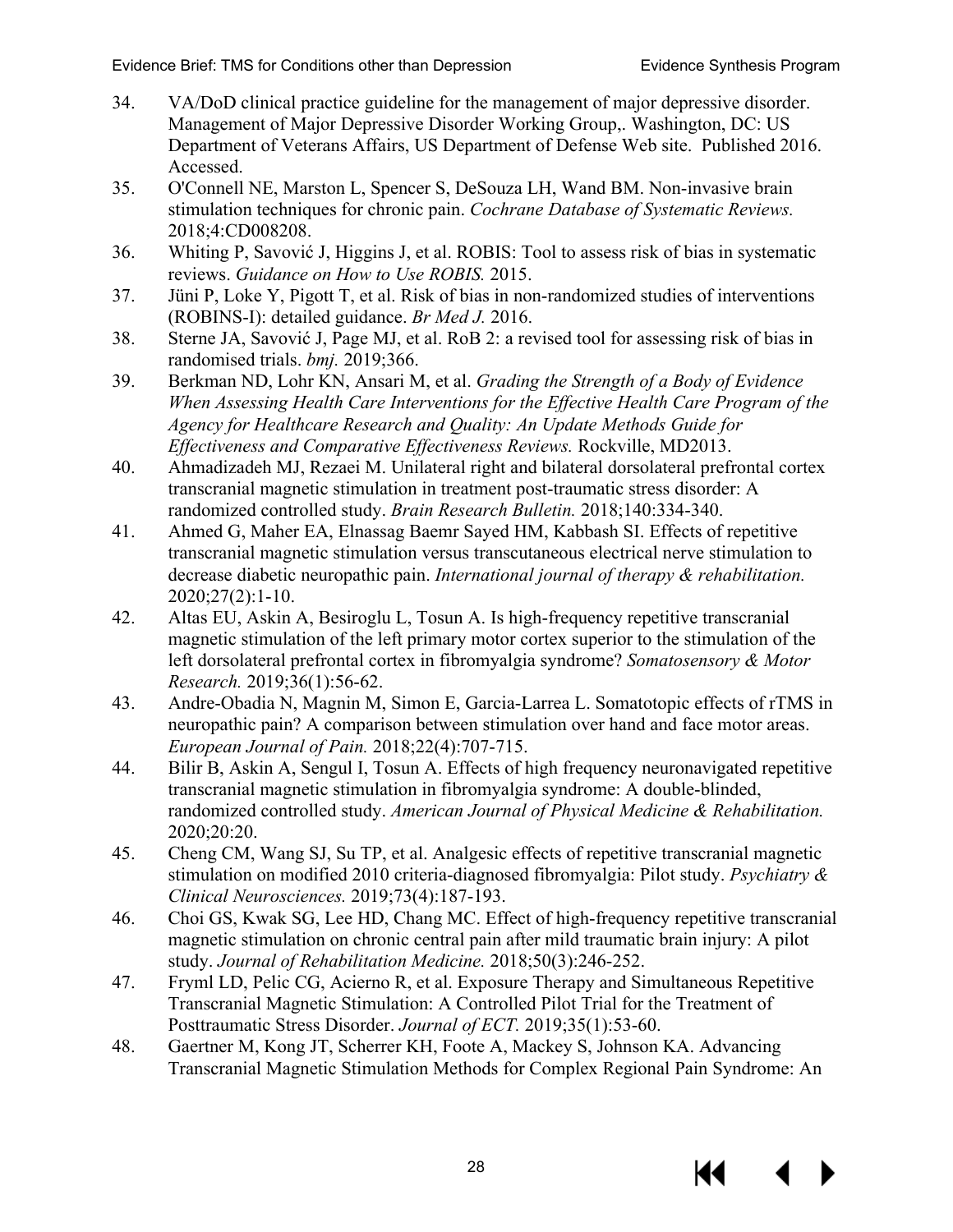<span id="page-31-10"></span><span id="page-31-4"></span><span id="page-31-2"></span><span id="page-31-1"></span>Open-Label Study of Paired Theta Burst and High-Frequency Stimulation. *Neuromodulation.* 2018;21(4):409-416.

- <span id="page-31-16"></span><span id="page-31-6"></span>49. Galhardoni R, Aparecida da Silva V, Garcia-Larrea L, et al. Insular and anterior cingulate cortex deep stimulation for central neuropathic pain: Disassembling the percept of pain. *Neurology.* 2019;92(18):e2165-e2175.
- <span id="page-31-3"></span>50. Guinot M, Maindet C, Hodaj H, et al. Effects of repetitive transcranial magnetic stimulation and multicomponent therapy in patients with fibromyalgia: a randomized controlled trial. *Arthritis care & research.* 2019;30:30.
- <span id="page-31-17"></span><span id="page-31-7"></span>51. Hosomi K, Sugiyama K, Nakamura Y, et al. A randomized controlled trial of 5 daily sessions and continuous trial of 4 weekly sessions of repetitive transcranial magnetic stimulation for neuropathic pain. *Pain.* 2020;161(2):351-360.
- <span id="page-31-11"></span><span id="page-31-8"></span>52. Hoy KE, McQueen S, Elliot D, Herring SE, Maller JJ, Fitzgerald PB. A Pilot Investigation of Repetitive Transcranial Magnetic Stimulation for Post-Traumatic Brain Injury Depression: Safety, Tolerability, and Efficacy. *Journal of Neurotrauma.*  2019;36(13):2092-2098.
- <span id="page-31-19"></span><span id="page-31-9"></span>53. Isserles M, Shalev AY, Roth Y, et al. Effectiveness of deep transcranial magnetic stimulation combined with a brief exposure procedure in post-traumatic stress disorder--a pilot study. *Brain Stimulation.* 2013;6(3):377-383.
- <span id="page-31-0"></span>54. Kim JK, Park HS, Bae JS, Jeong YS, Jung KJ, Lim JY. Effects of multi-session intermittent theta burst stimulation on central neuropathic pain: A randomized controlled trial. *Neurorehabilitation.* 2020;46(1):127-134.
- <span id="page-31-20"></span><span id="page-31-13"></span><span id="page-31-12"></span>55. Kozel FA, Motes MA, Didehbani N, et al. Repetitive TMS to augment cognitive processing therapy in combat veterans of recent conflicts with PTSD: A randomized clinical trial. *Journal of Affective Disorders.* 2018;229:506-514.
- <span id="page-31-21"></span><span id="page-31-15"></span>56. Kozel FA, Van Trees K, Larson V, et al. One hertz versus ten hertz repetitive TMS treatment of PTSD: A randomized clinical trial. *Psychiatry Research.* 2019;273:153-162.
- <span id="page-31-23"></span>57. Lee SA, Kim MK. Effect of Low Frequency Repetitive Transcranial Magnetic Stimulation on Depression and Cognition of Patients with Traumatic Brain Injury: A Randomized Controlled Trial. *Medical Science Monitor.* 2018;24:8789-8794.
- <span id="page-31-22"></span><span id="page-31-14"></span><span id="page-31-5"></span>58. Leong K, Chan P, Ong L, et al. A Randomized Sham-controlled Trial of 1-Hz and 10-Hz Repetitive Transcranial Magnetic Stimulation (rTMS) of the Right Dorsolateral Prefrontal Cortex in Civilian Post-traumatic Stress Disorder. *Canadian Journal of Psychiatry - Revue Canadienne de Psychiatrie.* 2020:706743720923064.
- <span id="page-31-24"></span>59. Leung A, Fallah A, Shukla S, et al. rTMS in Alleviating Mild TBI Related Headaches--A Case Series. *Pain Physician.* 2016;19(2):E347-354.
- <span id="page-31-25"></span>60. Leung A, Metzger-Smith V, He Y, et al. Left Dorsolateral Prefrontal Cortex rTMS in Alleviating MTBI Related Headaches and Depressive Symptoms. *Neuromodulation.*  2018;21(4):390-401.
- <span id="page-31-27"></span>61. Liu X, Zhao X, Liu T, et al. The effects of repetitive transcranial magnetic stimulation on cue-induced craving in male patients with heroin use disorder. *EBioMedicine.*  2020;56:102809.
- <span id="page-31-26"></span>62. Manko G, Olszewski H, Krawczynski M, Tlokinski W. Evaluation of differentiated neurotherapy programs for patients recovering from severe TBI and long term coma. *Acta Neuropsychologica.* 2013;11(1):9-18.
- <span id="page-31-18"></span>63. Mattoo B, Tanwar S, Bhatia R, Tripathi M, Bhatia R. Repetitive transcranial magnetic stimulation in chronic tension-type headache: A pilot study. *Indian Journal of Medical Research.* 2019;150(1):73-80.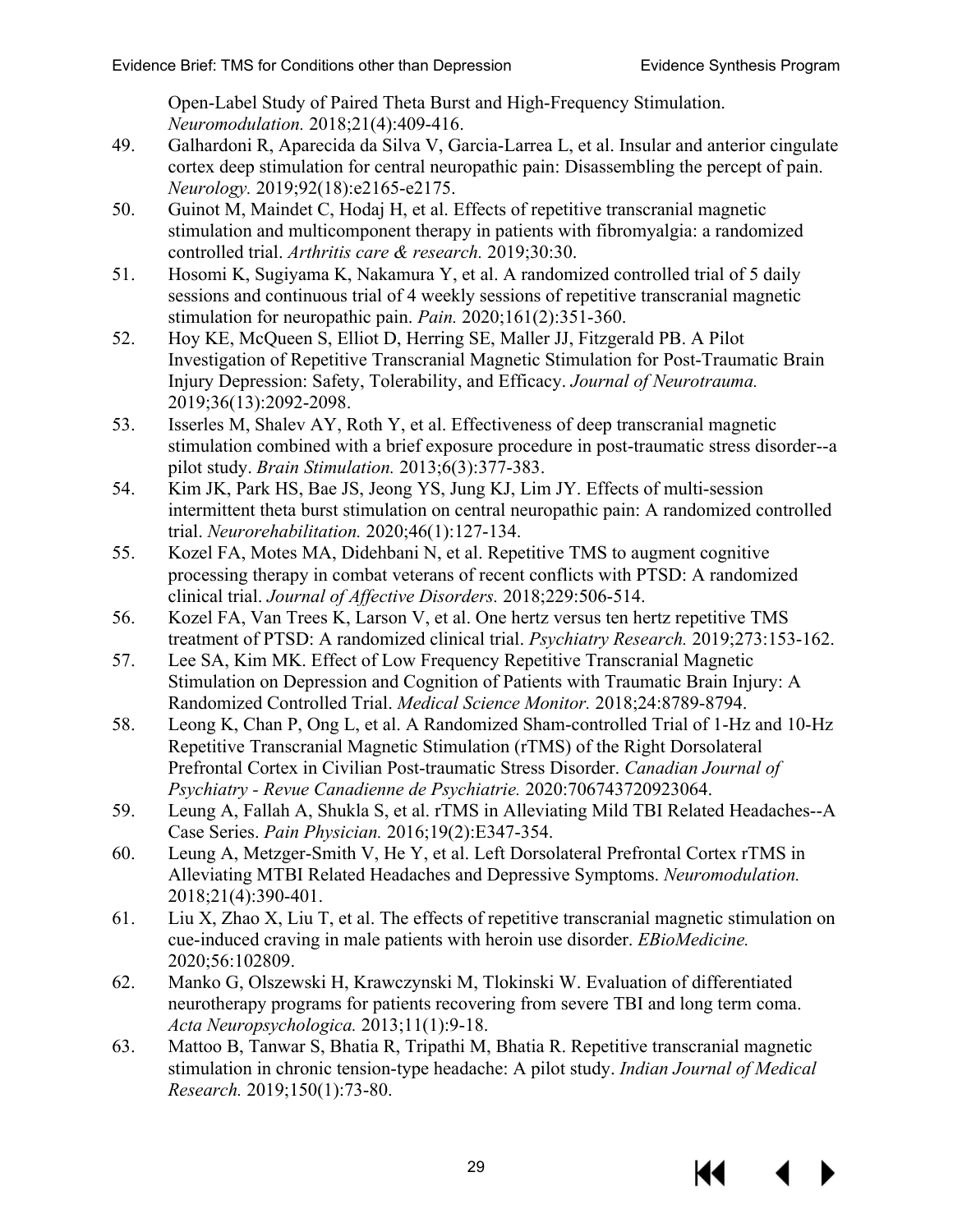- <span id="page-32-22"></span><span id="page-32-14"></span><span id="page-32-12"></span><span id="page-32-11"></span><span id="page-32-10"></span><span id="page-32-9"></span><span id="page-32-4"></span>64. Nam DH, Pae CU, Chae JH. Low-frequency, Repetitive Transcranial Magnetic Stimulation for the Treatment of Patients with Posttraumatic Stress Disorder: a Doubleblind, Sham-controlled Study. *Clinical Psychopharmacology & Neuroscience.*  2013;11(2):96-102.
- <span id="page-32-3"></span>65. Petrosino NJ, Wout-Frank MV, Aiken E, et al. One-year clinical outcomes following theta burst stimulation for post-traumatic stress disorder. *Neuropsychopharmacology.*  2020;45(6):940-946.
- <span id="page-32-24"></span><span id="page-32-8"></span>66. Philip NS, Aiken EE, Kelley ME, Burch W, Waterman L, Holtzheimer PE. Synchronized transcranial magnetic stimulation for posttraumatic stress disorder and comorbid major depression. *Brain Stimulation.* 2019;12(5):1335-1337.
- <span id="page-32-17"></span><span id="page-32-2"></span>67. Philip NS, Barredo J, Aiken E, et al. Theta-Burst Transcranial Magnetic Stimulation for Posttraumatic Stress Disorder. *American Journal of Psychiatry.* 2019;176(11):939-948.
- <span id="page-32-18"></span><span id="page-32-5"></span>68. Quesada C, Pommier B, Fauchon C, et al. New procedure of high-frequency repetitive transcranial magnetic stimulation for central neuropathic pain: a placebo-controlled randomized crossover study. *Pain.* 2020;161(4):718-728.
- <span id="page-32-15"></span>69. Rao V, Bechtold K, McCann U, et al. Low-Frequency Right Repetitive Transcranial Magnetic Stimulation for the Treatment of Depression After Traumatic Brain Injury: A Randomized Sham-Controlled Pilot Study. *Journal of Neuropsychiatry & Clinical Neurosciences.* 2019;31(4):306-318.
- <span id="page-32-16"></span><span id="page-32-1"></span>70. Sahu AK, Sinha VK, Goyal N. Effect of adjunctive intermittent theta-burst repetitive transcranial magnetic stimulation as a prophylactic treatment in migraine patients: A double-blind sham-controlled study. *Indian Journal of Psychiatry.* 2019;61(2):139-145.
- <span id="page-32-13"></span><span id="page-32-0"></span>71. Shen Y, Cao X, Tan T, et al. 10-Hz Repetitive Transcranial Magnetic Stimulation of the Left Dorsolateral Prefrontal Cortex Reduces Heroin Cue Craving in Long-Term Addicts. *Biological Psychiatry.* 2016;80(3):e13-14.
- <span id="page-32-19"></span><span id="page-32-6"></span>72. Shimizu T, Hosomi K, Maruo T, et al. Efficacy of deep rTMS for neuropathic pain in the lower limb: a randomized, double-blind crossover trial of an H-coil and figure-8 coil. *Journal of Neurosurgery.* 2017;127(5):1172-1180.
- <span id="page-32-25"></span><span id="page-32-7"></span>73. Siddiqi S, Trapp N, Hacker C, et al. Repetitive Transcranial Magnetic Stimulation with Resting-State Network Targeting for Treatment-Resistant Depression in Traumatic Brain Injury: a Randomized, Controlled, Double-Blinded Pilot Study. *Journal of neurotrauma.*  2019;36(8):1361-1374.
- <span id="page-32-26"></span>74. Stilling J, Paxman E, Mercier L, et al. Treatment of Persistent Post-Traumatic Headache and Post-Concussion Symptoms Using Repetitive Transcranial Magnetic Stimulation: A Pilot, Double-Blind, Randomized Controlled Trial. *Journal of Neurotrauma.*  2020;37(2):312-323.
- <span id="page-32-23"></span>75. Watts BV, Landon B, Groft A, Young-Xu Y. A sham controlled study of repetitive transcranial magnetic stimulation for posttraumatic stress disorder. *Brain Stimulation.*  2012;5(1):38-43.
- <span id="page-32-20"></span>76. Abd Elghany SE, Al Ashkar DS, El-Barbary AM, et al. Regenerative injection therapy and repetitive transcranial magnetic stimulation in primary fibromyalgia treatment: A comparative study. *Journal of Back & Musculoskeletal Rehabilitation.* 2019;32(1):55-62.
- <span id="page-32-21"></span>77. Fitzgibbon BM, Hoy KE, Knox LA, et al. Evidence for the improvement of fatigue in fibromyalgia: A 4-week left dorsolateral prefrontal cortex repetitive transcranial magnetic stimulation randomized-controlled trial. *European Journal of Pain.* 2018;22(7):1255- 1267.

KK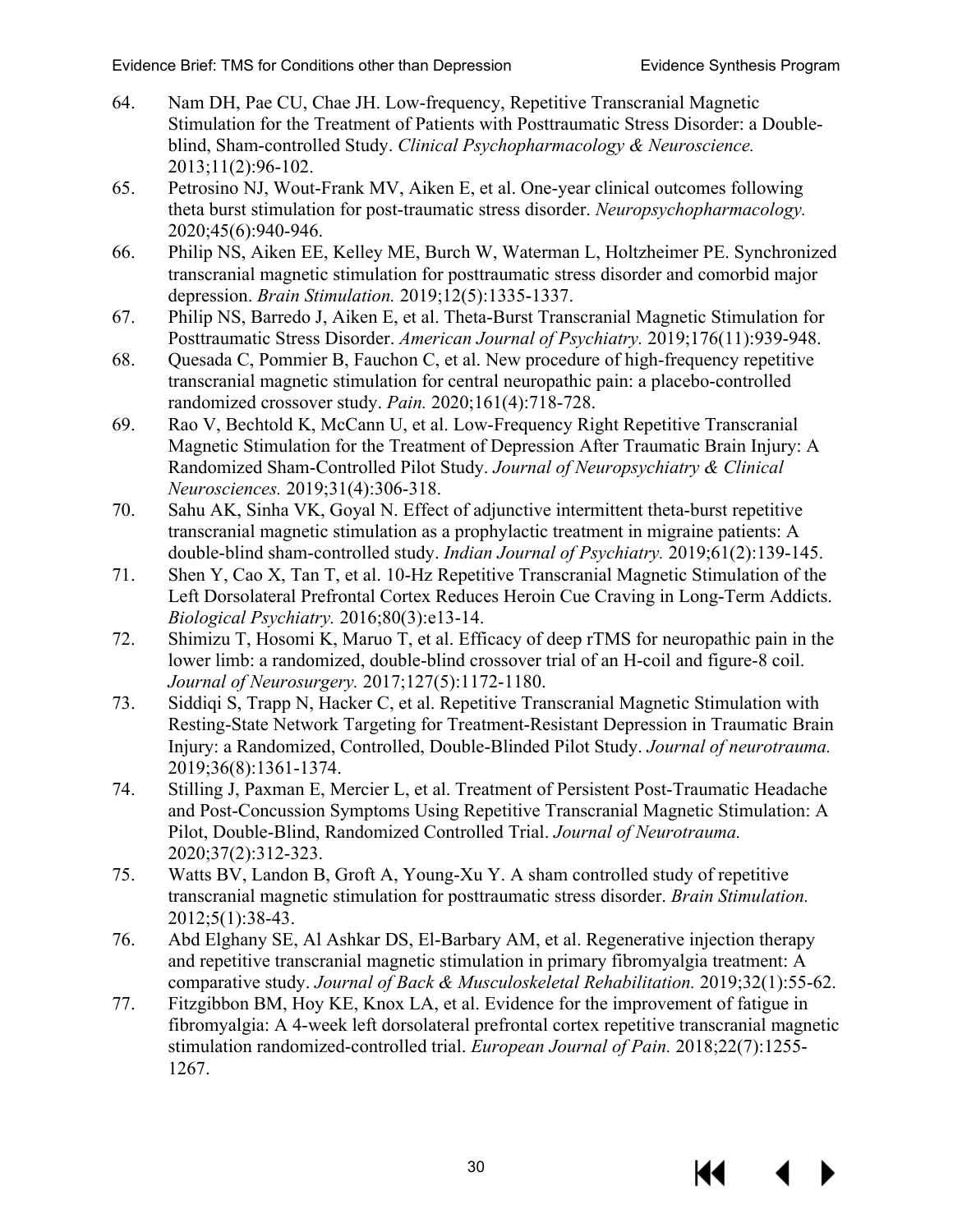- <span id="page-33-11"></span><span id="page-33-2"></span><span id="page-33-1"></span>78. Neville IS, Zaninotto AL, Hayashi CY, et al. Repetitive TMS does not improve cognition in patients with TBI: A randomized double-blind trial. *Neurology.* 2019;93(2):e190-e199.
- <span id="page-33-3"></span>79. Sun X, Long H, Zhao C, et al. Analgesia-enhancing effects of repetitive transcranial magnetic stimulation on neuropathic pain after spinal cord injury:An fNIRS study. *Restorative Neurology & Neuroscience.* 2019;37(5):497-507.
- <span id="page-33-0"></span>80. Oznur T, Akarsu S, Celik C, et al. Is transcranial magnetic stimulation effective in treatment-resistant combat related posttraumatic stress disorder? *Neurosciences.*  2014;19(1):29-32.
- <span id="page-33-13"></span>81. Koski L, Kolivakis T, Yu C, Chen JK, Delaney S, Ptito A. Noninvasive brain stimulation for persistent postconcussion symptoms in mild traumatic brain injury. *Journal of Neurotrauma.* 2015;32(1):38-44.
- <span id="page-33-9"></span>82. Taghva A, Silvetz R, Ring A, et al. Magnetic Resonance Therapy Improves Clinical Phenotype and EEG Alpha Power in Posttraumatic Stress Disorder. *Trauma Monthly.*  2015;20(4):e27360.
- <span id="page-33-12"></span>83. Leung A, Shukla S, Fallah A, et al. Repetitive Transcranial Magnetic Stimulation in Managing Mild Traumatic Brain Injury-Related Headaches. *Neuromodulation.*  2016;19(2):133-141.
- <span id="page-33-10"></span>84. Philip NS, Ridout SJ, Albright SE, Sanchez G, Carpenter LL. 5-Hz Transcranial Magnetic Stimulation for Comorbid Posttraumatic Stress Disorder and Major Depression. *Journal of Traumatic Stress.* 2016;29(1):93-96.
- 85. Seagly KS. PTSD symptom severity and neurocognitive performance as a function of combined TMS and imaginal exposure in OIF/OEF combat veterans with treatment resistant PTSD. *Dissertation Abstracts International: Section B: The Sciences and Engineering.* 2016;77(3-B(E).
- 86. Woodside DB, Colton P, Lam E, Dunlop K, Rzeszutek J, Downar J. Dorsomedial prefrontal cortex repetitive transcranial magnetic stimulation treatment of posttraumatic stress disorder in eating disorders: An open-label case series. *International Journal of Eating Disorders.* 2017;50(10):1231-1234.
- 87. Carpenter LL, Conelea C, Tyrka AR, et al. 5Hz Repetitive transcranial magnetic stimulation for posttraumatic stress disorder comorbid with major depressive disorder. *Journal of Affective Disorders.* 2018;235:414-420.
- <span id="page-33-4"></span>88. Lawson McLean A, Frank S, Zafar N, Waschke A, Kalff R, Reichart R. Time course of the response to navigated repetitive transcranial magnetic stimulation at 10 Hz in chronic neuropathic pain. *Neurological Research.* 2018;40(7):564-572.
- <span id="page-33-5"></span>89. Quesada C, Pommier B, Fauchon C, et al. Robot-Guided Neuronavigated Repetitive Transcranial Magnetic Stimulation (rTMS) in Central Neuropathic Pain. *Archives of Physical Medicine & Rehabilitation.* 2018;99(11):2203-2215.e2201.
- <span id="page-33-8"></span>90. Mrabet H, Mrabet A, Hattab N, Manai R, Zouari B. Repetitive transcranial magnetic stimulation as a treatment for chronic pain: A Tunisian series. *Neurophysiologie Clinique.* 2019;49(3):249-250.
- <span id="page-33-7"></span>91. Pinot-Monange A, Moisset X, Chauvet P, et al. Repetitive Transcranial Magnetic Stimulation Therapy (rTMS) for Endometriosis Patients with Refractory Pelvic Chronic Pain: A Pilot Study. *Journal of Clinical Medicine.* 2019;8(4):13.
- <span id="page-33-6"></span>92. Hodaj H, Payen JF, Hodaj E, et al. Long-term treatment of chronic orofacial, pudendal, and central neuropathic limb pain with repetitive transcranial magnetic stimulation of the motor cortex. *Clinical Neurophysiology.* 2020;131(7):1423-1432.